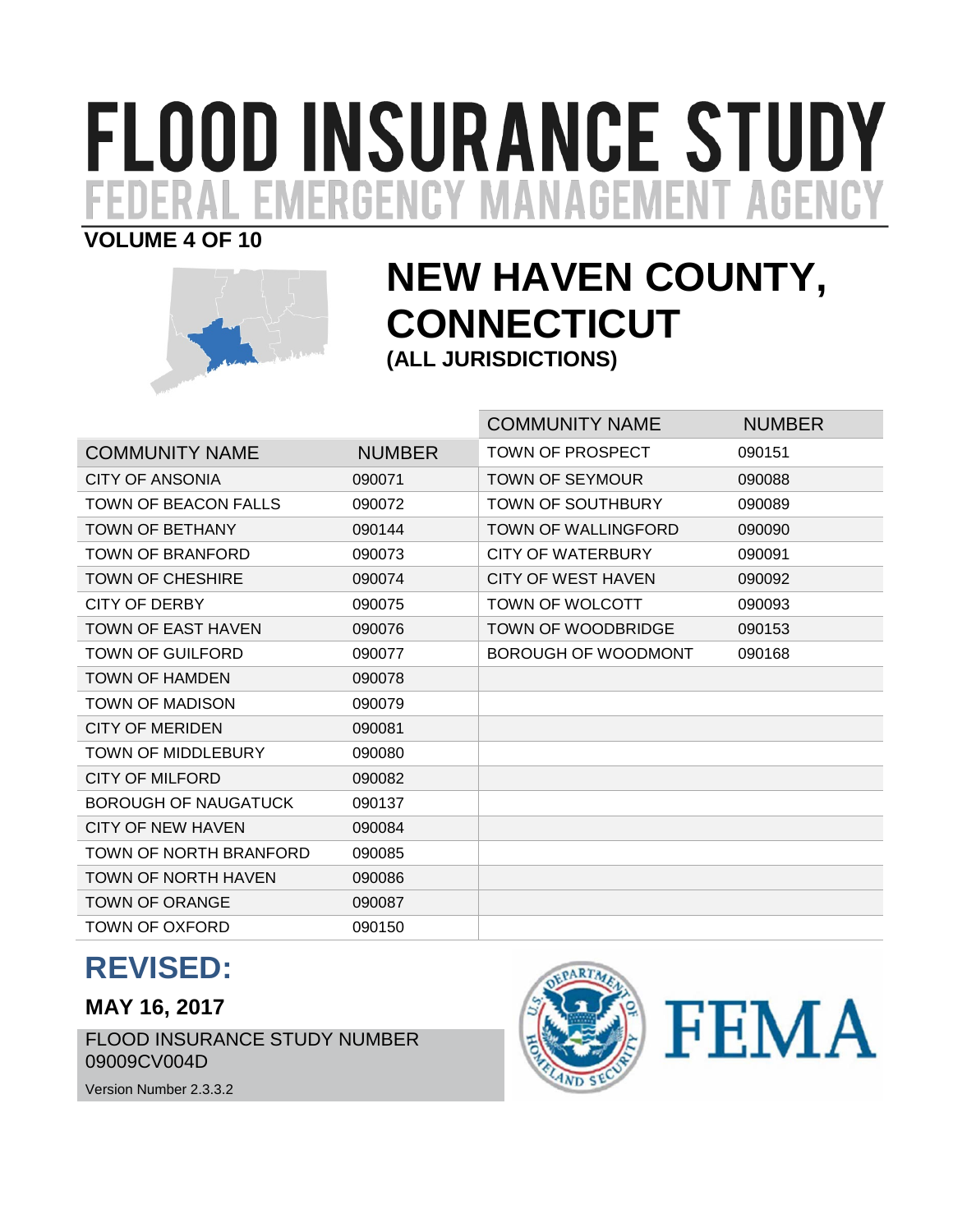#### **TABLE OF CONTENTS Volume 1**

|     | <b>SECTION 1.0 - INTRODUCTION</b>                           | 1             |
|-----|-------------------------------------------------------------|---------------|
| 1.1 | The National Flood Insurance Program                        | $\mathbf{1}$  |
| 1.2 | Purpose of this Flood Insurance Study Report                | $\frac{2}{2}$ |
| 1.3 | Jurisdictions Included in the Flood Insurance Study Project |               |
| 1.4 | Considerations for using this Flood Insurance Study Report  | 5             |
|     | <b>SECTION 2.0 - FLOODPLAIN MANAGEMENT APPLICATIONS</b>     | 16            |
| 2.1 | <b>Floodplain Boundaries</b>                                | 16            |
| 2.2 | Floodways                                                   | 16            |
| 2.3 | <b>Base Flood Elevations</b>                                | 32            |
| 2.4 | Non-Encroachment Zones                                      | 32            |
| 2.5 | <b>Coastal Flood Hazard Areas</b>                           | 32            |
|     | 2.5.1 Water Elevations and the Effects of Waves             | 32            |
|     | 2.5.2 Floodplain Boundaries and BFEs for Coastal Areas      | 34            |
|     | 2.5.3 Coastal High Hazard Areas                             | 35            |
|     | 2.5.4 Limit of Moderate Wave Action                         | 36            |
|     | <b>SECTION 3.0 - INSURANCE APPLICATIONS</b>                 | 37            |
| 3.1 | National Flood Insurance Program Insurance Zones            | 37            |
| 3.2 | <b>Coastal Barrier Resources System</b>                     | 38            |
|     | <b>SECTION 4.0 - AREA STUDIED</b>                           | 39            |
| 4.1 | <b>Basin Description</b>                                    | 39            |
| 4.2 | <b>Principal Flood Problems</b>                             | 42            |
| 4.3 | Non-Levee Flood Protection Measures                         | 44            |
| 4.4 | Levees                                                      | 45            |
|     | <b>SECTION 5.0 - ENGINEERING METHODS</b>                    | 50            |
| 5.1 | <b>Hydrologic Analyses</b>                                  | 50            |
|     |                                                             |               |

#### **Figures**

| Figure 1: FIRM Panel Index                         | 8  |
|----------------------------------------------------|----|
| Figure 2: FIRM Notes to Users                      | 9  |
| Figure 3: Map Legend for FIRM                      | 12 |
| Figure 4: Floodway Schematic                       | 17 |
| Figure 5: Wave Runup Transect Schematic            | 34 |
| Figure 6: Coastal Transect Schematic               | 36 |
| Figure 7: Frequency Discharge-Drainage Area Curves | 73 |
|                                                    |    |

Page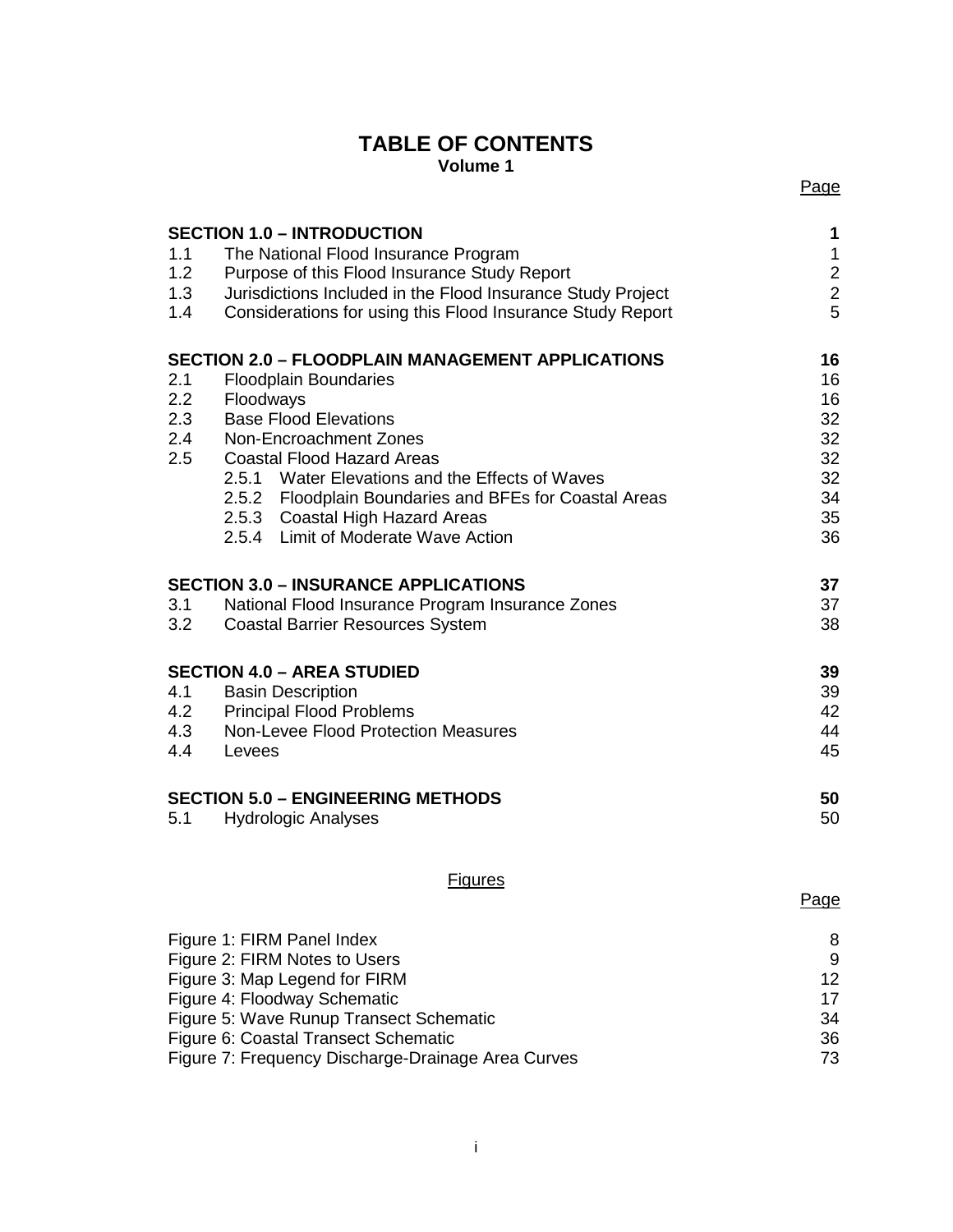# ii

#### Table 13: Summary of Hydrologic and Hydraulic Analyses 83 Table 14: Roughness Coefficients 105 Table 15: Summary of Coastal Analyses<br>
Table 16: Tide Gage Analysis Specifics<br>
110 Table 16: Tide Gage Analysis Specifics

# Table 12: Stream Gage Information used to Determine Discharges 81

Tables

Table 6: Principal Flood Problems

Table 9: Levees

Table 1: Listing of NFIP Jurisdictions 2 Table 2: Flooding Sources Included in this FIS Report 19

Table 8: Non-Levee Flood Protection Measures 45<br>Table 9: Levees 49

Table 10: Summary of Discharges 51 Table 11: Summary of Non-Coastal Stillwater Elevations 60

### **Volume 2**

| 5.2           | <b>Hydraulic Analyses</b>              | 81  |
|---------------|----------------------------------------|-----|
| 5.3           | <b>Coastal Analyses</b>                | 108 |
|               | 5.3.1 Total Stillwater Elevations      | 109 |
|               | 5.3.2<br>Waves                         | 110 |
|               | 5.3.3 Coastal Erosion                  | 110 |
|               | 5.3.4 Wave Hazard Analyses             | 110 |
| 5.4           | <b>Alluvial Fan Analyses</b>           | 117 |
|               | <b>SECTION 6.0 - MAPPING METHODS</b>   | 120 |
| 6.1           | <b>Vertical and Horizontal Control</b> | 120 |
| $\sim$ $\sim$ |                                        | .   |

| 0.1 | vertical and Horizonial Control     | ⊺∠∪ |
|-----|-------------------------------------|-----|
| 6.2 | Base Map                            | 121 |
| 6.3 | Floodplain and Floodway Delineation | 121 |

#### **Figures**

Figure 8: 1% Annual Chance Total Stillwater Elevations for Coastal Areas 109 Figure 9: Transect Location Map 116

#### **Tables**

# Table 7: Historic Flooding Elevations 44

Table 3: Flood Zone Designations by Community 37 Table 4: Coastal Barrier Resources System Information 38 Table 5: Basin Characteristics 40<br>
Table 6: Principal Flood Problems 42

Page

Page

Page

Page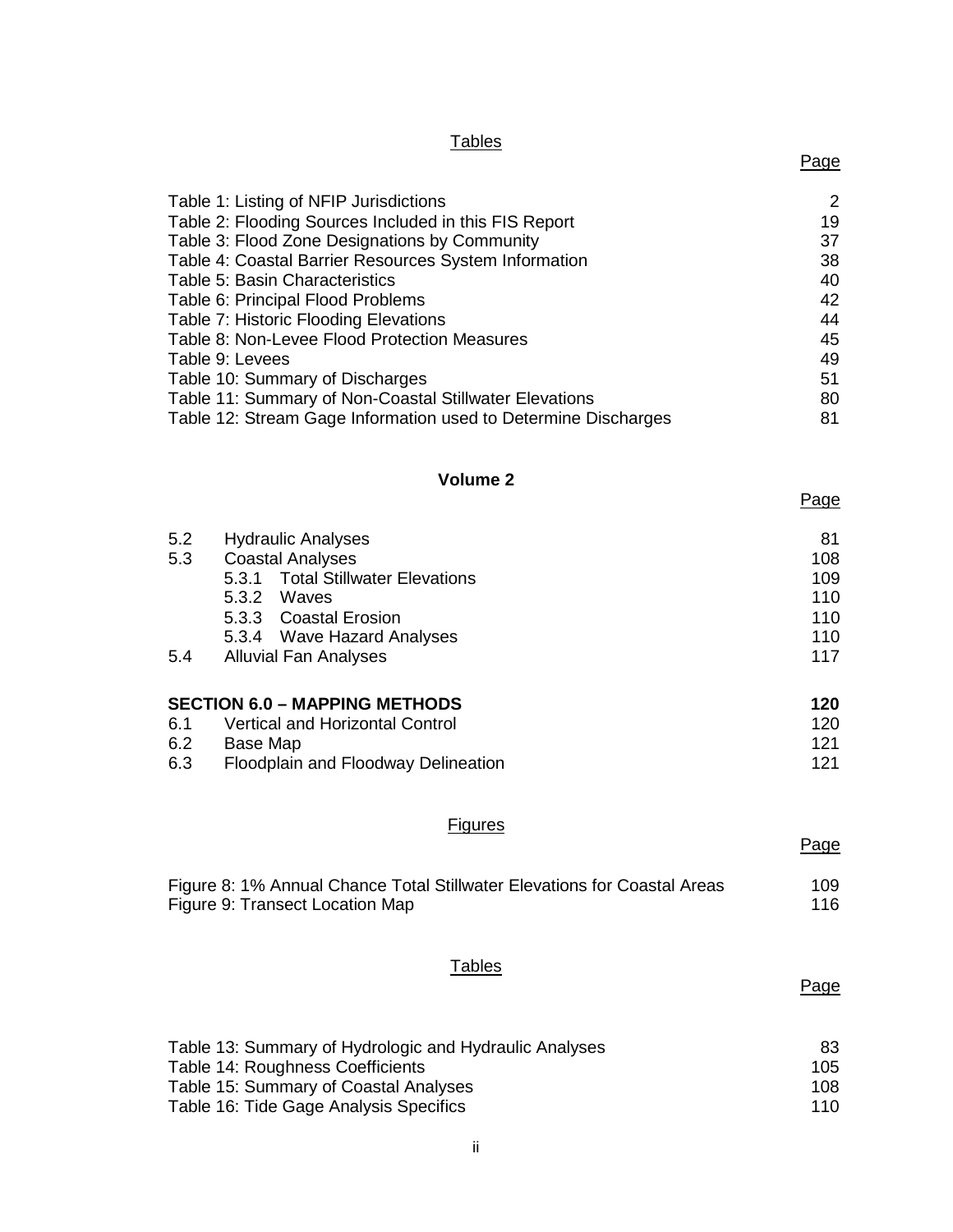| <b>Table 17: Coastal Transect Parameters</b>                    | 112 |
|-----------------------------------------------------------------|-----|
| Table 18: Summary of Alluvial Fan Analyses                      | 118 |
| Table 19: Results of Alluvial Fan Analyses                      | 119 |
| Table 20: Countywide Vertical Datum Conversion                  | 120 |
| Table 21: Stream-Based Vertical Datum Conversion                | 121 |
| Table 22: Base Map Sources                                      | 121 |
| Table 23: Summary of Topographic Elevation Data used in Mapping | 122 |
| Table 24: Floodway Data                                         | 131 |

#### **Volume 3 Tables**

|            |                                                                                                                                                                                                                                                                             | Page                                                 |
|------------|-----------------------------------------------------------------------------------------------------------------------------------------------------------------------------------------------------------------------------------------------------------------------------|------------------------------------------------------|
|            | Table 24: Floodway Data                                                                                                                                                                                                                                                     | 131                                                  |
|            | Volume 4                                                                                                                                                                                                                                                                    | Page                                                 |
| 6.4<br>6.5 | <b>Coastal Flood Hazard Mapping</b><br><b>FIRM Revisions</b><br>6.5.1 Letters of Map Amendment<br>6.5.2 Letters of Map Revision Based on Fill<br>6.5.4 Letters of Map Revision<br>6.5.3 Physical Map Revisions<br>6.5.4 Contracted Restudies<br>6.5.5 Community Map History | 278<br>282<br>283<br>283<br>283<br>284<br>284<br>284 |
|            | <b>SECTION 7.0 - CONTRACTED STUDIES AND COMMUNITY COORDINATION</b>                                                                                                                                                                                                          | 288                                                  |
| 7.1<br>7.2 | <b>Contracted Studies</b><br><b>Community Meetings</b>                                                                                                                                                                                                                      | 288<br>289                                           |
|            | <b>SECTION 8.0 - ADDITIONAL INFORMATION</b>                                                                                                                                                                                                                                 | 304                                                  |
|            | <b>SECTION 9.0 - BIBLIOGRAPHY AND REFERENCES</b>                                                                                                                                                                                                                            | 306                                                  |
|            | <b>Tables</b>                                                                                                                                                                                                                                                               | Page                                                 |
|            | Table 24: Floodway Data<br>Table 25: Flood Hazard and Non-Encroachment Data for Selected Streams                                                                                                                                                                            | 131<br>278                                           |

| Table 26: Summary of Coastal Transect Mapping Considerations        | 279 |
|---------------------------------------------------------------------|-----|
| Table 27: Incorporated Letters of Map Change                        | 284 |
| Table 28: Community Map History                                     | 285 |
| Table 29: Summary of Contracted Studies Included in this FIS Report | 289 |
| Table 30: Community Meetings                                        | 298 |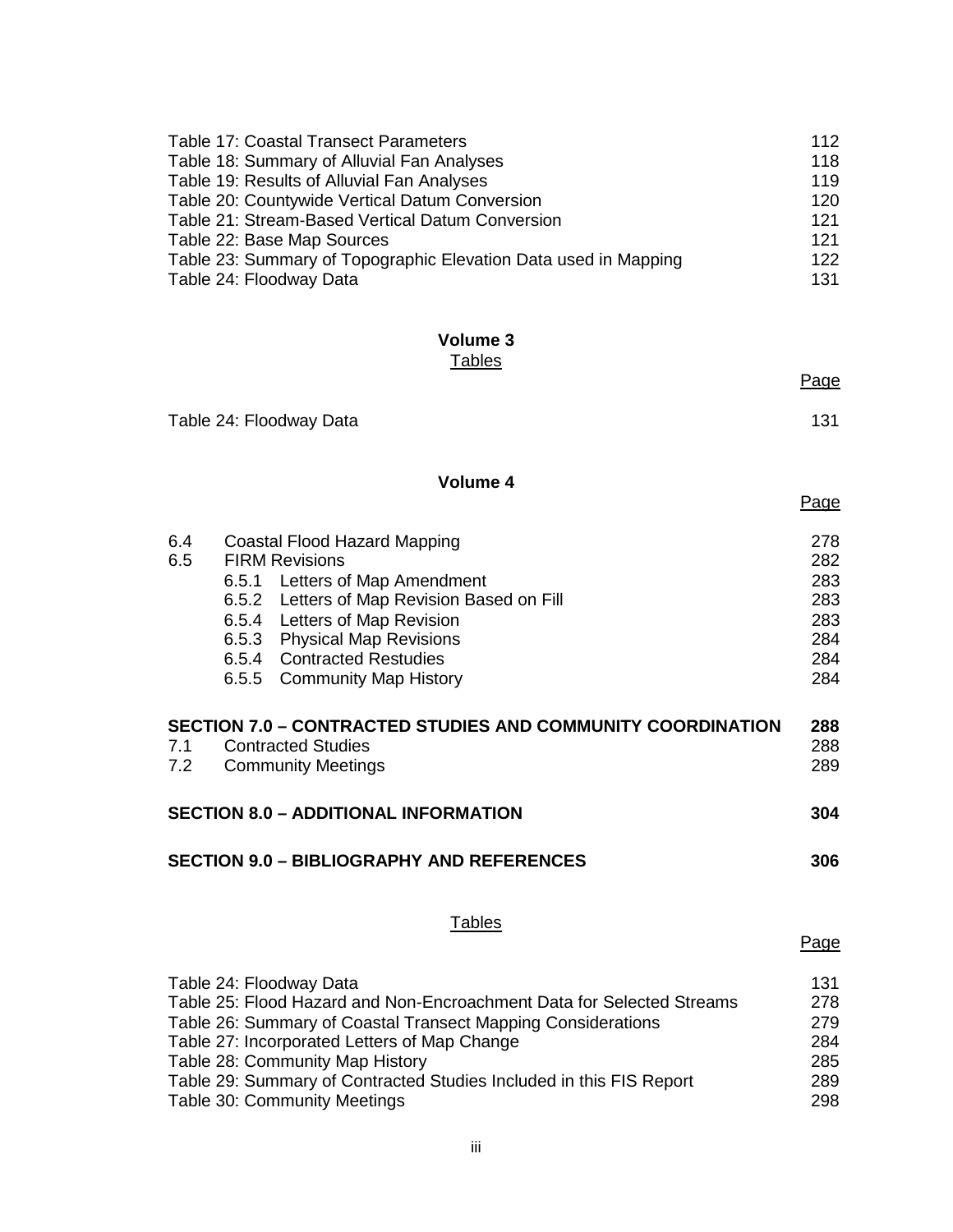| Table 31: Map Repositories            | 304 |
|---------------------------------------|-----|
| Table 32: Additional Information      | 306 |
| Table 33: Bibliography and References | 307 |

#### **Volume 5** Exhibits

| <b>Flood Profiles</b>                              | Panel     |
|----------------------------------------------------|-----------|
| <b>Bailey Creek</b>                                | 001 P     |
| <b>Beacon Hill Brook</b>                           | 002-008 P |
| Beaver Brook No. 1                                 | 009-011 P |
| Beaver Brook No. 2                                 | 012-026 P |
| Beaver Brook No. 2 Overland Flow Along West Avenue | 027 P     |
| Beaver Brook No. 3                                 | 028 P     |
| <b>Beaver Pond Brook</b>                           | 029-033 P |
| <b>Bladens River (Lower Reach)</b>                 | 034-036 P |
| <b>Bladens River (Upper Reach)</b>                 | 037-040 P |
| <b>Bladens River Tributary</b>                     | 041-042 P |
| <b>Branford River</b>                              | 043-049 P |
| <b>Bronson Brook</b>                               | 050-051 P |
| <b>Bronson Brook Tributary</b>                     | 052-054 P |
| <b>Brookdale Stream</b>                            | 055 P     |
| <b>Burr Brook</b>                                  | 056-057 P |
| Camp Laurelwood Brook                              | 058-060 P |
| <b>Club Creek</b>                                  | 061-062 P |
| Coginchaug River                                   | 063 P     |
| <b>Cold Spring Brook</b>                           | 064-070 P |
| <b>Cove River</b>                                  | 071-074 P |
| <b>Crow Hollow Brook</b>                           | 075-076 P |
| <b>East River</b>                                  | 077-078 P |
| <b>Eaton Brook</b>                                 | 079-088 P |
| Eightmile Brook No. 1                              | 089 P     |
| Eightmile Brook No. 2                              | 090-091 P |
| Volume 6<br><b>Exhibits</b>                        |           |
|                                                    |           |

| Flood Profiles, continued           | Panel     |
|-------------------------------------|-----------|
| <b>Farley Creek</b>                 | 092-099 P |
| Farm Brook                          | 100-101 P |
| <b>Farm River</b>                   | 102-114 P |
| <b>Five Mile Brook</b>              | 115-117 P |
| <b>Fivemile Brook</b>               | 118-119 P |
| <b>Fulling Mill Brook</b>           | 120-123 P |
| <b>Fulling Mill Brook Tributary</b> | 124 P     |
| <b>Grieb Court Brook</b>            | 125 P     |
| <b>Gulf Brook</b>                   | 126 P     |
| Hammonasset River (Lower Branch)    | 127-130 P |
| Hammonasset River (Upper Branch)    | 131-140 P |
|                                     |           |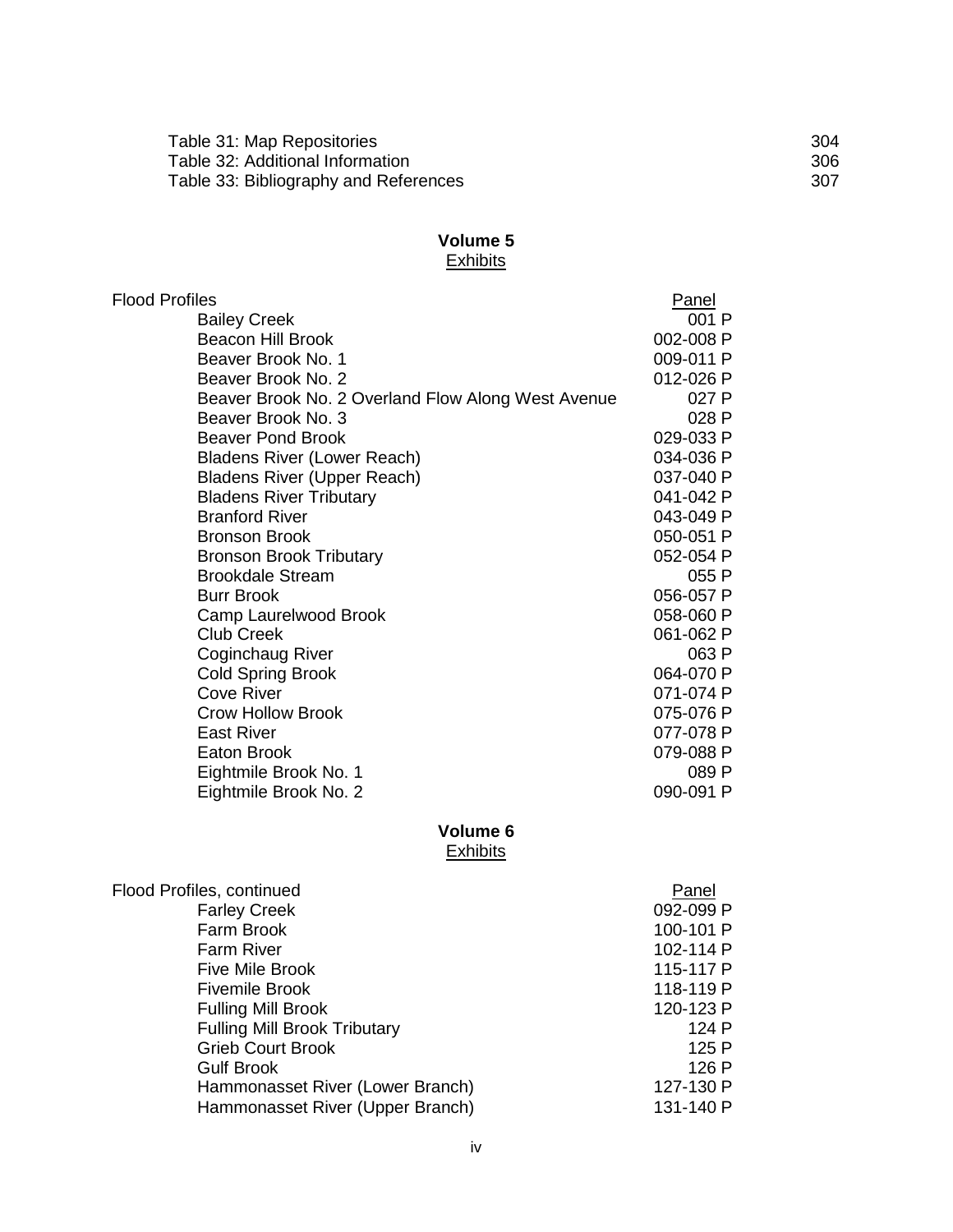| Hancock Brook                  | 141-144 P |
|--------------------------------|-----------|
|                                |           |
| <b>Hanover Street Brook</b>    | 145-146 P |
| <b>Harbor Brook</b>            | 147-150 P |
| Hemp Swamp Brook               | 151-155 P |
| Hop Brook (Lower Branch)       | 156 P     |
| Hop Brook (Upper Branch)       | 157-166 P |
| <b>Hopeville Pond Brook</b>    | 167-168 P |
| Hopp Brook                     | 169-171 P |
| Housatonic River (Lower Reach) | 172-177 P |
| Housatonic River (Upper Reach) | 178-179 P |

## **Volume 7**

#### **Exhibits**

| Flood Profiles, continued  | Panel     |
|----------------------------|-----------|
| <b>Indian River</b>        | 180-185 P |
| Iron Stream                | 186-187 P |
| Jepp Brook                 | 188-194 P |
| Jones Hill Road Brook      | 195 P     |
| <b>Judd Brook</b>          | 196 P     |
| <b>Karls Brook</b>         | 197-203 P |
| <b>Lindsley Brook</b>      | 204-207 P |
| <b>Little Meadow Brook</b> | 208-210 P |
| <b>Little River</b>        | 211-231 P |
| Long Meadow Pond Brook     | 232-234 P |
| Long Swamp Brook           | 235-239 P |
| Lyman Hall Brook           | 240 P     |
| Mad River (Lower Reach)    | 241-245 P |
| Mad River (Upper Reach)    | 246-253 P |
| <b>Maloney Brook</b>       | 254-258 P |
| <b>Mansion Road Brook</b>  | 259-260 P |
| Meetinghouse Brook         | 261 P     |
|                            |           |

# **Volume 8**

# Exhibits

| Flood Profiles, continued | Panel     |
|---------------------------|-----------|
| <b>Mill River</b>         | 262-273 P |
| <b>Mountain Brook</b>     | 274 P     |
| <b>Muddy River</b>        | 275-286 P |
| Muddy River Tributary C   | 287-289 P |
| Munger Brook              | 290-292 P |
| Naugatuck River           | 293-312 P |
| <b>Neck River</b>         | 313-319 P |
| Oakdale Brook             | 320-322 P |
| <b>Old Tannery Brook</b>  | 323-326 P |
| Pine Brook                | 327-328 P |
| Pomperaug River           | 329-330 P |
| Quinnipiac River          | 331-343 P |
| Race Brook                | 344-350 P |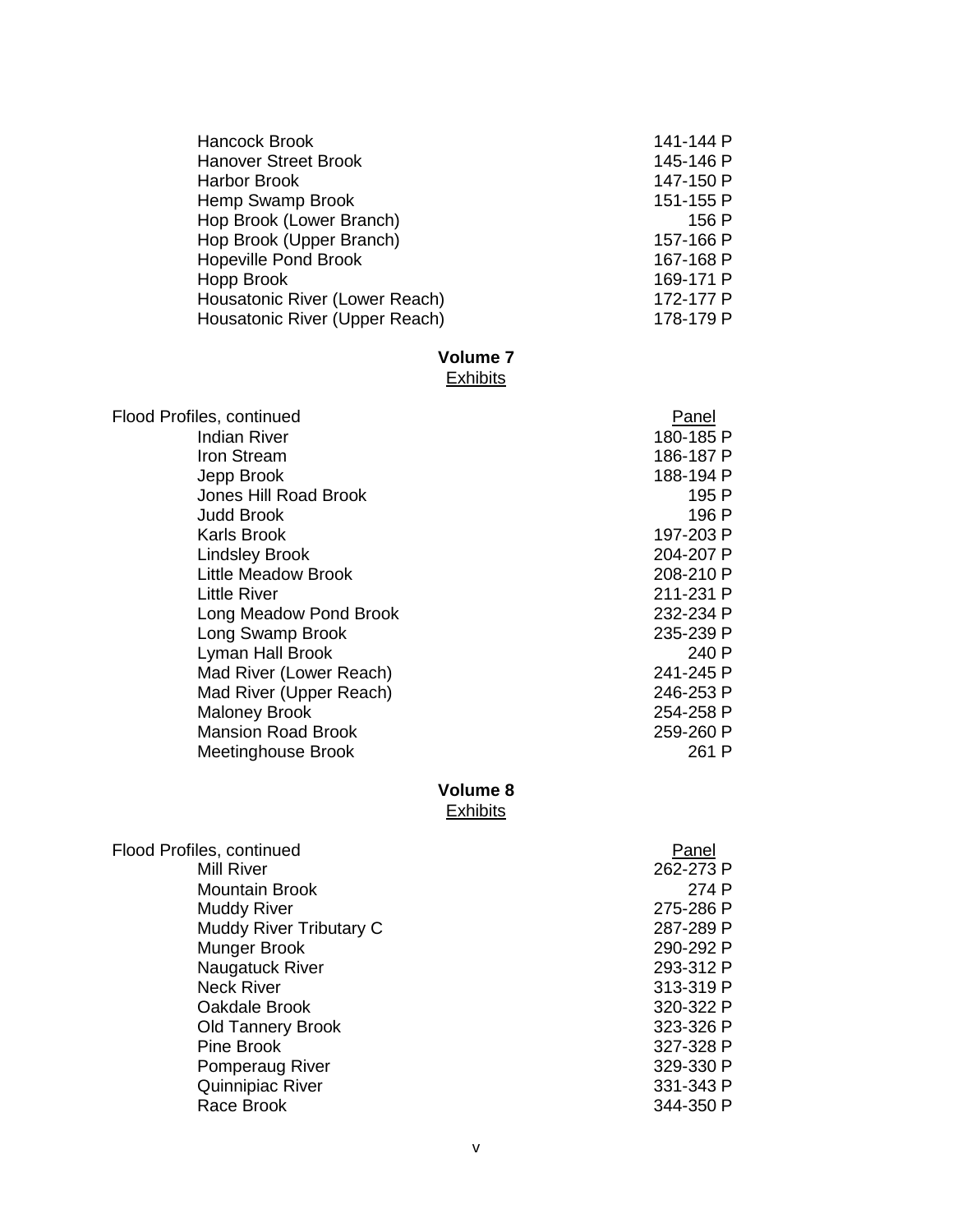# **Volume 9**

### **Exhibits**

| Flood Profiles, continued     | Panel     |
|-------------------------------|-----------|
| <b>Riggs Street Brook</b>     | 351-360 P |
| Schildgen Pond Brook          | 361-364 P |
| <b>Shepard Brook</b>          | 365-368 P |
| Silver Brook                  | 369-375 P |
| Sodom Brook                   | 376-378 P |
| Spoon Shop Brook              | 379-387 P |
| Steele Brook                  | 388-389 P |
| <b>Stubby Brook</b>           | 390-403 P |
| <b>Tenmile River</b>          | 404-408 P |
| <b>Tumble Brook</b>           | 409-411 P |
| <b>Tuttle Brook</b>           | 412 P     |
| <b>Two Mile Brook</b>         | 413-417 P |
| <b>Watermans Brook</b>        | 418-421 P |
| Webb Brook                    | 422-423 P |
| Wepawaug River                | 424-436 P |
| <b>West Branch Farm Brook</b> | 437-439 P |
|                               |           |

### **Volume 10 Exhibits**

| Flood Profiles, continued  | Panel     |
|----------------------------|-----------|
| West River No. 1           | 440-443 P |
| West River No. 2           | 444-448 P |
| <b>Wharton Brook</b>       | 449-455 P |
| <b>Whitemare Brook</b>     | 456-457 P |
| Willow Brook No. 1         | 458-462 P |
| Willow Brook No. 2         | 463-465 P |
| Wintergreen Brook          | 466-467 P |
| <b>Woodings Pond Brook</b> | 468-469 P |
| <b>Wooster Brook</b>       | 470-478 P |
|                            |           |

### **Published Separately**

Flood Insurance Rate Map (FIRM)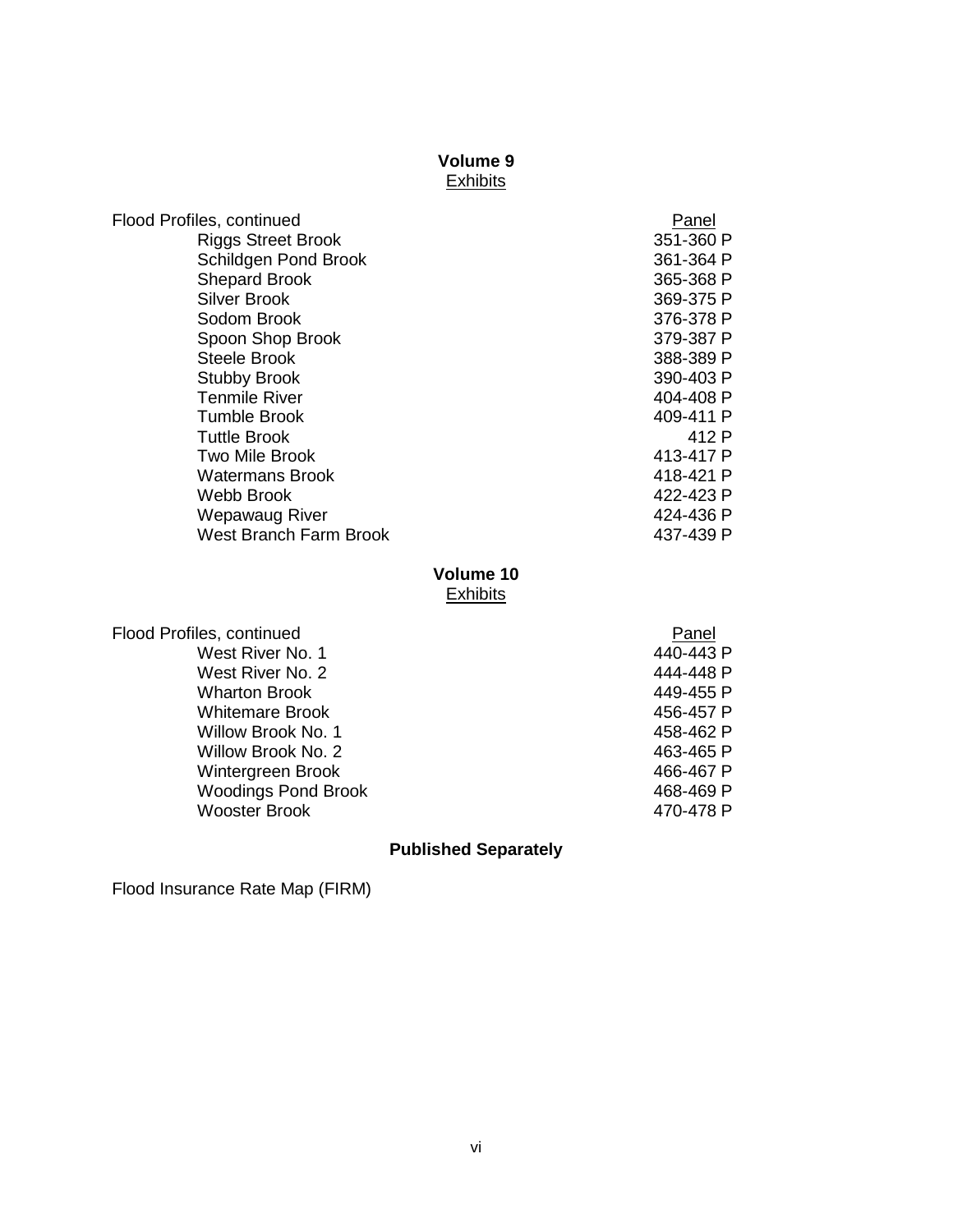| <b>LOCATION</b>                                                             |                                                          |                        | <b>FLOODWAY</b>                             |                                              | <b>1% ANNUAL CHANCE FLOOD WATER SURFACE</b><br><b>ELEVATION (FEET NAVD88)</b> |                                   |                                |                 |
|-----------------------------------------------------------------------------|----------------------------------------------------------|------------------------|---------------------------------------------|----------------------------------------------|-------------------------------------------------------------------------------|-----------------------------------|--------------------------------|-----------------|
| <b>CROSS</b><br><b>SECTION</b>                                              | DISTANCE <sup>1</sup>                                    | <b>WIDTH</b><br>(FEET) | <b>SECTION</b><br><b>AREA</b><br>(SQ. FEET) | <b>MEAN</b><br><b>VELOCITY</b><br>(FEET/SEC) | <b>REGULATORY</b>                                                             | <b>WITHOUT</b><br><b>FLOODWAY</b> | <b>WITH</b><br><b>FLOODWAY</b> | <b>INCREASE</b> |
| Α                                                                           | 1,870                                                    | 108                    | 635                                         | 4.3                                          | 22.5                                                                          | 22.5                              | 23.5                           | 1.0             |
| B                                                                           | 2,180                                                    | 101                    | 382                                         | 7.1                                          | 22.7                                                                          | 22.7                              | 23.7                           | 1.0             |
| $\mathsf{C}$                                                                | 2,344                                                    | 166                    | 992                                         | 2.8                                          | 27.2                                                                          | 27.2                              | 28.2                           | 1.0             |
| D                                                                           | 2,787                                                    | 197                    | 1,246                                       | 2.2                                          | 27.8                                                                          | 27.8                              | 28.8                           | 1.0             |
| E                                                                           | 3,511                                                    | 124                    | 1,066                                       | 2.6                                          | 28.2                                                                          | 28.2                              | 29.2                           | 1.0             |
| F                                                                           | 4,300                                                    | 172                    | 1,570                                       | 1.6                                          | 32.2                                                                          | 32.2                              | 33.2                           | 1.0             |
| G                                                                           | 4,796                                                    | 218                    | 1,692                                       | 1.4                                          | 33.3                                                                          | 33.3                              | 34.3                           | 1.0             |
| $\overline{H}$                                                              | 4,898                                                    | 211                    | 1,670                                       | 1.5                                          | 33.3                                                                          | 33.3                              | 34.3                           | 1.0             |
|                                                                             | 5,357                                                    | 205                    | 4,335                                       | 0.6                                          | 49.8                                                                          | 49.8                              | 50.8                           | 1.0             |
| J                                                                           | 5,650                                                    | 309                    | 6,394                                       | 0.4                                          | 49.9                                                                          | 49.9                              | 50.9                           | 1.0             |
| Κ                                                                           | 6,463                                                    | 224                    | 3,634                                       | 0.7                                          | 50.3                                                                          | 50.3                              | 51.3                           | 1.0             |
|                                                                             | 6,677                                                    | 86                     | 1,473                                       | 1.7                                          | 50.7                                                                          | 50.7                              | 51.7                           | 1.0             |
| M                                                                           | 7,035                                                    | 344                    | 4,768                                       | 0.5                                          | 51.0                                                                          | 51.0                              | 52.0                           | 1.0             |
| N                                                                           | 7,443                                                    | 345                    | 3,988                                       | 0.6                                          | 51.1                                                                          | 51.1                              | 52.1                           | 1.0             |
| O                                                                           | 7,745                                                    | 81                     | 600                                         | 4.1                                          | 51.4                                                                          | 51.4                              | 52.4                           | 1.0             |
| P                                                                           | 7,905                                                    | 68                     | 742                                         | 3.3                                          | 51.9                                                                          | 51.9                              | 52.9                           | 1.0             |
| Q                                                                           | 8,235                                                    | 379                    | 3,557                                       | 0.7                                          | 52.1                                                                          | 52.1                              | 53.1                           | 1.0             |
| ${\sf R}$                                                                   | 8,887                                                    | 61                     | 462                                         | 5.3                                          | 52.5                                                                          | 52.5                              | 53.5                           | 1.0             |
| $\mathbb S$                                                                 | 9,217                                                    | 36                     | 332                                         | 7.3                                          | 52.7                                                                          | 52.7                              | 53.7                           | 1.0             |
| T                                                                           | 9,458                                                    | 57                     | 386                                         | 6.3                                          | 53.3                                                                          | 53.3                              | 54.3                           | 1.0             |
| U                                                                           | 9,757                                                    | 27                     | 241                                         | 10.1                                         | 54.4                                                                          | 54.4                              | 55.4                           | 1.0             |
| $\vee$                                                                      | 9,966                                                    | 51                     | 338                                         | 7.2                                          | 55.5                                                                          | 55.5                              | 56.5                           | 1.0             |
| W                                                                           | 10,184                                                   | 54                     | 346                                         | 5.3                                          | 56.4                                                                          | 56.4                              | 57.4                           | 1.0             |
| $\mathsf{x}$                                                                | 10,333                                                   | 39                     | 263                                         | 6.9                                          | 57.1                                                                          | 57.1                              | 58.1                           | 1.0             |
|                                                                             | <sup>1</sup> Feet above confluence with Quinnipiac River |                        |                                             |                                              |                                                                               |                                   |                                |                 |
| FEDERAL EMERGENCY MANAGEMENT AGENCY<br><b>NEW HAVEN COUNTY, CONNECTICUT</b> |                                                          |                        |                                             | <b>FLOODWAY DATA</b>                         |                                                                               |                                   |                                |                 |
|                                                                             |                                                          |                        |                                             |                                              |                                                                               |                                   |                                |                 |
|                                                                             | (ALL JURISDICTIONS)                                      |                        |                                             | <b>FLOODING SOURCE: WHARTON BROOK</b>        |                                                                               |                                   |                                |                 |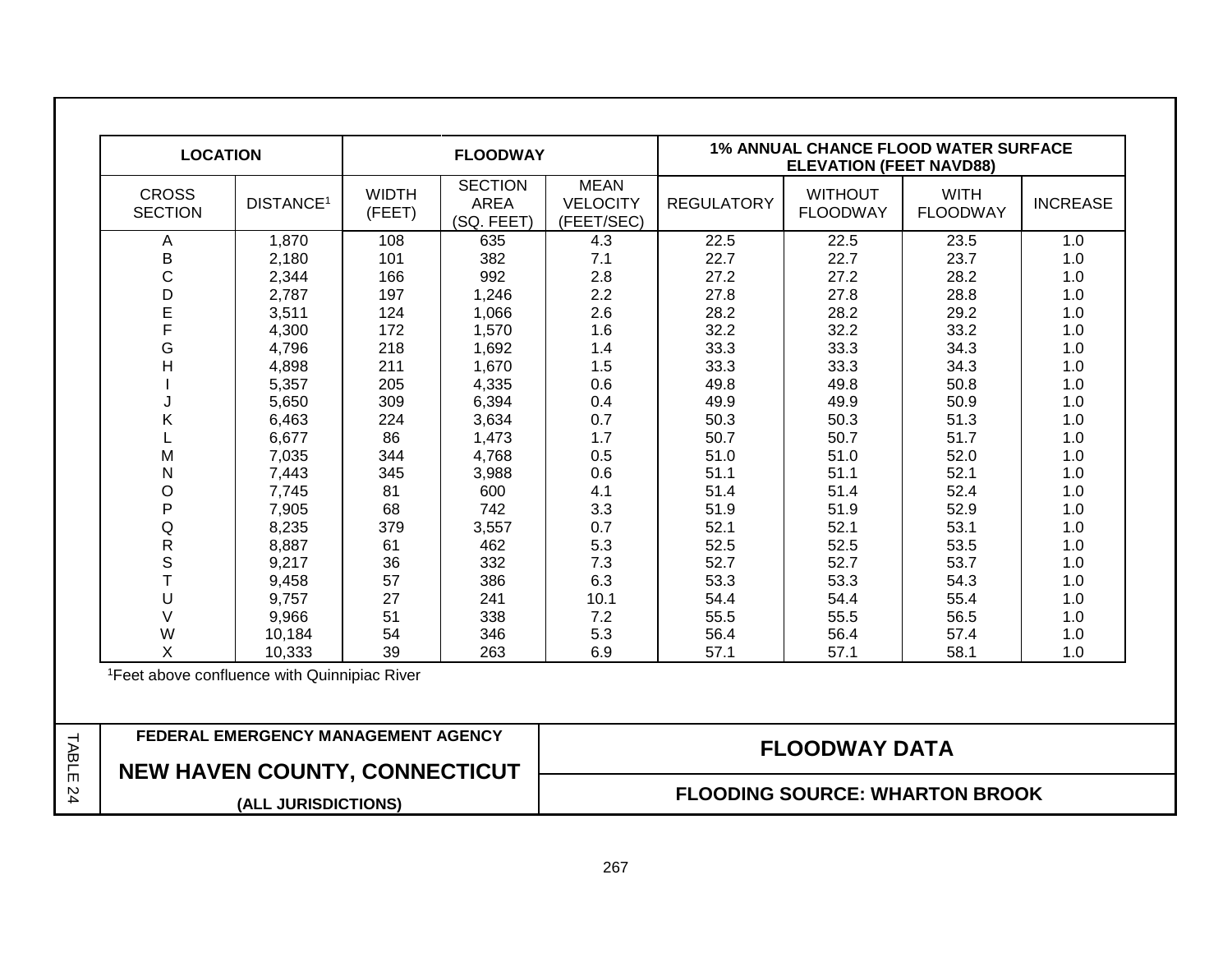| <b>LOCATION</b>                |                                                          |                                     | <b>FLOODWAY</b>                             |                                              | <b>1% ANNUAL CHANCE FLOOD WATER SURFACE</b><br><b>ELEVATION (FEET NAVD88)</b> |                                   |                                |                 |
|--------------------------------|----------------------------------------------------------|-------------------------------------|---------------------------------------------|----------------------------------------------|-------------------------------------------------------------------------------|-----------------------------------|--------------------------------|-----------------|
| <b>CROSS</b><br><b>SECTION</b> | <b>DISTANCE<sup>1</sup></b>                              | <b>WIDTH</b><br>(FEET)              | <b>SECTION</b><br><b>AREA</b><br>(SQ. FEET) | <b>MEAN</b><br><b>VELOCITY</b><br>(FEET/SEC) | <b>REGULATORY</b>                                                             | <b>WITHOUT</b><br><b>FLOODWAY</b> | <b>WITH</b><br><b>FLOODWAY</b> | <b>INCREASE</b> |
| Υ                              | 10,552                                                   | 124                                 | 709                                         | 2.6                                          | 59.7                                                                          | 59.7                              | 60.7                           | 1.0             |
| Z                              | 10,759                                                   | 162                                 | 1,040                                       | 1.8                                          | 59.7                                                                          | 59.7                              | 60.7                           | 1.0             |
| AA                             | 11,036                                                   | 156                                 | 973                                         | 1.9                                          | 60.0                                                                          | 60.0                              | 61.0                           | 1.0             |
| AB                             | 11,492                                                   | 157                                 | 733                                         | 2.5                                          | 60.9                                                                          | 60.9                              | 61.9                           | 1.0             |
| <b>AC</b>                      | 11,709                                                   | 115                                 | 508                                         | 3.6                                          | 62.3                                                                          | 62.3                              | 63.3                           | 1.0             |
| <b>AD</b>                      | 12,255                                                   | 121                                 | 613                                         | 3.0                                          | 62.8                                                                          | 62.8                              | 63.8                           | 1.0             |
| <b>AE</b>                      | 12,601                                                   | 33                                  | 164                                         | 11.1                                         | 64.3                                                                          | 64.3                              | 65.3                           | 1.0             |
| AF                             | 12,796                                                   | 79                                  | 1,075                                       | 1.7                                          | 74.9                                                                          | 74.9                              | 75.9                           | 1.0             |
| AG                             | 12,976                                                   | 254                                 | 2,286                                       | 0.8                                          | 75.0                                                                          | 75.0                              | 76.0                           | 1.0             |
| AH                             | 13,502                                                   | 255                                 | 2,531                                       | 0.7                                          | 75.0                                                                          | 75.0                              | 76.0                           | 1.0             |
| AI                             | 13,672                                                   | 213                                 | 1,630                                       | 1.1                                          | 75.0                                                                          | 75.0                              | 76.0                           | 1.0             |
| AJ                             | 14,036                                                   | 200                                 | 1,714                                       | 1.1                                          | 75.1                                                                          | 75.1                              | 76.1                           | 1.0             |
| AK                             | 14,265                                                   | 169                                 | 1,251                                       | 1.5                                          | 75.1                                                                          | 75.1                              | 76.1                           | 1.0             |
| <b>AL</b>                      | 14,520                                                   | 99                                  | 412                                         | 4.4                                          | 75.1                                                                          | 75.1                              | 76.1                           | 1.0             |
| AM                             | 14,740                                                   | 83                                  | 544                                         | 3.1                                          | 76.0                                                                          | 76.0                              | 77.0                           | 1.0             |
| AN                             | 14,999                                                   | 108                                 | 537                                         | 3.2                                          | 78.3                                                                          | 78.3                              | 79.3                           | 1.0             |
| AO                             | 15,197                                                   | 73                                  | 578                                         | 3.0                                          | 83.0                                                                          | 83.0                              | 84.0                           | 1.0             |
| AP                             | 15,407                                                   | 63                                  | 557                                         | 3.1                                          | 83.3                                                                          | 83.3                              | 84.3                           | 1.0             |
| AQ                             | 15,615                                                   | 91                                  | 562                                         | 3.0                                          | 83.4                                                                          | 83.4                              | 84.4                           | 1.0             |
| <b>AR</b>                      | 15,710                                                   | 87                                  | 568                                         | 3.0                                          | 84.0                                                                          | 84.0                              | 85.0                           | 1.0             |
| AS                             | 16,155                                                   | 171                                 | 845                                         | 2.0                                          | 84.2                                                                          | 84.2                              | 85.2                           | 1.0             |
| <b>AT</b>                      | 16,265                                                   | 121                                 | 511                                         | 3.3                                          | 84.6                                                                          | 84.6                              | 85.6                           | 1.0             |
| <b>AU</b>                      | 16,396                                                   | 147                                 | 570                                         | 3.0                                          | 85.0                                                                          | 85.0                              | 86.0                           | 1.0             |
| AV                             | 16,885                                                   | 112                                 | 498                                         | 3.4                                          | 86.8                                                                          | 86.8                              | 87.8                           | 1.0             |
|                                | <sup>1</sup> Feet above confluence with Quinnipiac River |                                     |                                             |                                              |                                                                               |                                   |                                |                 |
|                                |                                                          | FEDERAL EMERGENCY MANAGEMENT AGENCY |                                             |                                              |                                                                               | <b>FLOODWAY DATA</b>              |                                |                 |
| NEW HAVEN COUNTY, CONNECTICUT  |                                                          |                                     |                                             |                                              |                                                                               |                                   |                                |                 |
|                                | (ALL JURISDICTIONS)                                      |                                     |                                             | <b>FLOODING SOURCE: WHARTON BROOK</b>        |                                                                               |                                   |                                |                 |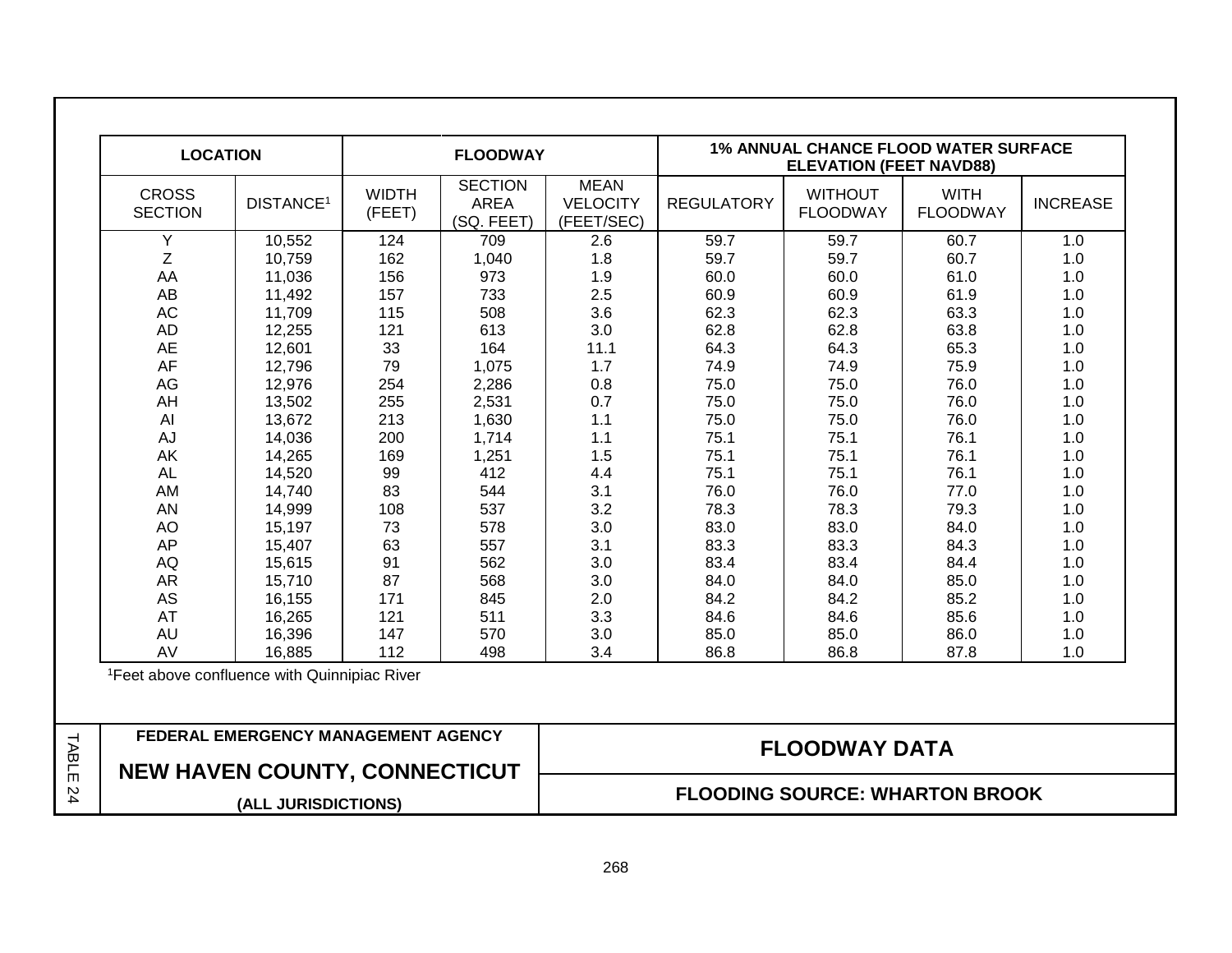| <b>LOCATION</b>                      |                                                          |                        | <b>FLOODWAY</b>                             |                                              |                   | <b>ELEVATION (FEET NAVD88)</b>    | <b>1% ANNUAL CHANCE FLOOD WATER SURFACE</b> |                 |
|--------------------------------------|----------------------------------------------------------|------------------------|---------------------------------------------|----------------------------------------------|-------------------|-----------------------------------|---------------------------------------------|-----------------|
| <b>CROSS</b><br><b>SECTION</b>       | <b>DISTANCE<sup>1</sup></b>                              | <b>WIDTH</b><br>(FEET) | <b>SECTION</b><br><b>AREA</b><br>(SQ. FEET) | <b>MEAN</b><br><b>VELOCITY</b><br>(FEET/SEC) | <b>REGULATORY</b> | <b>WITHOUT</b><br><b>FLOODWAY</b> | <b>WITH</b><br><b>FLOODWAY</b>              | <b>INCREASE</b> |
| AW                                   | 17,202                                                   | 34                     | 142                                         | 12.0                                         | 87.3              | 87.3                              | 87.8                                        | 0.5             |
| AX                                   | 17,449                                                   | 72                     | 548                                         | 3.1                                          | 93.5              | 93.5                              | 94.5                                        | 1.0             |
| AY                                   | 17,721                                                   | 205                    | 1,430                                       | 1.2                                          | 93.8              | 93.8                              | 94.8                                        | 1.0             |
| <b>AZ</b>                            | 18,187                                                   | 193                    | 877                                         | 1.9                                          | 94.3              | 94.3                              | 95.3                                        | 1.0             |
| <b>BA</b>                            | 18,458                                                   | 82                     | 258                                         | 6.6                                          | 94.8              | 94.8                              | 95.8                                        | 1.0             |
| <b>BB</b>                            | 19,141                                                   | 42                     | 140                                         | 11.6                                         | 117.3             | 117.3                             | 118.3                                       | 1.0             |
| <b>BC</b>                            | 20,986                                                   | 122                    | 468                                         | 3.5                                          | 122.1             | 122.1                             | 123.1                                       | 1.0             |
| <b>BD</b>                            | 21,507                                                   | 66                     | 258                                         | 6.3                                          | 128.0             | 128.0                             | 129.0                                       | 1.0             |
| <b>BE</b>                            | 22,031                                                   | 71                     | 168                                         | 9.7                                          | 134.7             | 134.7                             | 135.7                                       | 1.0             |
| <b>BF</b>                            | 22,307                                                   | 166                    | 1,085                                       | 1.5                                          | 141.0             | 141.0                             | 142.0                                       | 1.0             |
| <b>BG</b>                            | 23,519                                                   | 27                     | 139                                         | 11.7                                         | 154.9             | 154.9                             | 155.9                                       | 1.0             |
| <b>BH</b>                            | 24,081                                                   | 26                     | 148                                         | 11.0                                         | 164.6             | 164.6                             | 165.6                                       | 1.0             |
| BI                                   | 24,521                                                   | 35                     | 223                                         | 7.3                                          | 171.1             | 171.1                             | 172.1                                       | 1.0             |
| <b>BJ</b>                            | 24,865                                                   | 53                     | 374                                         | 4.3                                          | 179.2             | 179.2                             | 180.2                                       | 1.0             |
| <b>BK</b>                            | 26,444                                                   | 49                     | 182                                         | 8.9                                          | 209.9             | 209.9                             | 210.4                                       | 0.5             |
| <b>BL</b>                            | 27,416                                                   | 30                     | 102                                         | 5.9                                          | 218.7             | 218.7                             | 219.7                                       | 1.0             |
| <b>BM</b>                            | 27,748                                                   | 27                     | 133                                         | 2.3                                          | 223.5             | 223.5                             | 224.5                                       | 1.0             |
| <b>BN</b>                            | 28,135                                                   | 19                     | 64                                          | 4.9                                          | 225.2             | 225.2                             | 226.2                                       | 1.0             |
| <b>BO</b>                            | 28,615                                                   | 18                     | 64                                          | 4.7                                          | 229.6             | 229.6                             | 230.6                                       | 1.0             |
| <b>BP</b>                            | 29,435                                                   | 31                     | 77                                          | 3.7                                          | 235.4             | 235.4                             | 236.4                                       | 1.0             |
| <b>BQ</b>                            | 29,902                                                   | 20                     | 37                                          | 7.1                                          | 243.8             | 243.8                             | 244.8                                       | 1.0             |
| <b>BR</b>                            | 30,100                                                   | 45                     | 73                                          | 3.4                                          | 247.2             | 247.2                             | 248.2                                       | 1.0             |
| <b>BS</b><br><b>BT</b>               | 30,260<br>32,480                                         | 28<br>38               | 71<br>37                                    | 3.6<br>6.0                                   | 255.2<br>300.8    | 255.2<br>300.8                    | 255.7<br>301.3                              | 0.5<br>0.5      |
|                                      | <sup>1</sup> Feet above confluence with Quinnipiac River |                        |                                             |                                              |                   |                                   |                                             |                 |
|                                      | FEDERAL EMERGENCY MANAGEMENT AGENCY                      |                        |                                             |                                              |                   |                                   |                                             |                 |
| <b>NEW HAVEN COUNTY, CONNECTICUT</b> |                                                          |                        |                                             |                                              |                   | <b>FLOODWAY DATA</b>              |                                             |                 |
|                                      | (ALL JURISDICTIONS)                                      |                        |                                             |                                              |                   |                                   | <b>FLOODING SOURCE: WHARTON BROOK</b>       |                 |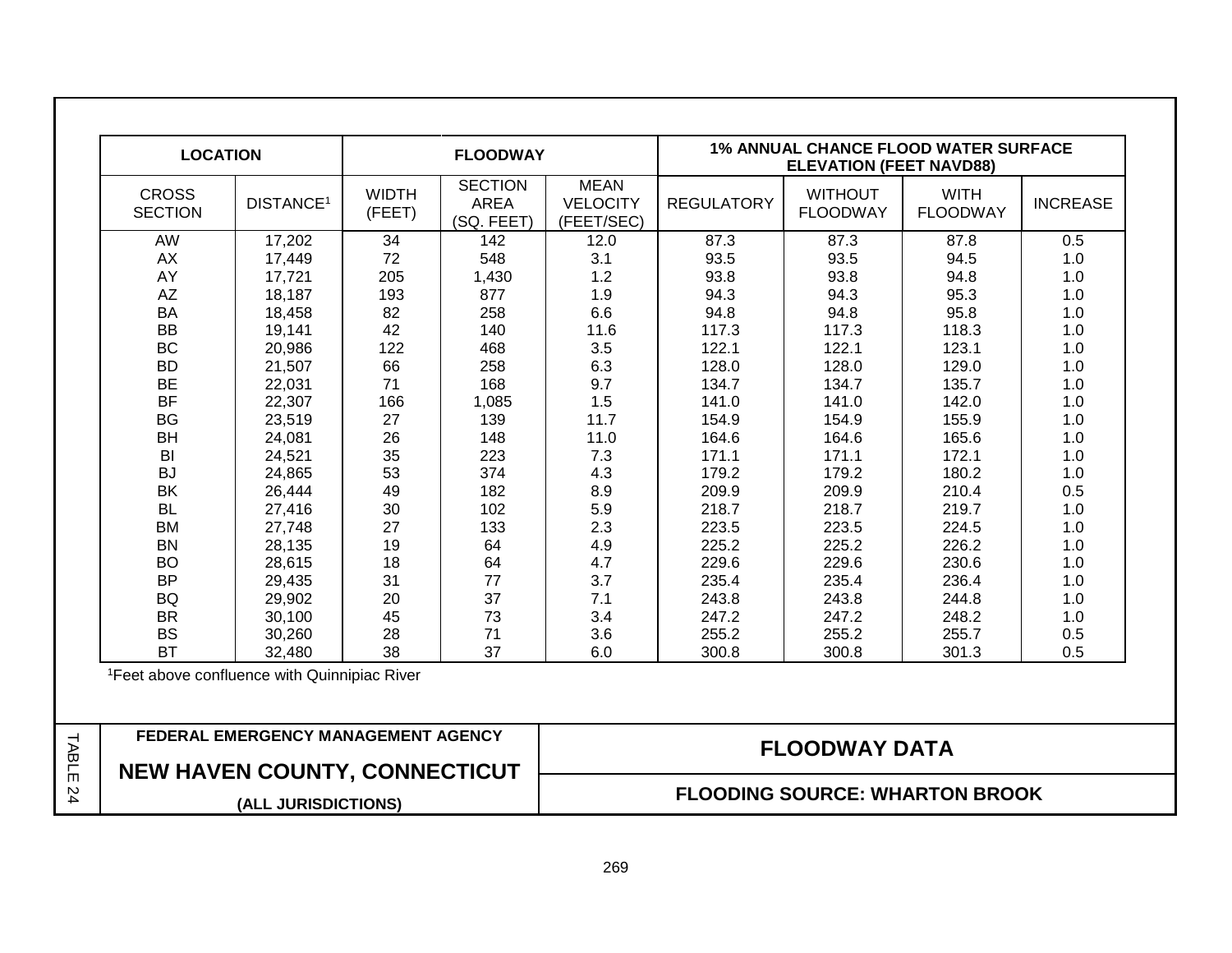|       | <b>LOCATION</b>                                          |                                     |                        | <b>FLOODWAY</b>                      |                                              | 1% ANNUAL CHANCE FLOOD WATER SURFACE<br><b>ELEVATION (FEET NAVD88)</b> |                                   |                                |                 |  |
|-------|----------------------------------------------------------|-------------------------------------|------------------------|--------------------------------------|----------------------------------------------|------------------------------------------------------------------------|-----------------------------------|--------------------------------|-----------------|--|
|       | <b>CROSS</b><br><b>SECTION</b>                           | DISTANCE <sup>1</sup>               | <b>WIDTH</b><br>(FEET) | <b>SECTION</b><br>AREA<br>(SQ. FEET) | <b>MEAN</b><br><b>VELOCITY</b><br>(FEET/SEC) | <b>REGULATORY</b>                                                      | <b>WITHOUT</b><br><b>FLOODWAY</b> | <b>WITH</b><br><b>FLOODWAY</b> | <b>INCREASE</b> |  |
|       | <b>BU</b><br><b>BV</b>                                   | 33,598<br>35,005                    | 23<br>16               | 51<br>24                             | 3.6<br>6.9                                   | 312.3<br>319.9                                                         | 312.3<br>319.9                    | 312.8<br>320.4                 | 0.5<br>0.5      |  |
|       | <sup>1</sup> Feet above confluence with Quinnipiac River |                                     |                        |                                      |                                              |                                                                        |                                   |                                |                 |  |
| TABLE | <b>NEW HAVEN COUNTY, CONNECTICUT</b>                     | FEDERAL EMERGENCY MANAGEMENT AGENCY |                        |                                      |                                              |                                                                        | <b>FLOODWAY DATA</b>              |                                |                 |  |
| 24    |                                                          | (ALL JURISDICTIONS)                 |                        |                                      |                                              | <b>FLOODING SOURCE: WHARTON BROOK</b>                                  |                                   |                                |                 |  |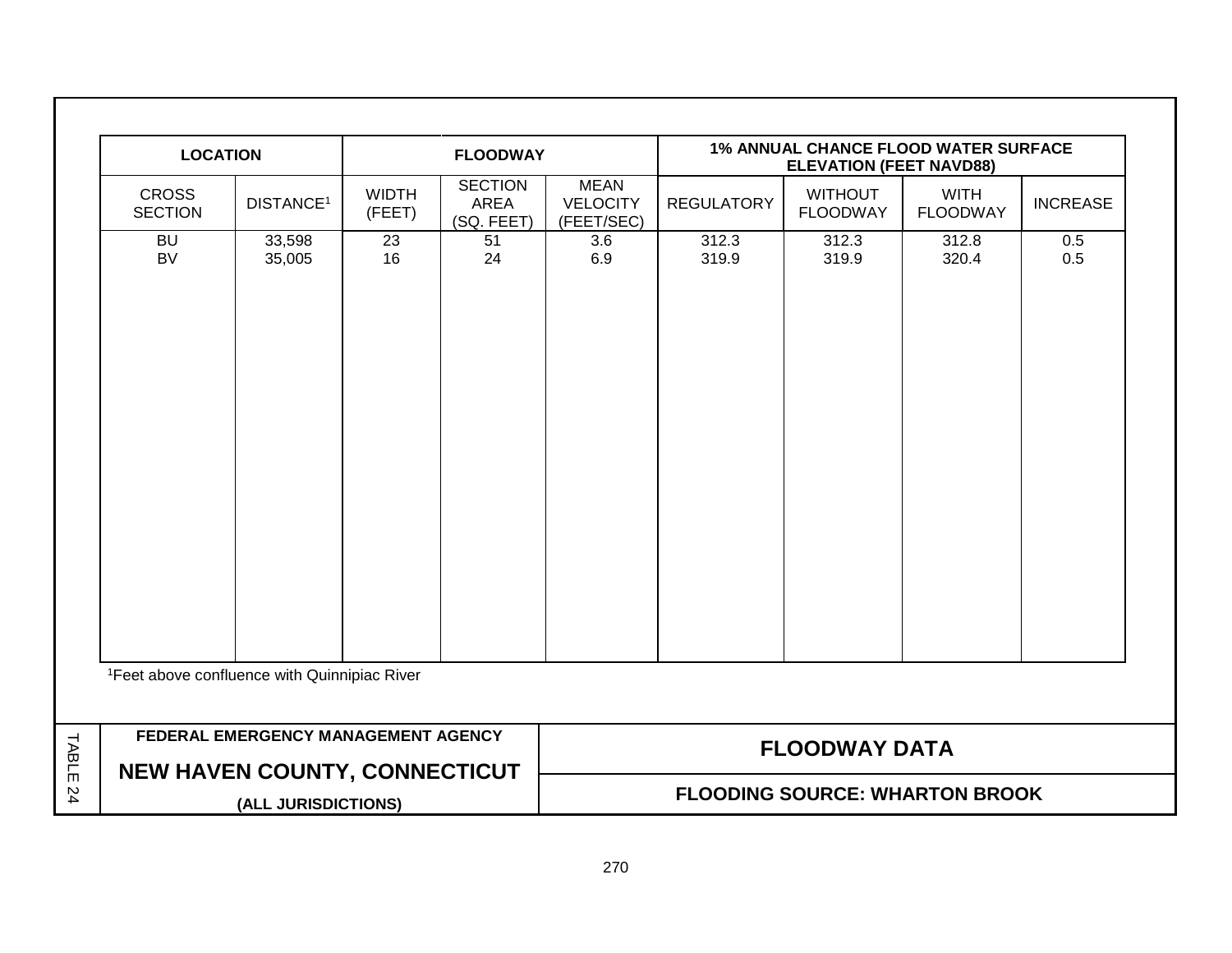| <b>LOCATION</b>                                            |                                                                                                    |                        | <b>FLOODWAY</b>                             |                                              |                                         | <b>ELEVATION (FEET NAVD88)</b>    | <b>1% ANNUAL CHANCE FLOOD WATER SURFACE</b> |                 |
|------------------------------------------------------------|----------------------------------------------------------------------------------------------------|------------------------|---------------------------------------------|----------------------------------------------|-----------------------------------------|-----------------------------------|---------------------------------------------|-----------------|
| <b>CROSS</b><br><b>SECTION</b>                             | <b>DISTANCE</b>                                                                                    | <b>WIDTH</b><br>(FEET) | <b>SECTION</b><br><b>AREA</b><br>(SQ. FEET) | <b>MEAN</b><br><b>VELOCITY</b><br>(FEET/SEC) | <b>REGULATORY</b>                       | <b>WITHOUT</b><br><b>FLOODWAY</b> | <b>WITH</b><br><b>FLOODWAY</b>              | <b>INCREASE</b> |
| Α                                                          | 490                                                                                                | 42                     | 36                                          | 5.2                                          | 162.6                                   | 162.6                             | 162.6                                       | 0.0             |
| B                                                          | 1,428                                                                                              | 6                      | 25                                          | 7.4                                          | 279.1                                   | 279.1                             | 279.2                                       | 0.1             |
| $\mathbf C$                                                | 2,073                                                                                              | 15                     | 25                                          | 7.4                                          | 341.5                                   | 341.5                             | 341.5                                       | 0.0             |
| D                                                          | 2,240                                                                                              | 18                     | 30                                          | 6.3                                          | 349.8                                   | 349.8                             | 349.8                                       | 0.0             |
| E                                                          | 2,767                                                                                              | 58                     | 48                                          | 3.9                                          | 358.3                                   | 358.3                             | 358.4                                       | 0.1             |
| F                                                          | 3,154                                                                                              | 39                     | 23                                          | 8.1                                          | 362.8                                   | 362.8                             | 363.6                                       | 0.8             |
| G                                                          | 4,042                                                                                              | 51                     | 57                                          | 3.3                                          | 377.8                                   | 377.8                             | 378.0                                       | 0.2             |
| H                                                          | 4,344<br>4,552                                                                                     | 33<br>76               | 33<br>43                                    | 5.7<br>4.3                                   | 390.7<br>396.8                          | 390.7<br>396.8                    | 390.7<br>396.8                              | 0.0<br>0.0      |
|                                                            |                                                                                                    |                        |                                             |                                              |                                         |                                   |                                             |                 |
|                                                            |                                                                                                    |                        |                                             |                                              |                                         |                                   |                                             |                 |
| <sup>1</sup> Feet above confluence with Beaver Brook No. 1 |                                                                                                    |                        |                                             |                                              |                                         |                                   |                                             |                 |
|                                                            | FEDERAL EMERGENCY MANAGEMENT AGENCY<br><b>NEW HAVEN COUNTY, CONNECTICUT</b><br>(ALL JURISDICTIONS) |                        |                                             |                                              |                                         | <b>FLOODWAY DATA</b>              |                                             |                 |
|                                                            |                                                                                                    |                        |                                             |                                              | <b>FLOODING SOURCE: WHITEMARE BROOK</b> |                                   |                                             |                 |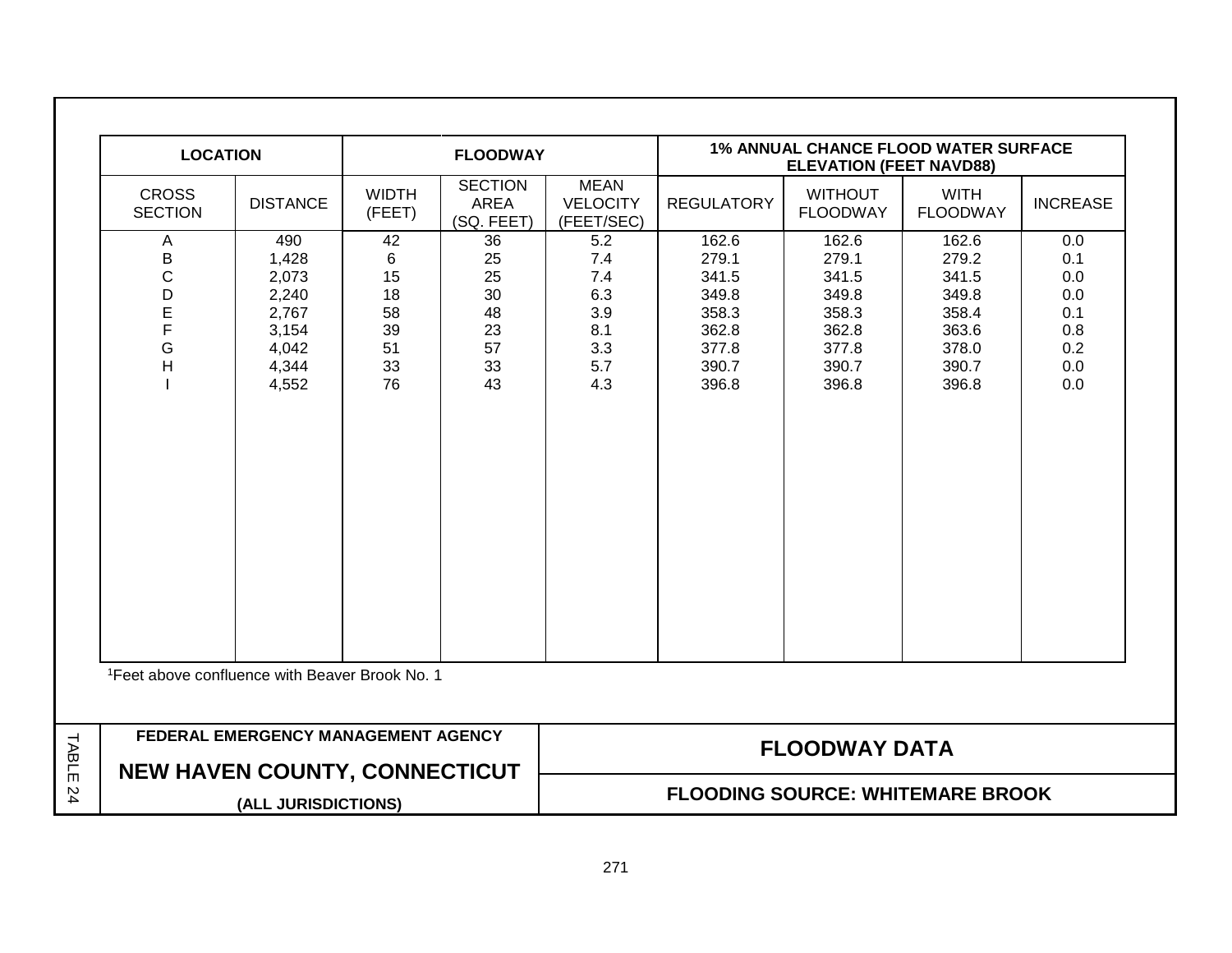| <b>LOCATION</b>                |                                                                                                    |                        | <b>FLOODWAY</b>                             |                                              |                      | <b>ELEVATION (FEET NAVD88)</b>    | <b>1% ANNUAL CHANCE FLOOD WATER SURFACE</b> |                 |
|--------------------------------|----------------------------------------------------------------------------------------------------|------------------------|---------------------------------------------|----------------------------------------------|----------------------|-----------------------------------|---------------------------------------------|-----------------|
| <b>CROSS</b><br><b>SECTION</b> | DISTANCE <sup>1</sup>                                                                              | <b>WIDTH</b><br>(FEET) | <b>SECTION</b><br><b>AREA</b><br>(SQ. FEET) | <b>MEAN</b><br><b>VELOCITY</b><br>(FEET/SEC) | <b>REGULATORY</b>    | <b>WITHOUT</b><br><b>FLOODWAY</b> | <b>WITH</b><br><b>FLOODWAY</b>              | <b>INCREASE</b> |
| A                              | 1,075                                                                                              | 370                    | 2,339                                       | 1.1                                          | 114.2                | 114.2                             | 115.2                                       | 1.0             |
| B                              | 1,315                                                                                              | 400                    | 2,191                                       | 1.2                                          | 114.3                | 114.3                             | 115.3                                       | 1.0             |
| $\mathsf{C}$                   | 1,925                                                                                              | 400                    | 2,277                                       | 1.1                                          | 114.6                | 114.6                             | 115.5                                       | 0.9             |
| D                              | 2,205                                                                                              | 80                     | 577                                         | 4.4                                          | 114.7                | 114.7                             | 115.6                                       | 0.9             |
| E                              | 2,325                                                                                              | 144                    | 1,140                                       | 2.2                                          | 115.7                | 115.7                             | 116.3                                       | 0.6             |
| F                              | 3,025                                                                                              | 180                    | 1,281                                       | 2.0                                          | 116.2                | 116.2                             | 117.1                                       | 0.9             |
| G                              | 3,775                                                                                              | 200                    | 918                                         | 2.2                                          | 116.4                | 116.4                             | 117.3                                       | 0.9             |
| H                              | 4,585                                                                                              | 405                    | 1,540                                       | 1.3                                          | 116.5                | 116.5                             | 117.4                                       | 0.9             |
|                                | 5,455                                                                                              | 230                    | 892                                         | 2.2                                          | 117.6                | 117.6                             | 118.6                                       | 1.0             |
| J                              | 5,975                                                                                              | 140                    | 626                                         | 3.2                                          | 120.0                | 120.0                             | 120.8                                       | 0.8             |
| Κ                              | 6,675                                                                                              | 180                    | 812                                         | 2.5                                          | 121.9                | 121.9                             | 122.7                                       | 0.8             |
| L                              | 7,557                                                                                              | 180                    | 765                                         | 2.6                                          | 123.8                | 123.8                             | 124.7                                       | 0.9             |
| M                              | 7,657                                                                                              | 180                    | 573                                         | 3.5                                          | 124.9                | 124.9                             | 125.9                                       | 1.0             |
| N                              | 9,160                                                                                              | 431                    | 361                                         | 3.0                                          | 129.7                | 129.7                             | 130.3                                       | 0.6             |
| $\circ$                        | 10,410                                                                                             | 368                    | 276                                         | 2.7                                          | 138.0                | 138.0                             | 138.6                                       | 0.6             |
| P                              | 10,460                                                                                             | 287                    | 541                                         | 1.8                                          | 138.4                | 138.4                             | 139.0                                       | 0.6             |
| Q                              | 13,210                                                                                             | 226                    | 1,076                                       | 0.6                                          | 139.3                | 139.3                             | 140.1                                       | 0.8             |
| $\mathsf R$                    | 15,200                                                                                             | 182                    | 443                                         | 0.6                                          | 139.6                | 139.6                             | 140.4                                       | 0.8             |
| $\mathbb S$                    | 15,810                                                                                             | 37                     | 116                                         | 2.5                                          | 140.1                | 140.1                             | 140.6                                       | 0.5             |
| $\mathsf{T}$                   | 15,890                                                                                             | 58                     | 154                                         | 1.9                                          | 140.8                | 140.8                             | 141.6                                       | 0.8             |
| U                              | 18,910                                                                                             | 68                     | 122                                         | 2.4                                          | 146.0                | 146.0                             | 146.1                                       | 0.1             |
| $\vee$                         | 18,960                                                                                             | 49                     | 214                                         | 1.9                                          | 146.2                | 146.2                             | 147.0                                       | 0.8             |
| W                              | 21,700                                                                                             | 101                    | 477                                         | 0.8                                          | 147.0                | 147.0                             | 148.0                                       | 1.0             |
| X                              | 22.940                                                                                             | 39                     | 162                                         | 2.5                                          | 147.5                | 147.5                             | 148.4                                       | 0.9             |
|                                | <sup>1</sup> Feet above confluence with Mill River                                                 |                        |                                             |                                              |                      |                                   |                                             |                 |
|                                |                                                                                                    |                        |                                             |                                              |                      |                                   |                                             |                 |
|                                | FEDERAL EMERGENCY MANAGEMENT AGENCY<br><b>NEW HAVEN COUNTY, CONNECTICUT</b><br>(ALL JURISDICTIONS) |                        |                                             |                                              | <b>FLOODWAY DATA</b> |                                   |                                             |                 |
|                                |                                                                                                    |                        |                                             |                                              |                      |                                   | <b>FLOODING SOURCE: WILLOW BROOK NO. 1</b>  |                 |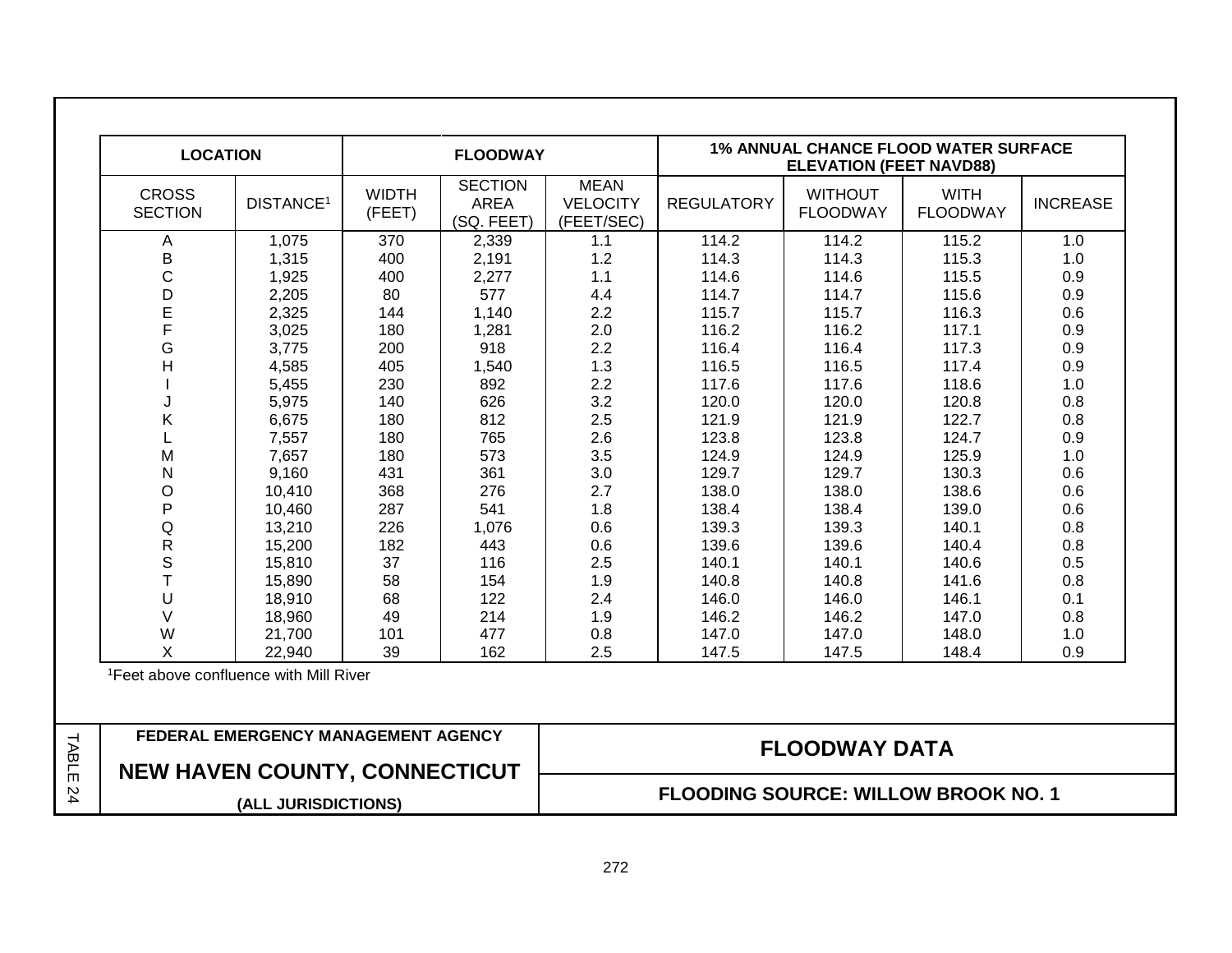| <b>LOCATION</b>                                                                                                |                                                                              |                                                  | <b>FLOODWAY</b>                                     |                                                      | <b>1% ANNUAL CHANCE FLOOD WATER SURFACE</b><br><b>ELEVATION (FEET NAVD88)</b> |                                                                      |                                                                      |                                                      |  |
|----------------------------------------------------------------------------------------------------------------|------------------------------------------------------------------------------|--------------------------------------------------|-----------------------------------------------------|------------------------------------------------------|-------------------------------------------------------------------------------|----------------------------------------------------------------------|----------------------------------------------------------------------|------------------------------------------------------|--|
| <b>CROSS</b><br><b>SECTION</b>                                                                                 | <b>DISTANCE<sup>1</sup></b>                                                  | <b>WIDTH</b><br>(FEET)                           | <b>SECTION</b><br>AREA<br>(SQ. FEET)                | <b>MEAN</b><br><b>VELOCITY</b><br>(FEET/SEC)         | <b>REGULATORY</b>                                                             | <b>WITHOUT</b><br><b>FLOODWAY</b>                                    | <b>WITH</b><br><b>FLOODWAY</b>                                       | <b>INCREASE</b>                                      |  |
| Υ<br>Z<br>AA<br>AB<br><b>AC</b><br>AD<br><b>AE</b><br>AF<br><sup>1</sup> Feet above confluence with Mill River | 23,530<br>23,560<br>24,210<br>24,245<br>26,350<br>28,195<br>28,239<br>30,875 | 102<br>102<br>67<br>171<br>104<br>15<br>53<br>45 | 495<br>486<br>281<br>841<br>342<br>27<br>236<br>145 | 0.8<br>0.8<br>1.4<br>0.2<br>0.5<br>6.8<br>0.8<br>1.3 | 147.8<br>147.8<br>148.0<br>149.5<br>149.5<br>152.0<br>155.6<br>156.3          | 147.8<br>147.8<br>148.0<br>149.5<br>149.5<br>152.0<br>155.6<br>156.3 | 148.8<br>148.8<br>148.9<br>150.5<br>150.5<br>152.2<br>156.6<br>157.3 | 1.0<br>1.0<br>0.9<br>1.0<br>1.0<br>0.2<br>1.0<br>1.0 |  |
|                                                                                                                |                                                                              |                                                  |                                                     |                                                      |                                                                               |                                                                      |                                                                      |                                                      |  |
|                                                                                                                | FEDERAL EMERGENCY MANAGEMENT AGENCY                                          |                                                  |                                                     |                                                      |                                                                               | <b>FLOODWAY DATA</b>                                                 |                                                                      |                                                      |  |
|                                                                                                                | <b>NEW HAVEN COUNTY, CONNECTICUT</b><br>(ALL JURISDICTIONS)                  |                                                  |                                                     |                                                      | <b>FLOODING SOURCE: WILLOW BROOK NO. 1</b>                                    |                                                                      |                                                                      |                                                      |  |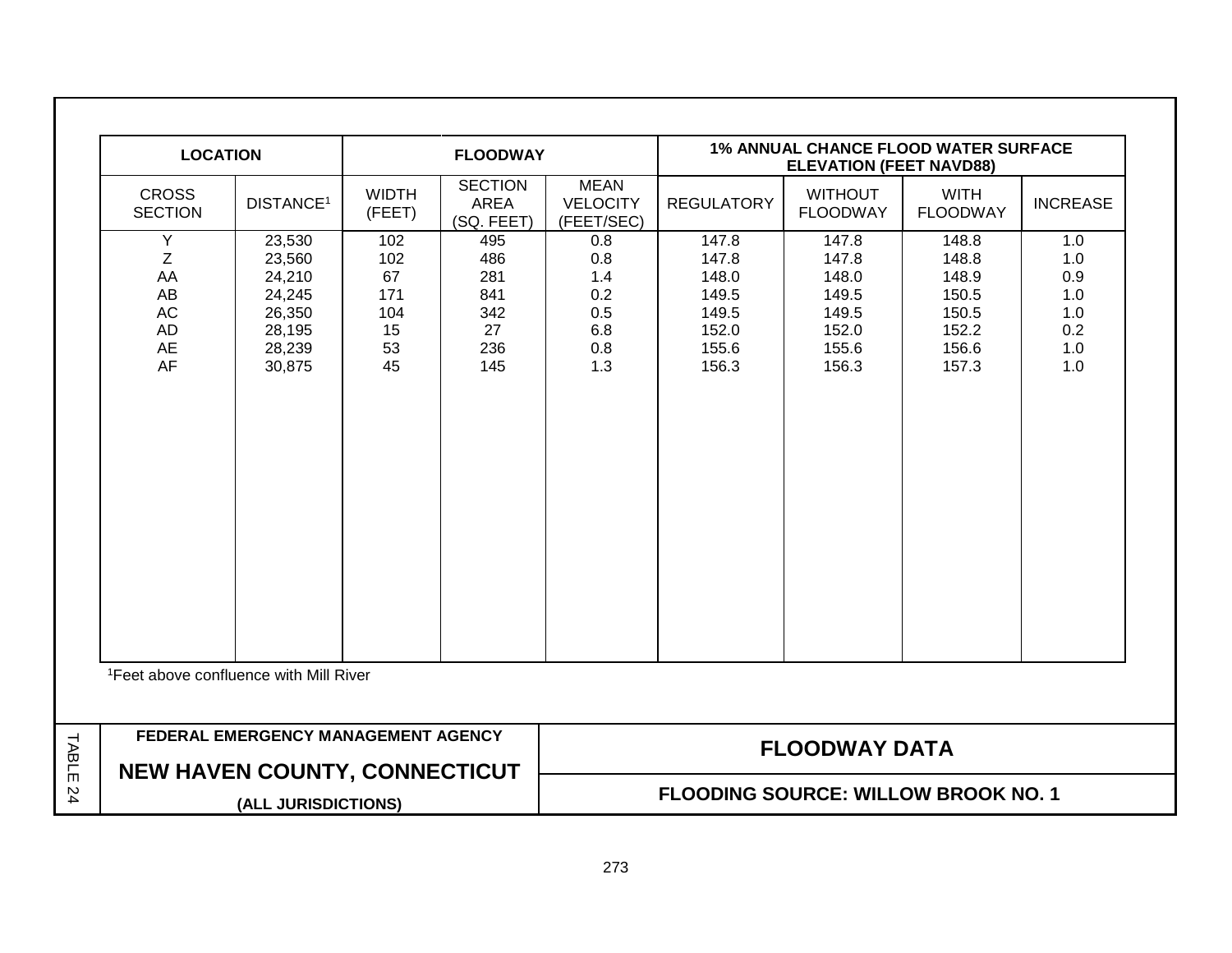|       | <b>LOCATION</b>                                                             |                                |                        | <b>FLOODWAY</b>                      |                                              |                              | 1% ANNUAL CHANCE FLOOD WATER SURFACE<br><b>ELEVATION (FEET NAVD88)</b> |                                |                          |  |
|-------|-----------------------------------------------------------------------------|--------------------------------|------------------------|--------------------------------------|----------------------------------------------|------------------------------|------------------------------------------------------------------------|--------------------------------|--------------------------|--|
|       | <b>CROSS</b><br><b>SECTION</b>                                              | DISTANCE <sup>1</sup>          | <b>WIDTH</b><br>(FEET) | <b>SECTION</b><br>AREA<br>(SQ. FEET) | <b>MEAN</b><br><b>VELOCITY</b><br>(FEET/SEC) | <b>REGULATORY</b>            | <b>WITHOUT</b><br><b>FLOODWAY</b>                                      | <b>WITH</b><br><b>FLOODWAY</b> | <b>INCREASE</b>          |  |
|       | A<br>Β<br>$\mathsf C$<br>D                                                  | 900<br>1,502<br>3,650<br>6,275 | 63<br>113<br>80<br>43  | 499<br>924<br>660<br>387             | 5.5<br>2.8<br>3.9<br>6.7                     | 14.5<br>18.4<br>21.7<br>26.2 | 14.5<br>18.4<br>21.7<br>26.2                                           | 15.2<br>19.4<br>22.7<br>27.2   | 0.7<br>1.0<br>1.0<br>1.0 |  |
|       | <sup>1</sup> Feet above mouth                                               |                                |                        |                                      |                                              |                              |                                                                        |                                |                          |  |
| TABLE | FEDERAL EMERGENCY MANAGEMENT AGENCY<br><b>NEW HAVEN COUNTY, CONNECTICUT</b> |                                |                        |                                      | <b>FLOODWAY DATA</b>                         |                              |                                                                        |                                |                          |  |
| 24    |                                                                             | (ALL JURISDICTIONS)            |                        |                                      | <b>FLOODING SOURCE: WINTERGREEN BROOK</b>    |                              |                                                                        |                                |                          |  |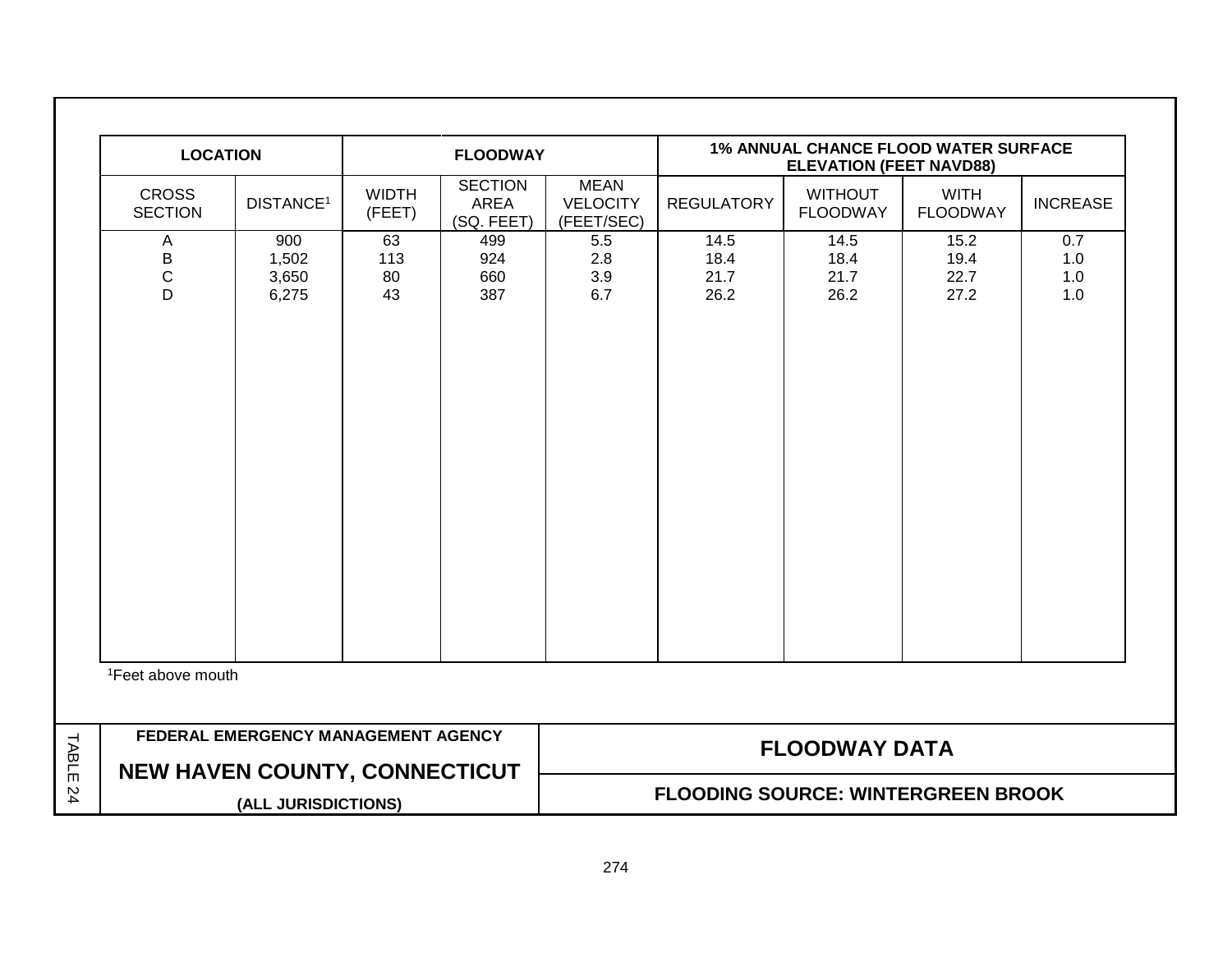| <b>LOCATION</b>                                                                                                            |                                                                                                       |                                                                        | <b>FLOODWAY</b>                                                                  |                                                                                   | <b>1% ANNUAL CHANCE FLOOD WATER SURFACE</b><br><b>ELEVATION (FEET NAVD88)</b>                     |                                                                                                   |                                                                                                   |                                                                                  |
|----------------------------------------------------------------------------------------------------------------------------|-------------------------------------------------------------------------------------------------------|------------------------------------------------------------------------|----------------------------------------------------------------------------------|-----------------------------------------------------------------------------------|---------------------------------------------------------------------------------------------------|---------------------------------------------------------------------------------------------------|---------------------------------------------------------------------------------------------------|----------------------------------------------------------------------------------|
| <b>CROSS</b><br><b>SECTION</b>                                                                                             | DISTANCE <sup>1</sup>                                                                                 | <b>WIDTH</b><br>(FEET)                                                 | <b>SECTION</b><br><b>AREA</b><br>(SQ. FEET)                                      | <b>MEAN</b><br><b>VELOCITY</b><br>(FEET/SEC)                                      | <b>REGULATORY</b>                                                                                 | <b>WITHOUT</b><br><b>FLOODWAY</b>                                                                 | <b>WITH</b><br><b>FLOODWAY</b>                                                                    | <b>INCREASE</b>                                                                  |
| Α<br>B<br>$\mathsf{C}$<br>D<br>E<br>F<br>G<br>H<br>J<br>Κ<br>L<br><sup>1</sup> Feet above confluence with Quinnipiac River | 54<br>1,052<br>1,337<br>2,696<br>2,866<br>3,274<br>4,181<br>4,383<br>4,870<br>5,286<br>6,848<br>7,053 | 128<br>41<br>80<br>44<br>232<br>46<br>31<br>94<br>47<br>43<br>31<br>30 | 632<br>131<br>955<br>266<br>1,607<br>160<br>141<br>782<br>146<br>94<br>86<br>147 | 1.2<br>5.7<br>1.4<br>5.1<br>0.8<br>8.4<br>9.5<br>1.7<br>10.0<br>8.1<br>6.4<br>3.7 | 45.9<br>51.1<br>69.0<br>71.5<br>75.5<br>78.0<br>94.0<br>103.1<br>105.7<br>109.4<br>130.6<br>137.1 | 45.9<br>51.1<br>69.0<br>71.5<br>75.5<br>78.0<br>94.0<br>103.1<br>105.7<br>109.4<br>130.6<br>137.1 | 46.9<br>51.6<br>70.0<br>72.5<br>76.5<br>79.0<br>94.5<br>104.1<br>106.2<br>110.4<br>131.1<br>138.1 | 1.0<br>0.5<br>1.0<br>1.0<br>1.0<br>1.0<br>0.5<br>1.0<br>0.5<br>1.0<br>0.5<br>1.0 |
|                                                                                                                            | FEDERAL EMERGENCY MANAGEMENT AGENCY                                                                   |                                                                        |                                                                                  |                                                                                   |                                                                                                   |                                                                                                   |                                                                                                   |                                                                                  |
|                                                                                                                            | <b>NEW HAVEN COUNTY, CONNECTICUT</b>                                                                  |                                                                        |                                                                                  | <b>FLOODWAY DATA</b><br><b>FLOODING SOURCE: WOODINGS POND BROOK</b>               |                                                                                                   |                                                                                                   |                                                                                                   |                                                                                  |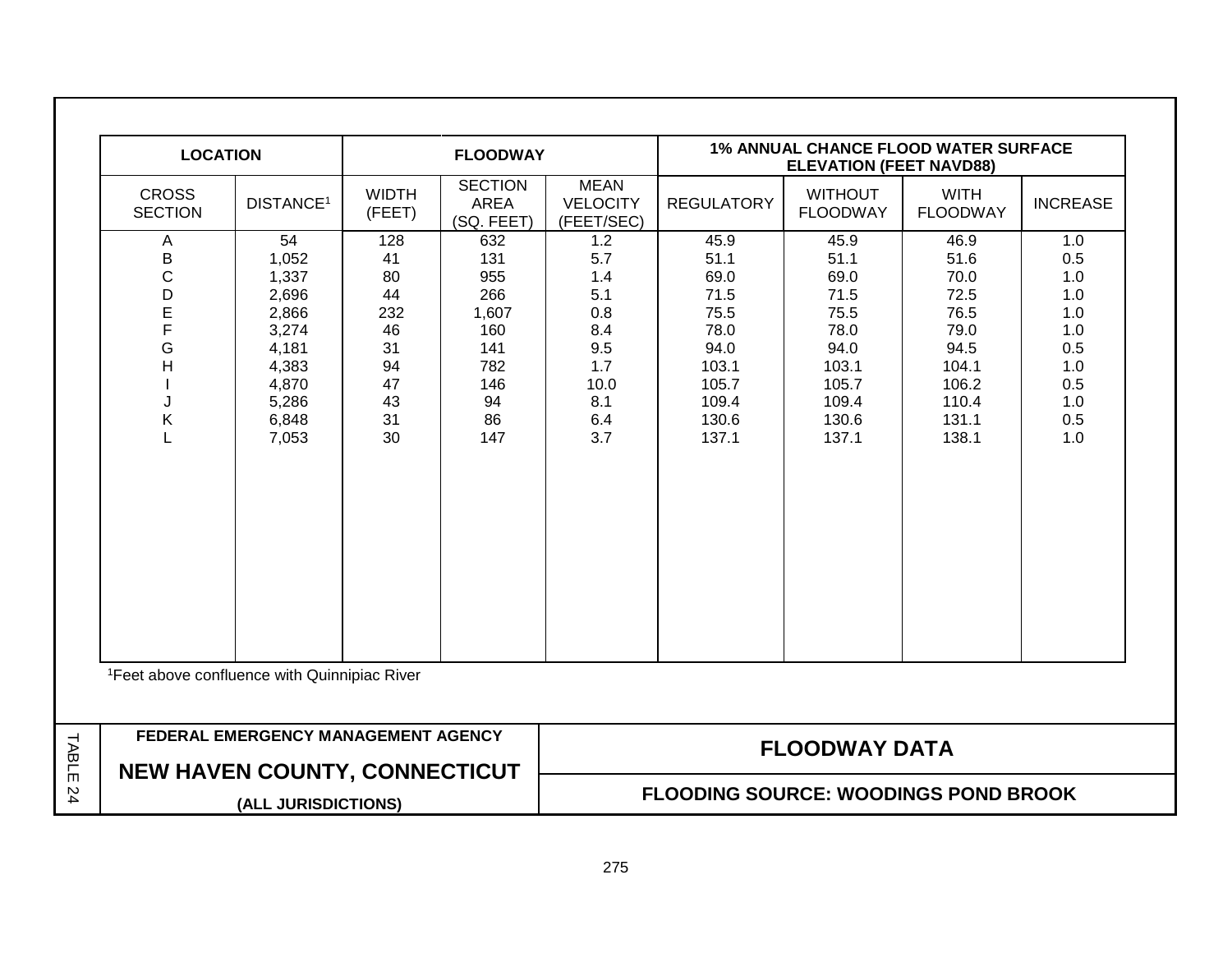| <b>LOCATION</b>                |                                      |                        | <b>FLOODWAY</b>                             |                                              |                   | <b>ELEVATION (FEET NAVD88)</b>    | <b>1% ANNUAL CHANCE FLOOD WATER SURFACE</b> |                 |
|--------------------------------|--------------------------------------|------------------------|---------------------------------------------|----------------------------------------------|-------------------|-----------------------------------|---------------------------------------------|-----------------|
| <b>CROSS</b><br><b>SECTION</b> | DISTANCE <sup>1</sup>                | <b>WIDTH</b><br>(FEET) | <b>SECTION</b><br><b>AREA</b><br>(SQ. FEET) | <b>MEAN</b><br><b>VELOCITY</b><br>(FEET/SEC) | <b>REGULATORY</b> | <b>WITHOUT</b><br><b>FLOODWAY</b> | <b>WITH</b><br><b>FLOODWAY</b>              | <b>INCREASE</b> |
| Α                              | 4,700                                | 52                     | 257                                         | 2.6                                          | 370.8             | 370.8                             | 371.8                                       | 1.0             |
| B                              | 5,380                                | 124                    | 459                                         | 1.4                                          | 371.4             | 371.4                             | 372.2                                       | 0.8             |
| $\mathsf{C}$                   | 6,100                                | 31                     | 101                                         | 6.6                                          | 372.0             | 372.0                             | 372.4                                       | 0.4             |
| D                              | 6,325                                | 104                    | 586                                         | 1.1                                          | 378.8             | 378.8                             | 378.9                                       | 0.1             |
| E                              | 6,950                                | 29                     | 80                                          | 8.3                                          | 391.1             | 391.1                             | 391.1                                       | 0.0             |
| F                              | 6,961                                | 38                     | 172                                         | 3.9                                          | 392.5             | 392.5                             | 392.5                                       | 0.0             |
| G                              | 7,450                                | 75                     | 443                                         | 1.5                                          | 403.2             | 403.2                             | 403.2                                       | 0.0             |
| H                              | 7,615                                | 165                    | 826                                         | 0.8                                          | 403.3             | 403.3                             | 403.3                                       | 0.0             |
|                                | 7,705                                | 105                    | 218                                         | 2.1                                          | 403.3             | 403.3                             | 403.3                                       | 0.0             |
| J                              | 8,195                                | 27                     | 57                                          | 8.2                                          | 434.7             | 434.7                             | 434.7                                       | 0.0             |
| K                              | 8,820                                | 46                     | 67                                          | 6.9                                          | 456.8             | 456.8                             | 456.8                                       | 0.0             |
| L                              | 9,166                                | 24                     | 54                                          | 8.6                                          | 469.0             | 469.0                             | 469.0                                       | 0.0             |
| M                              | 9,325                                | 54                     | 411                                         | 1.1                                          | 482.8             | 482.8                             | 482.8                                       | 0.0             |
| N                              | 9,730                                | 49                     | 69                                          | 6.7                                          | 482.9             | 482.9                             | 482.9                                       | 0.0             |
| $\circ$                        | 10,055                               | 101                    | 102                                         | 4.5                                          | 488.9             | 488.9                             | 489.0                                       | 0.1             |
| $\mathsf{P}$                   | 10,400                               | 72                     | 105                                         | 4.4                                          | 516.9             | 516.9                             | 516.9                                       | 0.0             |
| Q                              | 10,650                               | 88                     | 115                                         | 4.0                                          | 531.8             | 531.8                             | 531.8                                       | 0.0             |
| $\mathsf{R}$                   | 11,445                               | 79                     | 106                                         | 4.4                                          | 550.3             | 550.3                             | 550.3                                       | 0.0             |
| $\mathsf S$                    | 12,285                               | 33                     | 60                                          | 7.7                                          | 570.9             | 570.9                             | 571.2                                       | 0.3             |
| T                              | 12,875                               | 168                    | 99                                          | 3.8                                          | 587.1             | 587.1                             | 587.1                                       | 0.0             |
| U                              | 13,260                               | 481                    | 2,844                                       | 0.1                                          | 589.6             | 589.6                             | 589.6                                       | 0.0             |
| $\vee$                         | 13,700                               | 576                    | 2,923                                       | 0.1                                          | 589.6             | 589.6                             | 589.6                                       | 0.0             |
| W                              | 14,455                               | 729                    | 3,872                                       | 0.1                                          | 589.6             | 589.6                             | 589.6                                       | 0.0             |
| X                              | 15,300                               | 392                    | 1,719                                       | 0.2                                          | 589.6             | 589.6                             | 589.6                                       | 0.0             |
| <sup>1</sup> Feet above mouth  |                                      |                        |                                             |                                              |                   |                                   |                                             |                 |
|                                | FEDERAL EMERGENCY MANAGEMENT AGENCY  |                        |                                             |                                              |                   | <b>FLOODWAY DATA</b>              |                                             |                 |
|                                | <b>NEW HAVEN COUNTY, CONNECTICUT</b> |                        |                                             |                                              |                   |                                   |                                             |                 |
|                                | (ALL JURISDICTIONS)                  |                        |                                             |                                              |                   |                                   | <b>FLOODING SOURCE: WOOSTER BROOK</b>       |                 |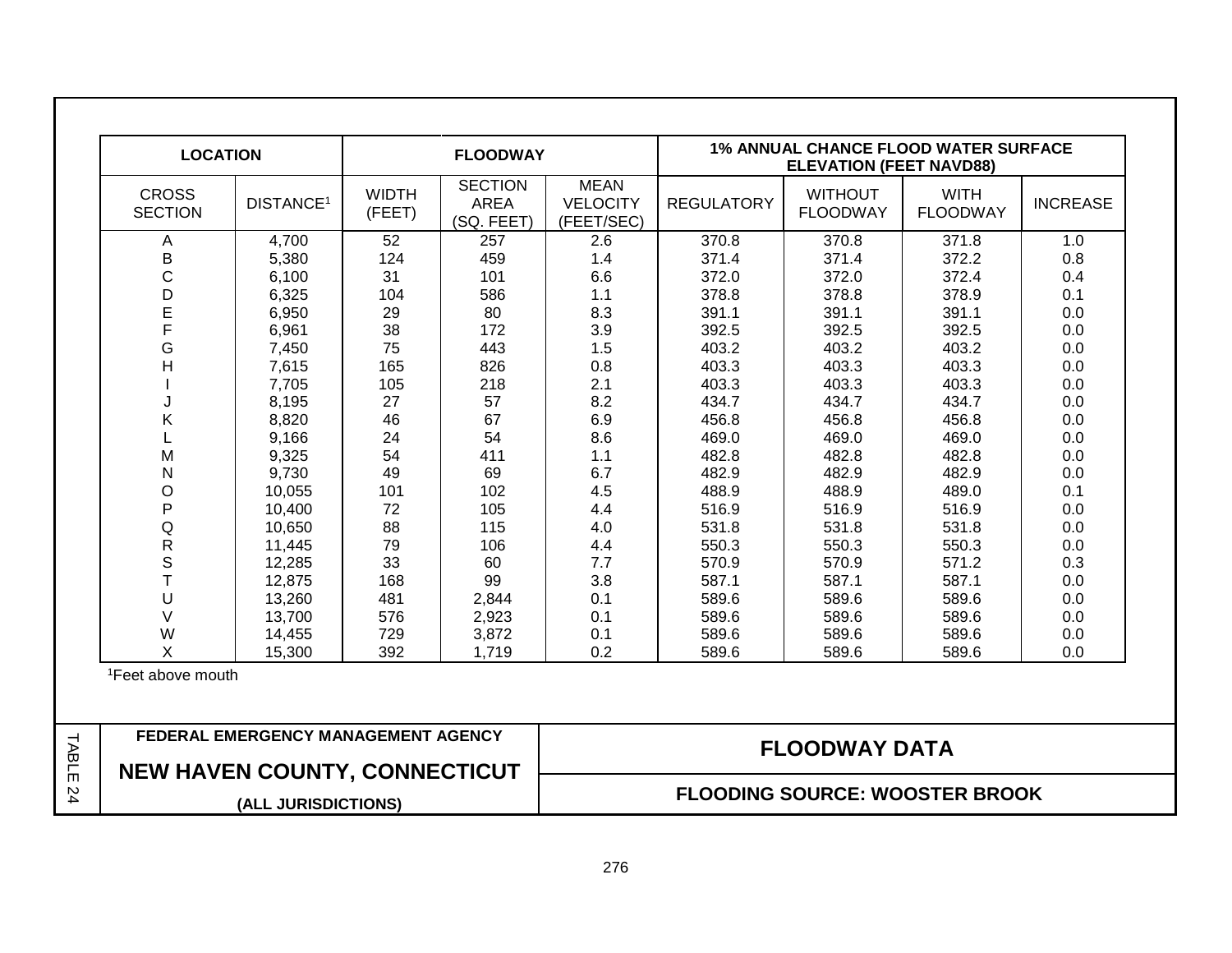|       | <b>LOCATION</b>                      |                                     |                        | <b>FLOODWAY</b>                      |                                              |                         | 1% ANNUAL CHANCE FLOOD WATER SURFACE<br><b>ELEVATION (FEET NAVD88)</b> |                                |                   |
|-------|--------------------------------------|-------------------------------------|------------------------|--------------------------------------|----------------------------------------------|-------------------------|------------------------------------------------------------------------|--------------------------------|-------------------|
|       | <b>CROSS</b><br><b>SECTION</b>       | DISTANCE <sup>1</sup>               | <b>WIDTH</b><br>(FEET) | <b>SECTION</b><br>AREA<br>(SQ. FEET) | <b>MEAN</b><br><b>VELOCITY</b><br>(FEET/SEC) | <b>REGULATORY</b>       | <b>WITHOUT</b><br><b>FLOODWAY</b>                                      | <b>WITH</b><br><b>FLOODWAY</b> | <b>INCREASE</b>   |
|       | Y<br>Ζ<br>AA                         | 15,555<br>15,855<br>16,300          | 305<br>106<br>109      | 1,133<br>113<br>686                  | 0.3<br>2.2<br>0.4                            | 589.6<br>589.6<br>596.6 | 589.6<br>589.6<br>596.6                                                | 589.6<br>589.6<br>596.6        | 0.0<br>0.0<br>0.0 |
|       | <sup>1</sup> Feet above mouth        |                                     |                        |                                      |                                              |                         |                                                                        |                                |                   |
| TABLE | <b>NEW HAVEN COUNTY, CONNECTICUT</b> | FEDERAL EMERGENCY MANAGEMENT AGENCY |                        |                                      |                                              |                         | <b>FLOODWAY DATA</b>                                                   |                                |                   |
| 24    |                                      | (ALL JURISDICTIONS)                 |                        |                                      |                                              |                         | <b>FLOODING SOURCE: WOOSTER BROOK</b>                                  |                                |                   |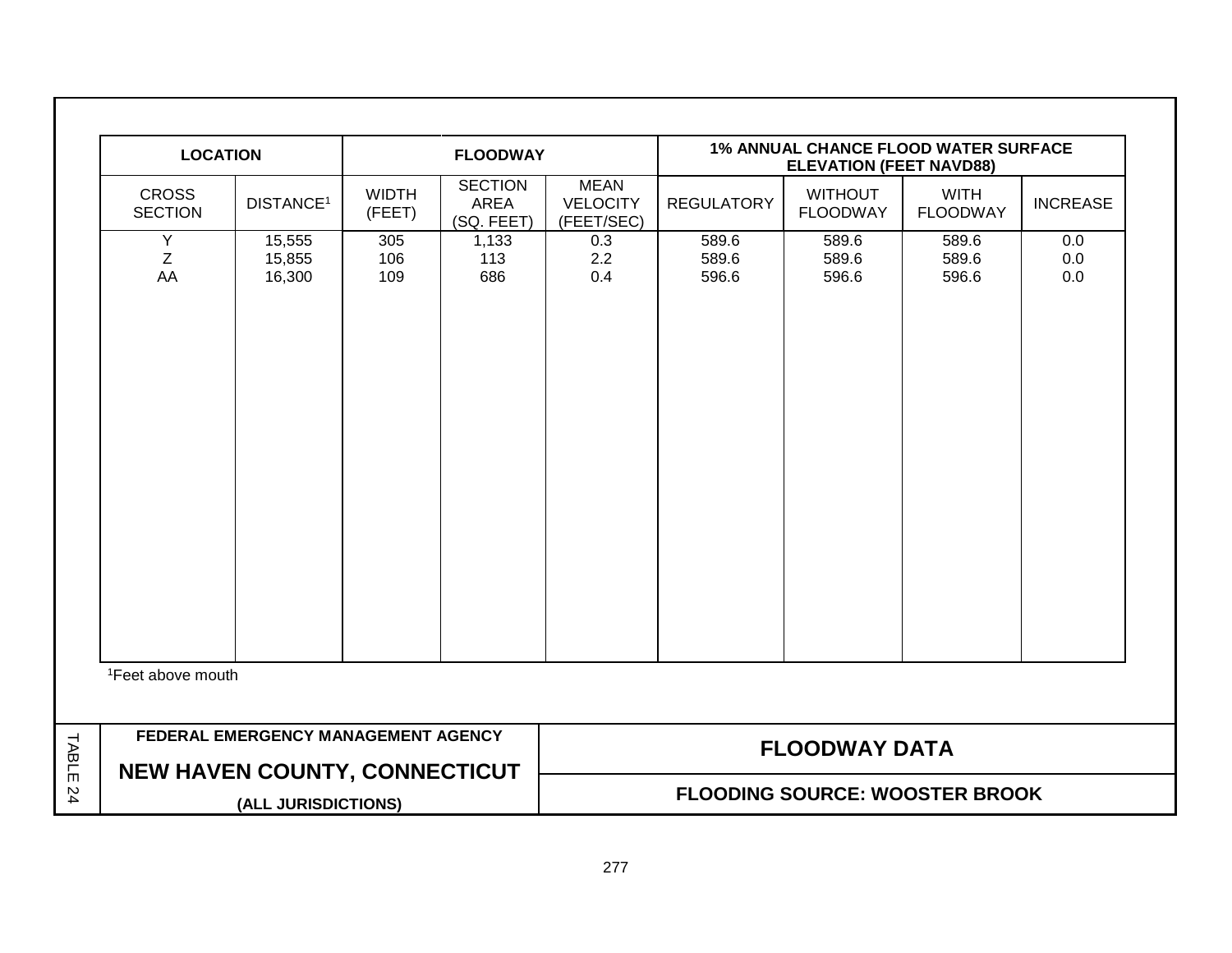#### **Table 25: Flood Hazard and Non-Encroachment Data for Selected Streams**

#### **[Not Applicable to this Flood Risk Project]**

#### **6.4 Coastal Flood Hazard Mapping**

Flood insurance zones and BFEs including the wave effects were identified on each transect based on the results from the onshore wave hazard analyses. Between transects, elevations were interpolated using topographic maps, land-use and land-cover data, and knowledge of coastal flood processes to determine the aerial extent of flooding. Sources for topographic data are shown in Table 23.

Zone VE is subdivided into elevation zones and BFEs are provided on the FIRM.

The limit of Zone VE shown on the FIRM is defined as the farthest inland extent of any of these criteria (determined for the 1% annual chance flood condition):

- The *primary frontal dune zone* is defined in 44 CFR Section 59.1 of the NFIP regulations. The primary frontal dune represents a continuous or nearly continuous mound or ridge of sand with relatively steep seaward and landward slopes that occur immediately landward and adjacent to the beach. The primary frontal dune zone is subject to erosion and overtopping from high tides and waves during major coastal storms. The inland limit of the primary frontal dune zone occurs at the point where there is a distinct change from a relatively steep slope to a relatively mild slope.
- The *wave runup zone* occurs where the (eroded) ground profile is 3.0 feet or more below the 2-percent wave runup elevation.
- The *wave overtopping splash zone* is the area landward of the crest of an overtopped barrier, in cases where the potential 2-percent wave runup exceeds the barrier crest elevation by 3.0 feet or more.
- The *breaking wave height zone* occurs where 3-foot or greater wave heights could occur (this is the area where the wave crest profile is 2.1 feet or more above the total stillwater elevation).
- The *high-velocity flow zone* is landward of the overtopping splash zone (or area on a sloping beach or other shore type), where the product of depth of flow times the flow velocity squared ( $hv^2$ ) is greater than or equal to 200 ft $3/sec^2$ . This zone may only be used on the Pacific Coast.

The SFHA boundary indicates the limit of SFHAs shown on the FIRM as either "V" zones or "A" zones.

Table 26 indicates the coastal analyses used for floodplain mapping and the criteria used to determine the inland limit of the open-coast Zone VE and the SFHA boundary at each transect.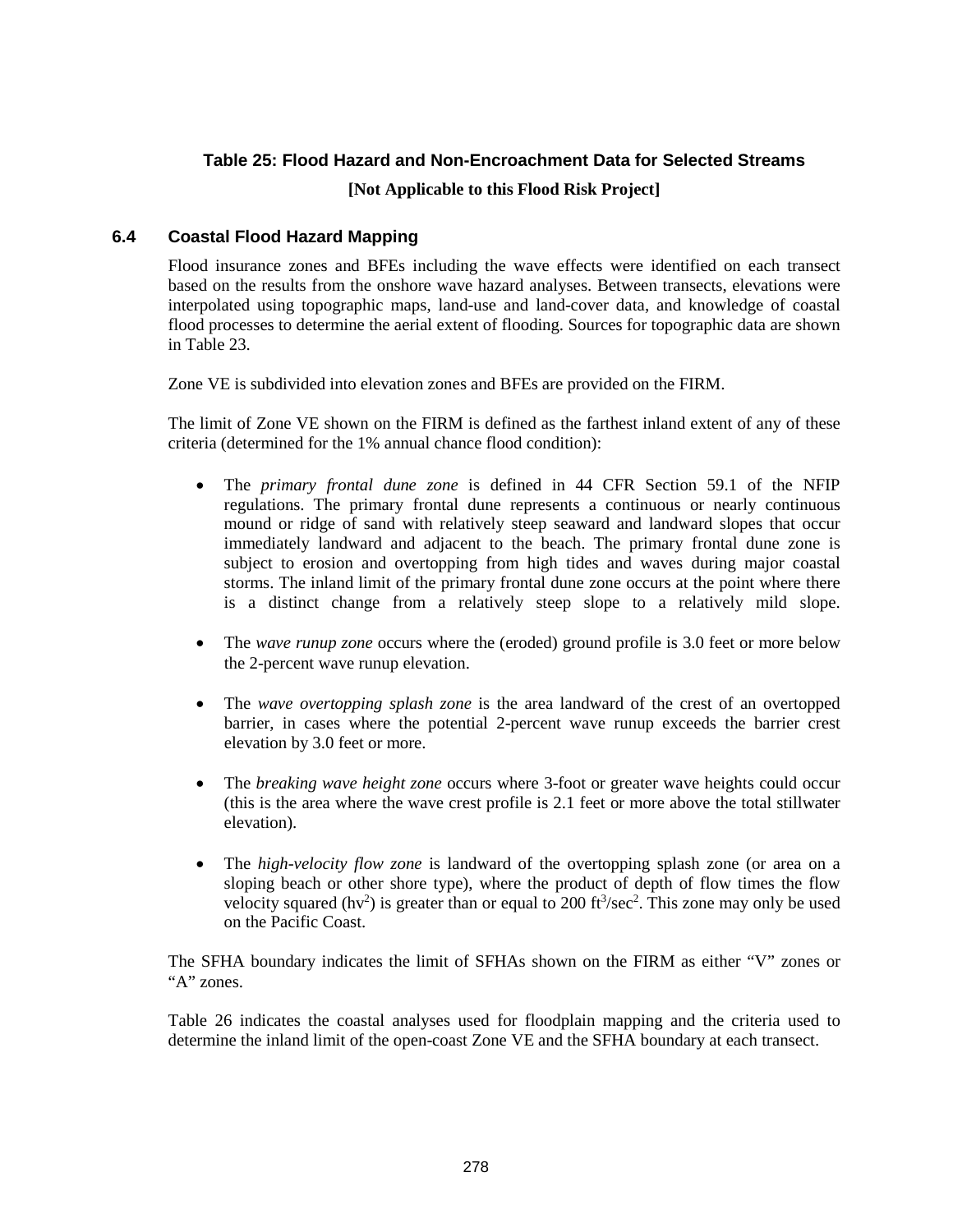|                            |                                                       | Wave Runup<br>Analysis                         | Wave Height<br>Analysis                        |                                 |                         |
|----------------------------|-------------------------------------------------------|------------------------------------------------|------------------------------------------------|---------------------------------|-------------------------|
| Coastal<br><b>Transect</b> | Primary<br><b>Frontal Dune</b><br>(PFD)<br>Identified | Zone<br>Designation<br>and BFE<br>(ft NAVD 88) | Zone<br>Designation<br>and BFE<br>(ft NAVD 88) | Zone VE<br>Limit                | <b>SFHA</b><br>Boundary |
| 1                          |                                                       | 10.6                                           | VE 13-16<br>AE 11-13                           | Overland<br>Wave<br>Propagation |                         |
| $\overline{2}$             |                                                       | 12.5                                           | VE 15-19<br>AE 12-15                           | Overtopping                     |                         |
| 3                          |                                                       | 12.3                                           | <b>VE 14-18</b><br>AE 12-14                    | Overtopping                     |                         |
| 4                          |                                                       | 10.8                                           | VE 13-16<br>AE 11-13                           | Overland<br>Wave<br>Propagation |                         |
| 5                          |                                                       | 11.8                                           | <b>VE 17</b>                                   | Overtopping                     |                         |
| 6                          |                                                       | 10.7                                           | VE 13-16<br>AE 11-13                           | Overland<br>Wave<br>Propagation |                         |
| $\overline{7}$             |                                                       | 12.4                                           | <b>VE 19</b><br>AE 13                          | Runup                           |                         |
| 8                          |                                                       | 10.9                                           | VE 13-16<br>AE 11-13                           | Overtopping                     |                         |
| 9                          |                                                       | 12.4                                           | <b>VE 20</b><br>AE 12                          | Overtopping                     |                         |
| 10                         |                                                       | 12.2                                           | <b>VE 24</b><br><b>AE 14</b>                   | Runup                           |                         |
| 11                         |                                                       | 11.1                                           | <b>VE 13-17</b><br>AE 11-13                    | Overland<br>Wave                |                         |
| 12                         |                                                       | 11.6                                           | <b>VE 14-17</b><br>AE 12-14                    | Overtopping                     |                         |
| 13                         |                                                       | 12.4                                           | VE 14-19<br>AE 12-14                           | Overtopping                     |                         |
| 14                         |                                                       | 12.4                                           | <b>VE 17</b>                                   | Runup                           |                         |
| 15                         |                                                       | 10.7                                           | VE 13-16<br>AE 11-13                           | Overland<br>Wave<br>Propagation |                         |
| 16                         | $\checkmark$                                          | 10.3                                           | VE 12-16<br>AE 10-12                           | Primary<br><b>Frontal Dune</b>  |                         |
| 17                         |                                                       | 10.3                                           | VE 12-15<br>AE 10-12                           | Overland<br>Wave<br>Propagation |                         |

**Table 26: Summary of Coastal Transect Mapping Considerations**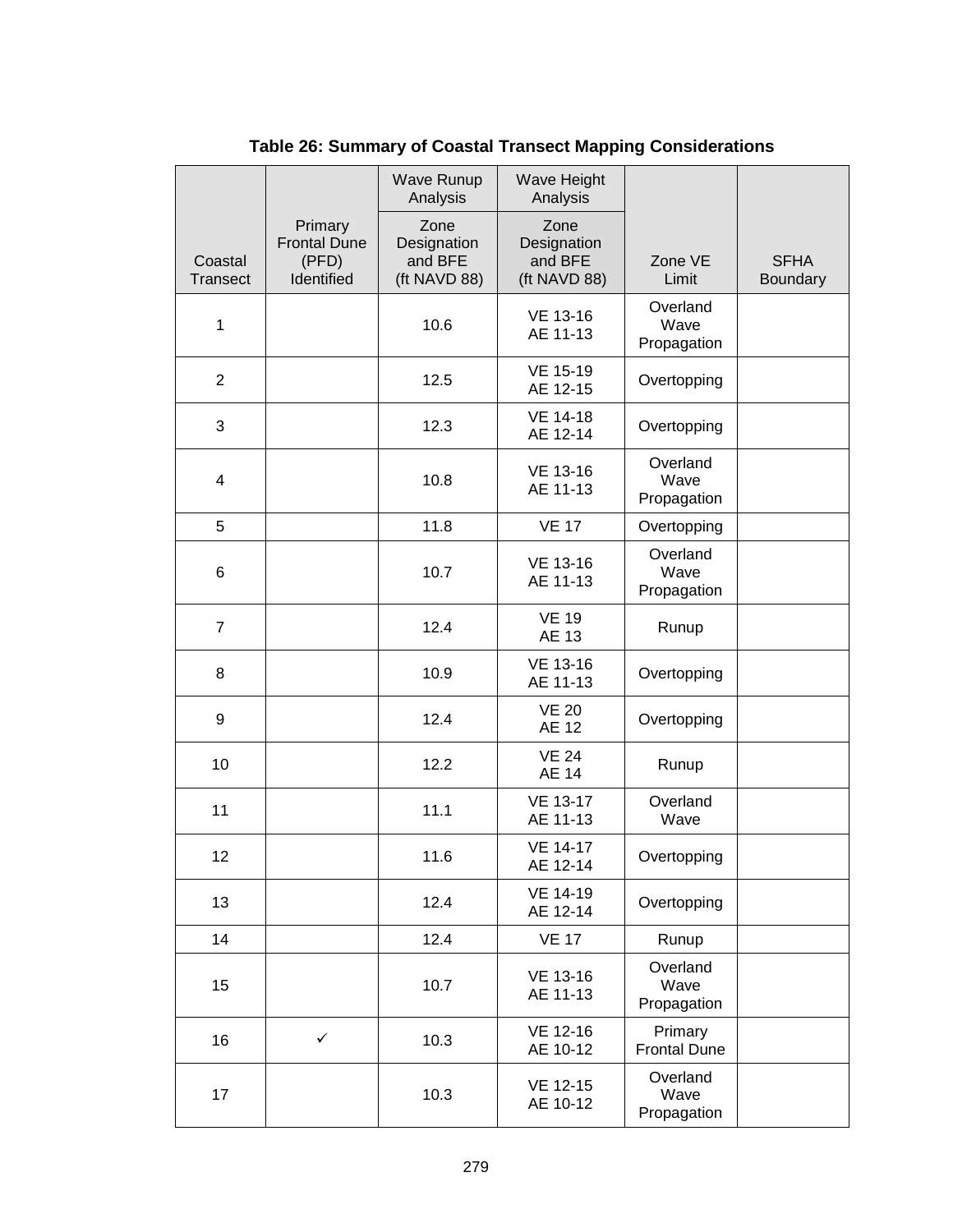|                            |                                                       | Wave Runup<br>Analysis                         | Wave Height<br>Analysis                        |                                 |                         |
|----------------------------|-------------------------------------------------------|------------------------------------------------|------------------------------------------------|---------------------------------|-------------------------|
| Coastal<br><b>Transect</b> | Primary<br><b>Frontal Dune</b><br>(PFD)<br>Identified | Zone<br>Designation<br>and BFE<br>(ft NAVD 88) | Zone<br>Designation<br>and BFE<br>(ft NAVD 88) | Zone VE<br>Limit                | <b>SFHA</b><br>Boundary |
| 18                         |                                                       | 9.7                                            | VE 12-14<br>AE 10-12                           | Overland<br>Wave<br>Propagation |                         |
| 19                         |                                                       | 11.3                                           | <b>VE 13-17</b><br>AE 11-13                    | Overtopping                     |                         |
| 20                         |                                                       | 10.9                                           | VE 13-16<br>AE 11-13                           | Overtopping                     |                         |
| 21                         |                                                       | 12.5                                           | VE 15-19<br>AE 13-15                           | Overtopping                     |                         |
| 22                         |                                                       | 11.4                                           | VE 12-15<br>AE 10-12                           | Overtopping                     |                         |
| 23                         |                                                       | 10.5                                           | <b>VE 17</b><br>AE 11-13                       | Overtopping                     |                         |
| 24                         |                                                       | 10.8                                           | VE 13-16<br>AE 11-13                           | Overtopping                     |                         |
| 25                         |                                                       | 11.7                                           | <b>VE 14-18</b><br>AE 12-14                    | Overtopping                     |                         |
| 26                         |                                                       | 10.3                                           | VE 12-15<br>AE 10-12                           | Overland<br>Wave<br>Propagation |                         |
| 27                         |                                                       | 11.4                                           | <b>VE 13-17</b><br>AE 12-13                    | Overtopping                     |                         |
| 28                         |                                                       | 10.6                                           | <b>VE 14-18</b><br>AE 12-14                    | Overland<br>Wave<br>Propagation |                         |
| 29                         |                                                       | 10.9                                           | VE 13-16<br>AE 11-13                           | Overland<br>Wave<br>Propagation |                         |
| 30                         |                                                       | 11.3                                           | VE 13-17<br>AE 11-13                           | Overtopping                     |                         |
| 31                         |                                                       | 11.4                                           | <b>VE 14-17</b><br>AE 11-14                    | Overtopping                     |                         |
| 32                         |                                                       | 10.7                                           | <b>VE 21</b>                                   | Overtopping                     |                         |
| 33                         |                                                       | 12.2                                           | <b>VE 1-14</b><br>AE 13-14                     | Overtopping                     |                         |

**Table 26: Summary of Coastal Transect Mapping Considerations**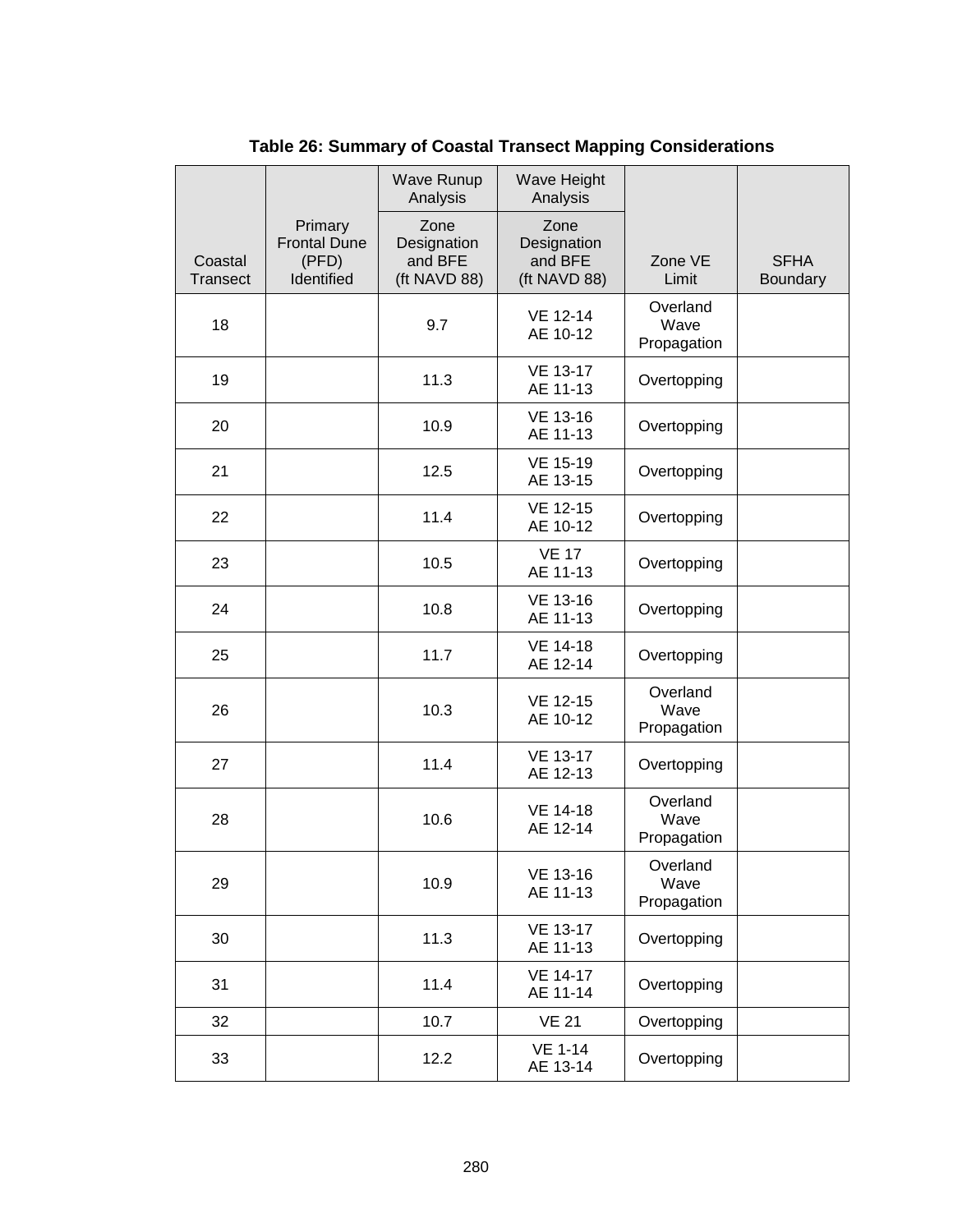|                            |                                                       | <b>Wave Runup</b><br>Analysis                  | Wave Height<br>Analysis                        |                                 |                         |
|----------------------------|-------------------------------------------------------|------------------------------------------------|------------------------------------------------|---------------------------------|-------------------------|
| Coastal<br><b>Transect</b> | Primary<br><b>Frontal Dune</b><br>(PFD)<br>Identified | Zone<br>Designation<br>and BFE<br>(ft NAVD 88) | Zone<br>Designation<br>and BFE<br>(ft NAVD 88) | Zone VE<br>Limit                | <b>SFHA</b><br>Boundary |
| 34                         |                                                       | 11.3                                           | <b>VE 15-17</b><br>AE 11-12                    | Overland<br>Wave<br>Propagation |                         |
| 35                         |                                                       | 11                                             | <b>VE 13-16</b><br>AE 11-13                    | Overland<br>Wave<br>Propagation |                         |
| 36                         |                                                       | 11.7                                           | <b>VE 14-18</b><br>AE 12-14                    | Overtopping                     |                         |
| 37                         |                                                       | 11.9                                           | <b>VE 14</b><br>AE 12-14                       | Overtopping                     |                         |
| 38                         |                                                       | 10.3                                           | VE 12-15<br>AE 10-12                           | Overland<br>Wave<br>Propagation |                         |
| 39                         |                                                       | 11.7                                           | <b>VE 14-18</b><br>AE 12-14                    | Overland<br>Wave                |                         |
| 40                         |                                                       | 10.5                                           | VE 13-16<br>AE 10-13                           | Overland<br>Wave<br>Propagation |                         |
| 41                         |                                                       | 11.2                                           | <b>VE 13-17</b><br>AE 11-13                    | Overtopping                     |                         |
| 42                         |                                                       | 10.8                                           | VE 13-16<br>AE 11-13                           | Overtopping                     |                         |
| 43                         |                                                       | 11.3                                           | <b>VE 15</b>                                   | Overtopping                     |                         |
| 44                         |                                                       | 10.2                                           | VE 12-15<br>AE 10-12                           | Overland<br>Wave<br>Propagation |                         |
| 45                         |                                                       | 12.2                                           | <b>VE 17</b><br>AE 12-14                       | Runup                           |                         |
| 46                         |                                                       | 11.1                                           | VE 13-17<br>AE 11-13                           | Overland<br>Wave<br>Propagation |                         |
| 47                         |                                                       | 11                                             | VE 13-16<br>AE 11-13                           | Overland<br>Wave<br>Propagation |                         |
| 48                         |                                                       | 11.8                                           | <b>VE 14-18</b><br>AE 12-14                    | Overtopping                     |                         |

**Table 26: Summary of Coastal Transect Mapping Considerations**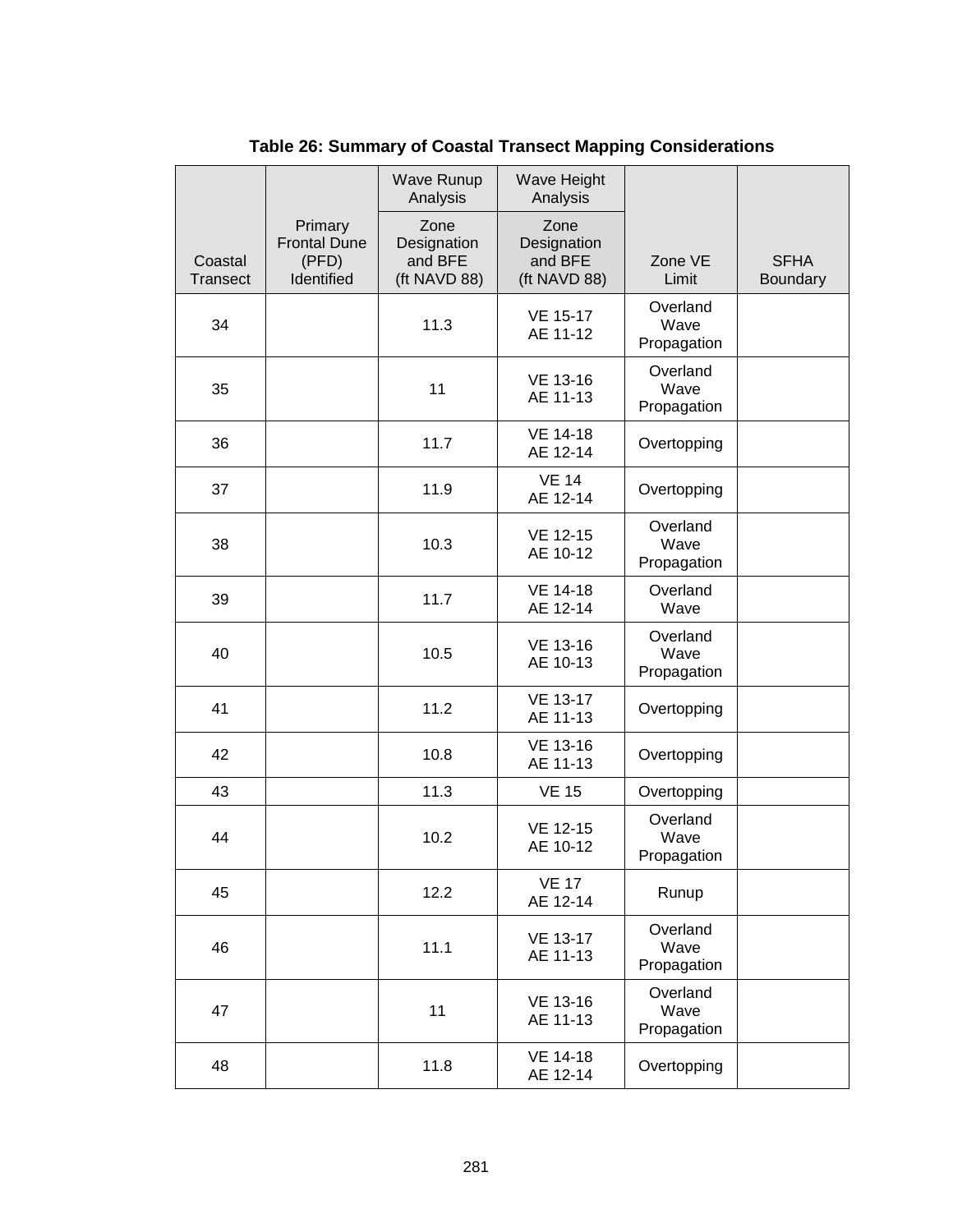|                     |                                                              | <b>Wave Runup</b><br>Analysis                  | Wave Height<br>Analysis                        |                                 |                                |
|---------------------|--------------------------------------------------------------|------------------------------------------------|------------------------------------------------|---------------------------------|--------------------------------|
| Coastal<br>Transect | Primary<br><b>Frontal Dune</b><br>(PFD)<br><b>Identified</b> | Zone<br>Designation<br>and BFE<br>(ft NAVD 88) | Zone<br>Designation<br>and BFE<br>(ft NAVD 88) | Zone VE<br>Limit                | <b>SFHA</b><br><b>Boundary</b> |
| 49                  |                                                              | 10.3                                           | VE 12-16<br>AE 10-12                           | Overland<br>Wave<br>Propagation |                                |
| 50                  |                                                              | 11.6                                           | <b>VE 14-17</b><br>AE 12-14                    | Overtopping                     |                                |
| 51                  |                                                              | 11.2                                           | VE 13-17<br>AE 11-13                           | Overland<br>Wave<br>Propagation |                                |
| 52                  |                                                              | 11.8                                           | VE 14-18<br>AE 12-14                           | Overtopping                     |                                |
| 53                  |                                                              | 12                                             | <b>VE 14-18</b><br>AE 12-14                    | Overtopping                     |                                |
| 54                  |                                                              | 11.7                                           | <b>VE 19</b>                                   | Overtopping                     |                                |
| 55                  |                                                              | 11.1                                           | VE 13-17<br>AE 12-13                           | Overland<br>Wave<br>Propagation |                                |

**Table 26: Summary of Coastal Transect Mapping Considerations**

A LiMWA boundary has also been added in coastal areas subject to wave action for use by local communities in safe rebuilding practices. The LiMWA represents the approximate landward limit of the 1.5-foot breaking wave. To simplify representation, the LiMWA was continued immediately landward of the VE/AE boundary in areas where wave runup elevations dominate. Similarly, in areas where the Zone VE designation is based on the presence of a primary frontal dune or wave overtopping, the LiMWA was delineated immediately landward of the Zone VE/AE boundary.

#### **6.5 FIRM Revisions**

This FIS Report and the FIRM are based on the most up-to-date information available to FEMA at the time of its publication; however, flood hazard conditions change over time. Communities or private parties may request flood map revisions at any time. Certain types of requests require submission of supporting data. FEMA may also initiate a revision. Revisions may take several forms, including Letters of Map Amendment (LOMAs), Letters of Map Revision Based on Fill (LOMR-Fs), Letters of Map Revision (LOMRs) (referred to collectively as Letters of Map Change (LOMCs)), Physical Map Revisions (PMRs), and FEMA-contracted restudies. These types of revisions are further described below. Some of these types of revisions do not result in the republishing of the FIS Report. To assure that any user is aware of all revisions, it is advisable to contact the community repository of flood-hazard data (shown in Table 31, "Map Repositories").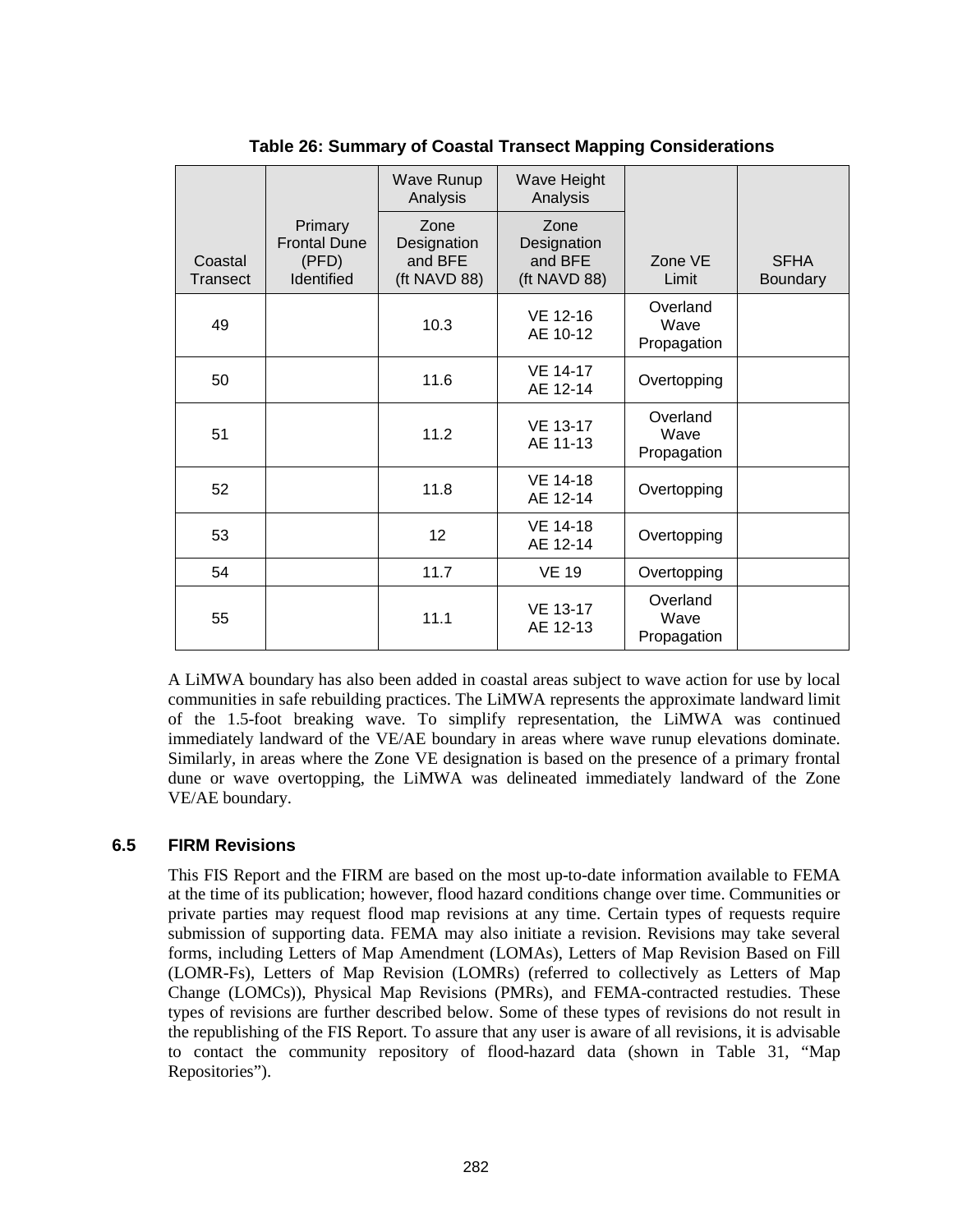#### **6.5.1 Letters of Map Amendment**

A LOMA is an official revision by letter to an effective NFIP map. A LOMA results from an administrative process that involves the review of scientific or technical data submitted by the owner or lessee of property who believes the property has incorrectly been included in a designated SFHA. A LOMA amends the currently effective FEMA map and establishes that a specific property is not located in a SFHA. A LOMA cannot be issued for properties located on the PFD (primary frontal dune).

To obtain an application for a LOMA, visit [http://www.fema.gov](http://www.fema.gov/) and download the form "MT-1 Application Forms and Instructions for Conditional and Final Letters of Map Amendment and Letters of Map Revision Based on Fill". Visit the "Flood Map-Related Fees" section to determine the cost, if any, of applying for a LOMA.

FEMA offers a tutorial on how to apply for a LOMA. The LOMA Tutorial Series can be accessed at [http://www.fema.gov/plan/prevent/fhm/ot\\_lmreq.shtm.](http://www.fema.gov/plan/prevent/fhm/ot_lmreq.shtm)

For more information about how to apply for a LOMA, call the FEMA Map Information eXchange; toll free, at 1-877-FEMA MAP (1-877-336-2627).

#### **6.5.2 Letters of Map Revision Based on Fill**

A LOMR-F is an official revision by letter to an effective NFIP map. A LOMR-F states FEMA's determination concerning whether a structure or parcel has been elevated on fill above the base flood elevation and is, therefore, excluded from the SFHA.

Information about obtaining an application for a LOMR-F can be obtained in the same manner as that for a LOMA, by visiting [http://www.fema.gov](http://www.fema.gov/) for the "MT-1 Application Forms and Instructions for Conditional and Final Letters of Map Amendment and Letters of Map Revision Based on Fill" or by calling the FEMA Map Information eXchange, toll free, at 1-877-FEMA MAP (1-877-336-2627). Fees for applying for a LOMR-F, if any, are listed in the "Flood Map-Related Fees" section.

A tutorial for LOMR-F is available at [http://www.fema.gov/plan/prevent/fhm/ot\\_lmreq.shtm.](http://www.fema.gov/plan/prevent/fhm/ot_lmreq.shtm)

#### **6.5.4 Letters of Map Revision**

A LOMR is an official revision to the currently effective FEMA map. It is used to change flood zones, floodplain and floodway delineations, flood elevations and planimetric features. All requests for LOMRs should be made to FEMA through the chief executive officer of the community, since it is the community that must adopt any changes and revisions to the map. If the request for a LOMR is not submitted through the chief executive officer of the community, evidence must be submitted that the community has been notified of the request.

To obtain an application for a LOMR, visit [http://www.fema.gov](http://www.fema.gov/) and download the form "MT-2 Application Forms and Instructions for Conditional Letters of Map Revision and Letters of Map Revision". Visit the "Flood Map-Related Fees" section to determine the cost of applying for a LOMR. For more information about how to apply for a LOMR, call the FEMA Map Information eXchange; toll free, at 1-877-FEMA MAP (1-877-336-2627) to speak to a Map Specialist.

Previously issued mappable LOMCs (including LOMRs) that have been incorporated into the New Haven County FIRM are listed in [Table 27.](#page-24-0) Please note that this table only includes LOMCs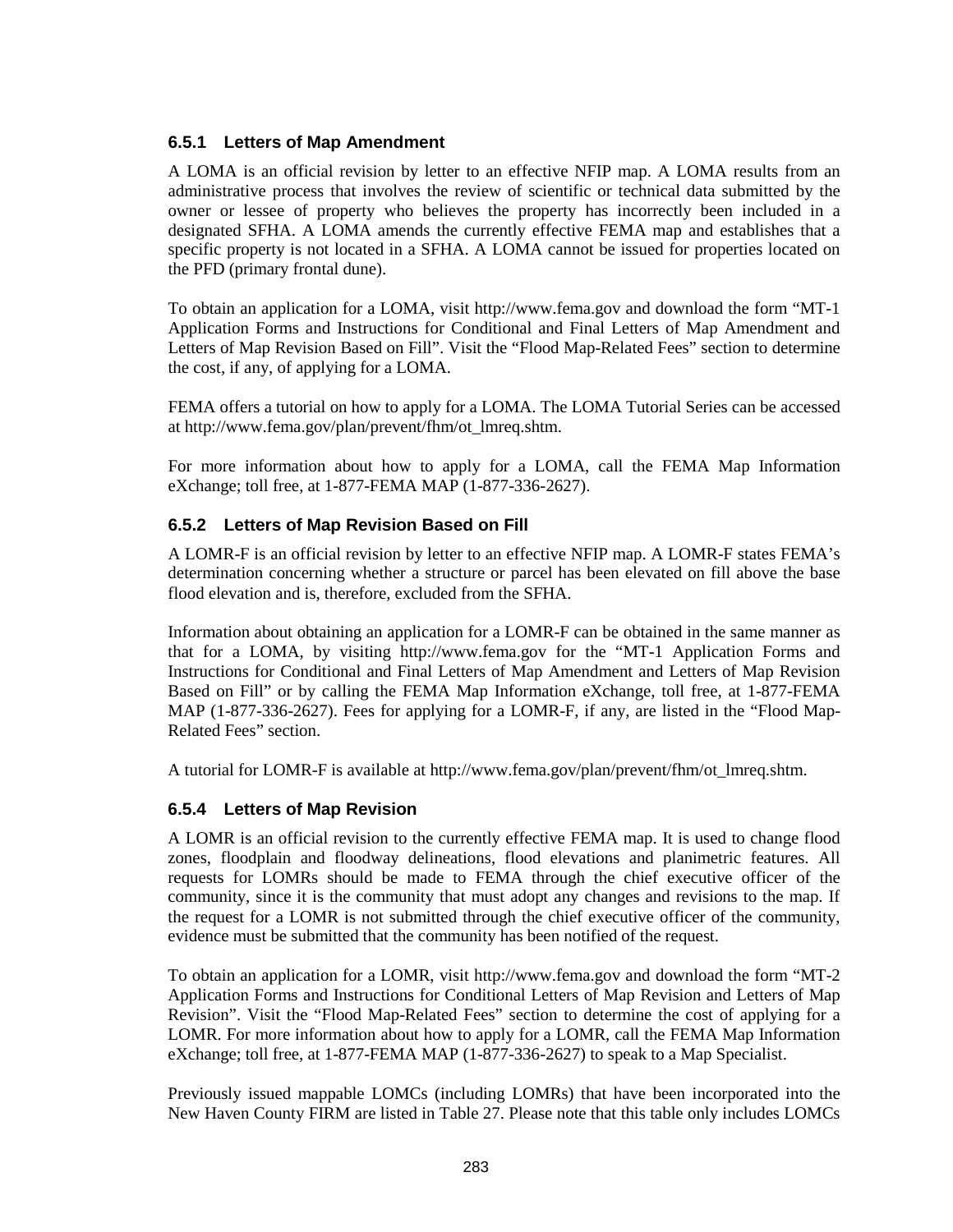<span id="page-24-0"></span>that have been issued on the FIRM panels updated by this map revision. For all other areas within this county, users should be aware that revisions to the FIS Report made by prior LOMRs may not be reflected herein and users will need to continue to use the previously issued LOMRs to obtain the most current data.

| Case<br>Number | <b>Effective</b><br>Date | <b>Flooding Source</b> | FIRM Panel(s)                                                                  |
|----------------|--------------------------|------------------------|--------------------------------------------------------------------------------|
| 12-01-1133P    | 02/01/2013               | <b>Harbor Brook</b>    | 09009C0162H1,<br>09009C0164J,<br>09009C0166H1,<br>09009C0167J,<br>09009C0168H1 |

**Table 27: Incorporated Letters of Map Change**

<sup>1</sup> Although a portion of LOMR 12-01-1133P falls within the scope of this map revision, panels 09009C0162H, 09009C0166H, and 09009C0168H were not revised. Therefore, users must continue to refer to the annotated FIRM attachment for this LOMR for FIRM panels 09009C0162H, 09009C0166H, and 09009C0168H.

#### **6.5.3 Physical Map Revisions**

PMRs are an official republication of a community's NFIP map to effect changes to base flood elevations, floodplain boundary delineations, regulatory floodways and planimetric features. These changes typically occur as a result of structural works or improvements, annexations resulting in additional flood hazard areas or correction to base flood elevations or SFHAs.

The community's chief executive officer must submit scientific and technical data to FEMA to support the request for a PMR. The data will be analyzed and the map will be revised if warranted. The community is provided with copies of the revised information and is afforded a review period. When the base flood elevations are changed, a 90-day appeal period is provided. A 6-month adoption period for formal approval of the revised map(s) is also provided.

For more information about the PMR process, please visit [http://www.fema.gov](http://www.fema.gov/) and visit the "Flood Map Revision Processes" section.

#### **6.5.4 Contracted Restudies**

The NFIP provides for a periodic review and restudy of flood hazards within a given community. FEMA accomplishes this through a national watershed-based mapping needs assessment strategy, known as the Coordinated Needs Management Strategy (CNMS). The CNMS is used by FEMA to assign priorities and allocate funding for new flood hazard analyses used to update the FIS Report and FIRM. The goal of CNMS is to define the validity of the engineering study data within a mapped inventory. The CNMS is used to track the assessment process, document engineering gaps and their resolution, and aid in prioritization for using flood risk as a key factor for areas identified for flood map updates. Visit [www.fema.gov](http://www.fema.gov/) to learn more about the CNMS or contact the FEMA Regional Office listed in Section 8 of this FIS Report.

#### **6.5.5 Community Map History**

The current FIRM presents flooding information for the entire geographic area of New Haven County. Previously, separate FIRMs, Flood Hazard Boundary Maps (FHBMs) and/or Flood Boundary and Floodway Maps (FBFMs) may have been prepared for the incorporated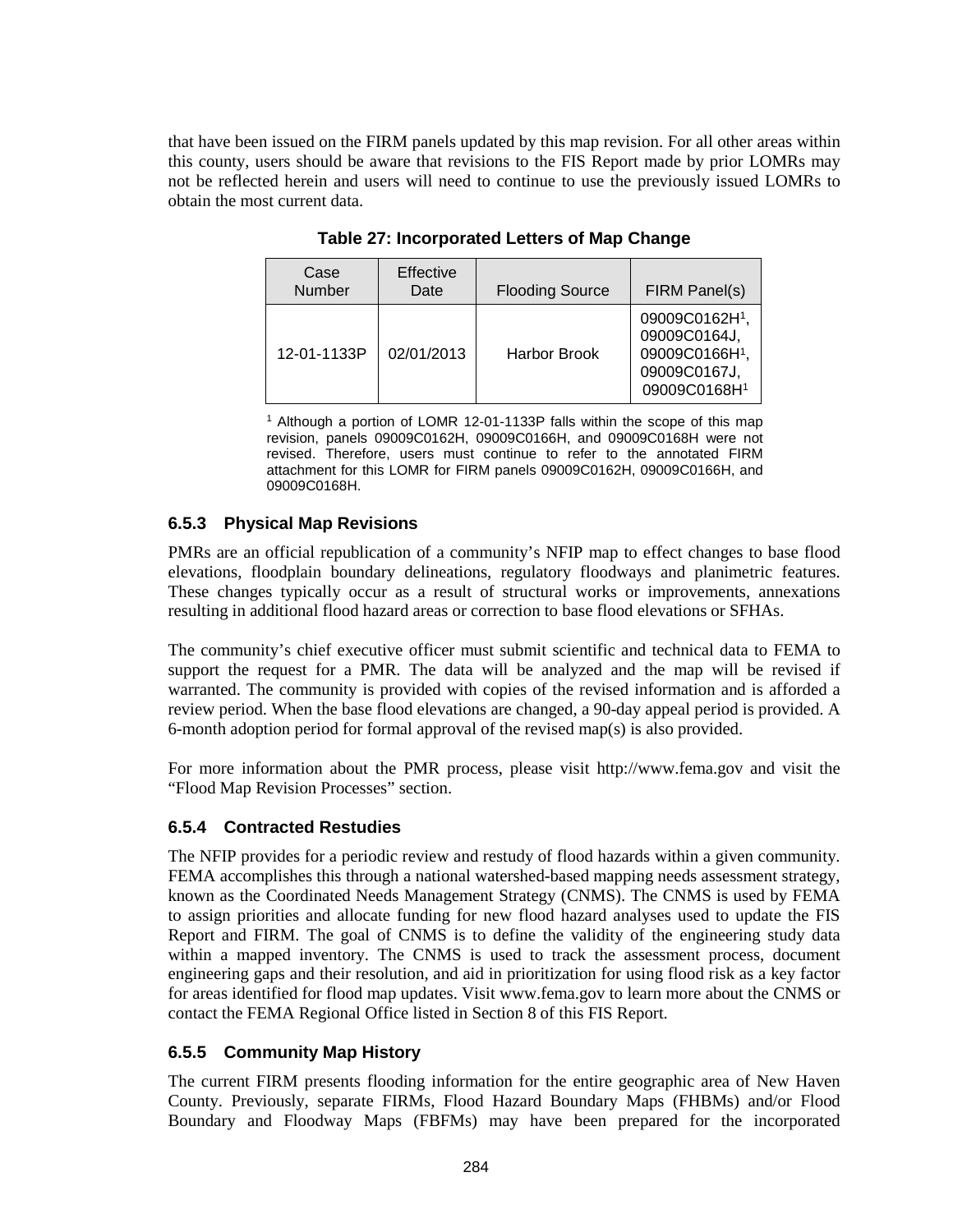communities and the unincorporated areas in the county that had identified SFHAs. Current and historical data relating to the maps prepared for the project area are presented in Table 28, "Community Map History." A description of each of the column headings and the source of the date is also listed below.

- *Community Name* includes communities falling within the geographic area shown on the FIRM, including those that fall on the boundary line, nonparticipating communities, and communities with maps that have been rescinded. Communities with No Special Flood Hazards are indicated by a footnote. If all maps (FHBM, FBFM, and FIRM) were rescinded for a community, it is not listed in this table unless SFHAs have been identified in this community.
- *Initial Identification Date (First NFIP Map Published)* is the date of the first NFIP map that identified flood hazards in the community. If the FHBM has been converted to a FIRM, the initial FHBM date is shown. If the community has never been mapped, the upcoming effective date or "pending" (for Preliminary FIS Reports) is shown. If the community is listed in Table 28 but not identified on the map, the community is treated as if it were unmapped.
- *Initial FHBM Effective Date* is the effective date of the first Flood Hazard Boundary Map (FHBM). This date may be the same date as the Initial NFIP Map Date.
- *FHBM Revision Date(s)* is the date(s) that the FHBM was revised, if applicable.
- *Initial FIRM Effective Date* is the date of the first effective FIRM for the community. This is the first effective date that is shown on the FIRM panel.
- *FIRM Revision Date(s)* is the date(s) the FIRM was revised, if applicable. This is the revised date that is shown on the FIRM panel, if applicable. As countywide studies are completed or revised, each community listed should have its FIRM dates updated accordingly to reflect the date of the countywide study. Once the FIRMs exist in countywide format, as Physical Map Revisions (PMR) of FIRM panels within the county are completed, the FIRM Revision Dates in the table for each community affected by the PMR are updated with the date of the PMR, even if the PMR did not revise all the panels within that community.

The initial effective date for the New Haven County FIRMs in countywide format was 12/17/2010.

| <b>Community Name</b> | Initial<br><b>Identification</b><br>Date (First NFIP<br>Map Published) | Initial<br><b>FHBM</b><br><b>Effective</b><br>Date | <b>FHBM</b><br>Revision<br>Date(s) | Initial<br><b>FIRM</b><br>Effective<br>Date | <b>FIRM</b><br>Revision<br>Date(s)                   |
|-----------------------|------------------------------------------------------------------------|----------------------------------------------------|------------------------------------|---------------------------------------------|------------------------------------------------------|
| City of Ansonia       | 05/03/1974                                                             | 05/03/1974                                         | 03/11/1977                         | 09/02/1981                                  | 05/18/1992<br>12/17/2010<br>10/16/2013<br>05/16/2017 |
| Town of Beacon Falls  | 05/03/1974                                                             | 05/03/1974                                         | <b>None</b>                        | 03/01/1979                                  | 12/17/2010                                           |

#### **Table 28: Community Map History**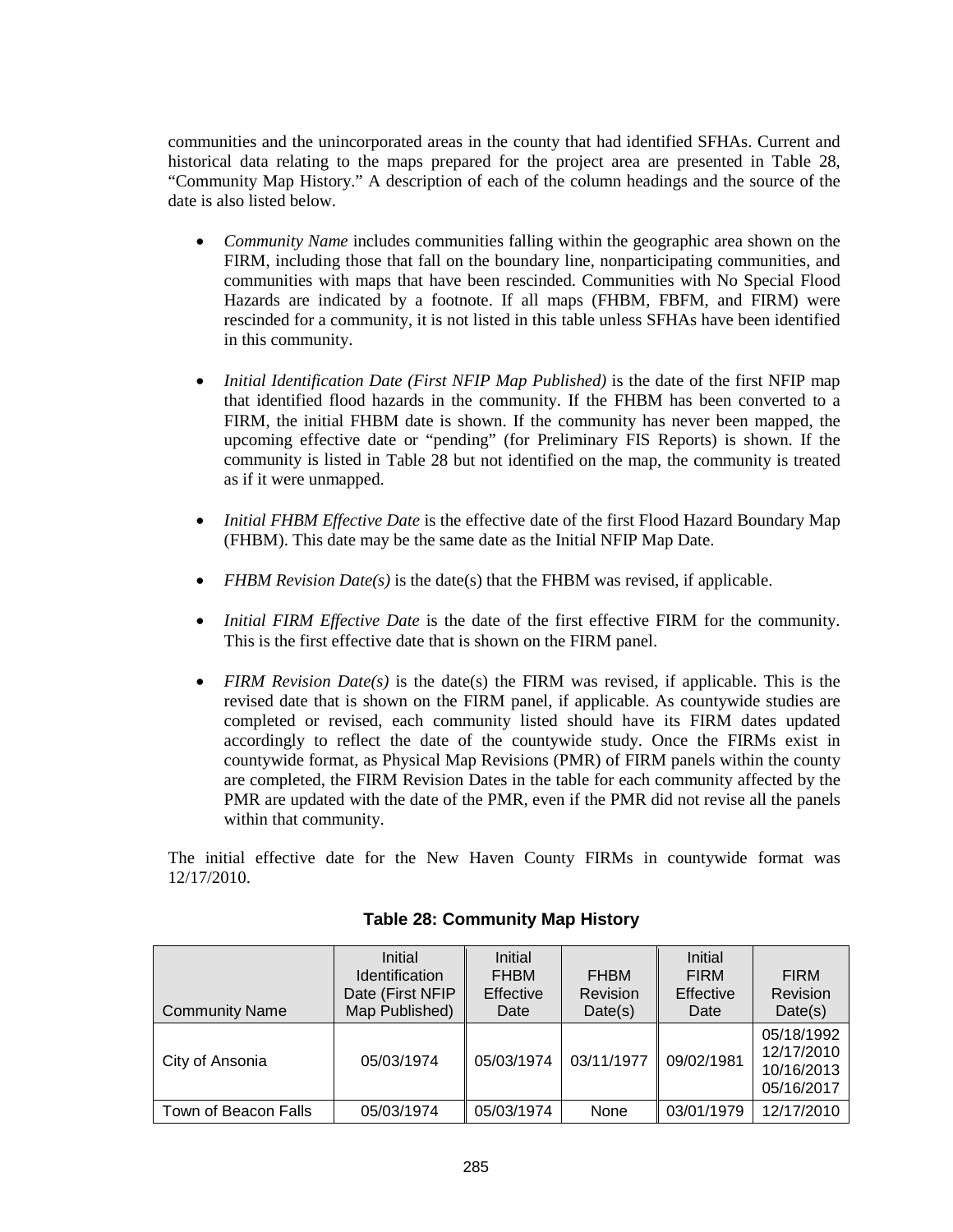#### **Table 28: Community Map History**

| <b>Community Name</b> | Initial<br>Identification<br>Date (First NFIP<br>Map Published) | Initial<br><b>FHBM</b><br>Effective<br>Date | <b>FHBM</b><br>Revision<br>Date(s) | Initial<br><b>FIRM</b><br>Effective<br>Date | <b>FIRM</b><br>Revision<br>Date(s)                                                             |
|-----------------------|-----------------------------------------------------------------|---------------------------------------------|------------------------------------|---------------------------------------------|------------------------------------------------------------------------------------------------|
| Town of Bethany       | 07/26/1974                                                      | 07/26/1974                                  | None                               | 08/23/1977                                  | 12/02/1980<br>12/17/2010                                                                       |
| Town of Branford      | 07/26/1974                                                      | 07/26/1974                                  | 11/26/1976                         | 12/15/1977                                  | 04/18/1983<br>06/16/1992<br>12/17/2010<br>07/08/2013<br>05/16/2017                             |
| Town of Cheshire      | 04/05/1974                                                      | 04/05/1974                                  | 06/21/1977                         | 07/16/1981                                  | 11/03/1989<br>08/02/1995<br>04/15/2002<br>12/17/2010<br>05/16/2017                             |
| City of Derby         | 06/28/1974                                                      | 06/28/1974                                  | None                               | 09/15/1977                                  | 07/16/1991<br>12/17/2010<br>10/16/2013<br>05/16/2017                                           |
| Town of East Haven    | 06/28/1974                                                      | 06/28/1974                                  | 08/27/1976                         | 02/01/1978                                  | 03/16/1983<br>01/17/1991<br>11/19/1997<br>01/02/2003<br>12/17/2010<br>07/08/2013<br>05/16/2017 |
| Town of Guilford      | 08/02/1974                                                      | 08/02/1974                                  | None                               | 05/01/1978                                  | 08/19/1986<br>12/17/2010<br>07/08/2013<br>05/16/2017                                           |
| Town of Hamden        | 01/04/1974                                                      | 01/04/1974                                  | 05/17/1977                         | 06/15/1979                                  | 12/17/2010<br>07/08/2013<br>05/16/2017                                                         |
| Town of Madison       | 05/31/1974                                                      | 05/31/1974                                  | None                               | 09/15/1978                                  | 07/05/1984<br>11/04/1992<br>08/02/1995<br>12/17/2010<br>07/08/2013                             |
| City of Meriden       | 06/14/1974                                                      | 06/14/1974                                  | 08/16/1977                         | 09/30/1982                                  | 11/20/2000<br>12/17/2010<br>05/16/2017                                                         |
| Town of Middlebury    | 09/06/1974                                                      | 09/06/1974                                  | 04/15/1977                         | 10/16/1979                                  | 12/17/2010                                                                                     |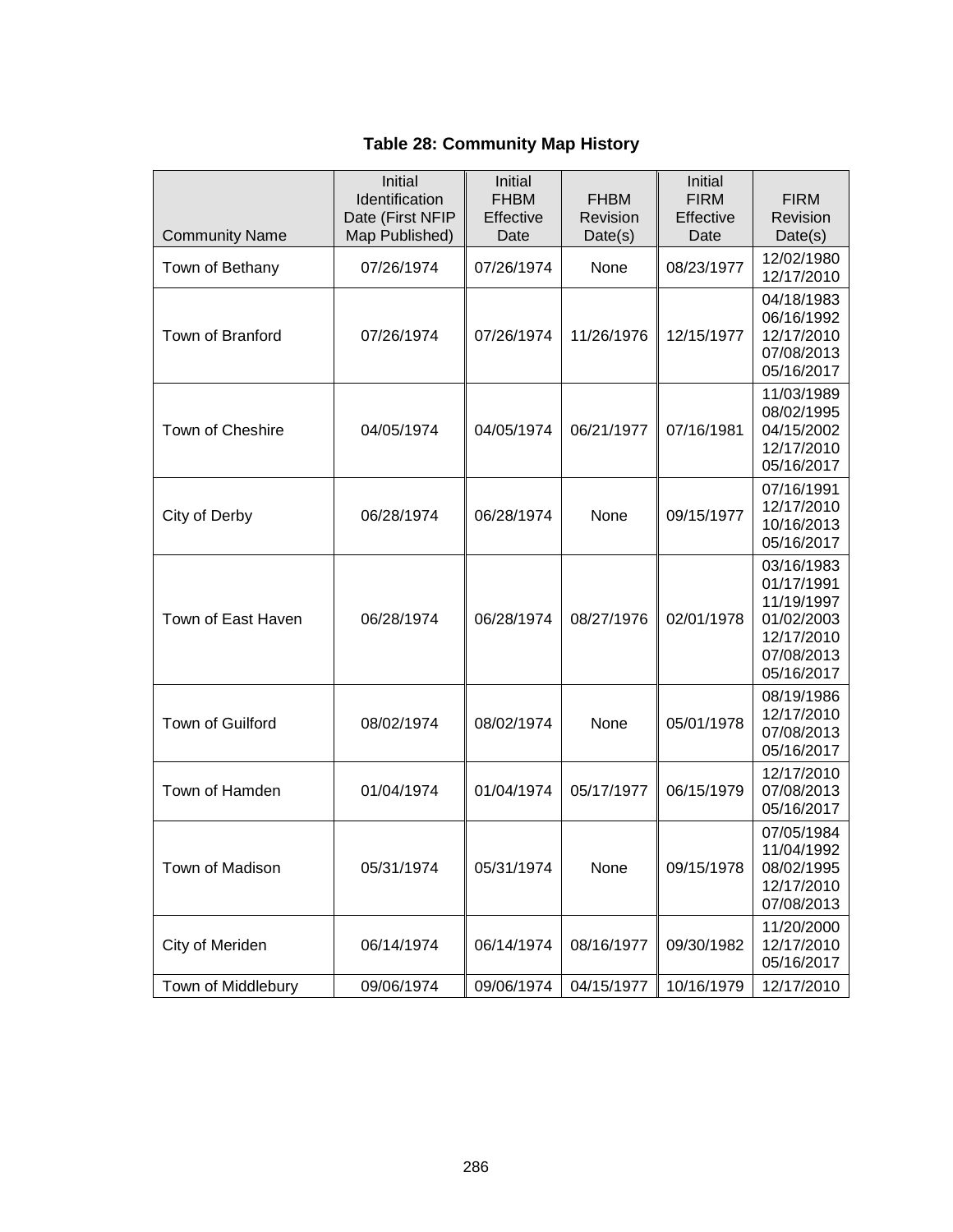### **Table 28: Community Map History**

| <b>Community Name</b>  | Initial<br>Identification<br>Date (First NFIP<br>Map Published) | Initial<br><b>FHBM</b><br>Effective<br>Date | <b>FHBM</b><br>Revision<br>Date(s) | Initial<br><b>FIRM</b><br>Effective<br>Date | <b>FIRM</b><br>Revision<br>Date(s)                                                                                         |
|------------------------|-----------------------------------------------------------------|---------------------------------------------|------------------------------------|---------------------------------------------|----------------------------------------------------------------------------------------------------------------------------|
| City of Milford        | 10/18/1974                                                      | 10/18/1974                                  | 08/02/1977                         | 09/29/1978                                  | 08/15/1983<br>10/01/1983<br>07/02/1987<br>06/16/1992<br>11/06/1996<br>09/07/1999<br>12/17/2010<br>07/08/2013<br>05/16/2017 |
| Borough of Naugatuck   | 06/28/1974                                                      | 06/28/1974                                  | 02/18/1977                         | 08/15/1979                                  | 12/17/2010                                                                                                                 |
| City of New Haven      | 06/07/1974                                                      | 06/07/1974                                  | 09/10/1976                         | 07/16/1980                                  | 05/02/1983<br>06/16/1992<br>12/17/2010<br>07/08/2013<br>05/16/2017                                                         |
| Town of North Branford | 06/21/1974                                                      | 06/21/1974                                  | None                               | 07/03/1978                                  | 12/17/2010<br>07/08/2013<br>05/16/2017                                                                                     |
| Town of North Haven    | 05/24/1974                                                      | 05/24/1974                                  | None                               | 09/17/1980                                  | 05/01/1985<br>12/17/2010<br>07/08/2013<br>05/16/2017                                                                       |
| Town of Orange         | 09/14/1973                                                      | 09/14/1973                                  | 12/10/1976                         | 03/18/1980                                  | 08/02/1995<br>12/17/2010<br>07/08/2013<br>05/16/2017                                                                       |
| Town of Oxford         | 06/28/1974                                                      | 06/28/1974                                  | 12/17/1976                         | 12/04/1979                                  | 03/18/1991<br>12/17/2010                                                                                                   |
| Town of Prospect       | 06/21/1974                                                      | 06/21/1974                                  | None                               | 02/04/1977                                  | 05/16/1995<br>12/17/2010<br>05/16/2017                                                                                     |
| Town of Seymour        | 07/26/1974<br>01/07/1977                                        | 07/26/1974                                  | None                               | 07/03/1978                                  | 04/16/1991<br>12/17/2010<br>10/16/2013                                                                                     |
| Town of Southbury      | 02/08/1974                                                      | 02/08/1974                                  | 10/17/1975                         | 03/28/1980                                  | 12/11/1981<br>12/17/2010                                                                                                   |
| Town of Wallingford    | 08/02/1974                                                      | 08/02/1974                                  | None                               | 09/15/1978                                  | 06/04/1990<br>04/16/1991<br>09/07/2000<br>12/17/2010<br>05/16/2017                                                         |
| City of Waterbury      | 03/22/1974                                                      | 03/22/1974                                  | 06/07/1977                         | 11/01/1979                                  | 12/17/2010                                                                                                                 |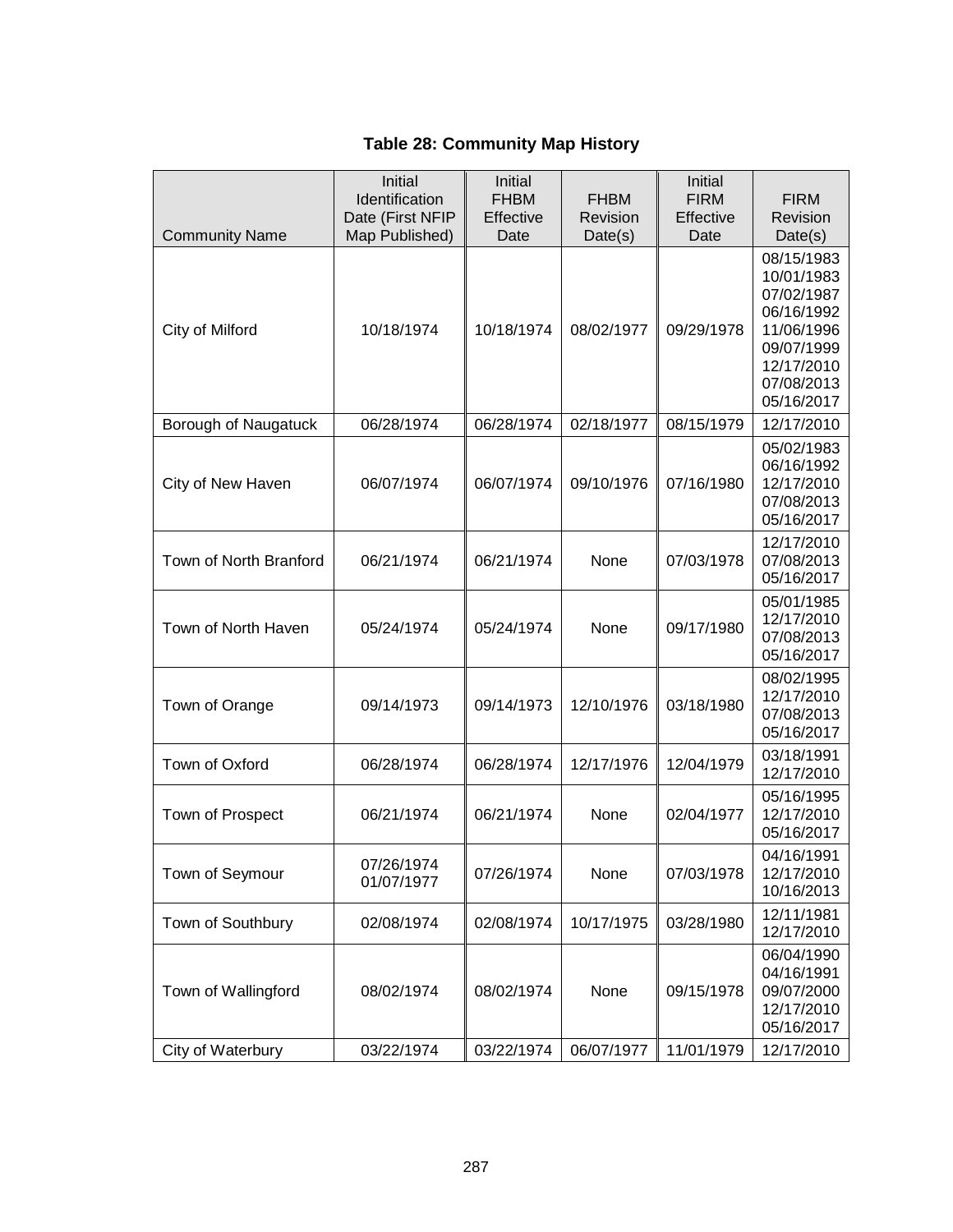#### Community Name Initial **Identification** Date (First NFIP Map Published) Initial FHBM Effective Date FHBM Revision Date(s) Initial FIRM **Effective** Date **FIRM** Revision Date(s) City of West Haven | 05/31/1974 | 05/31/1974 | None | 01/17/1979 04/18/1983 06/16/1992 12/17/2010 07/08/2013 Town of Wolcott 05/03/1974 05/03/1974 11/26/1976 07/05/1982 12/17/2010 Town of Woodbridge | 06/28/1974 | 06/28/1974 | 11/19/1976 | 03/16/1981 03/18/1991 12/17/2010 05/16/2017 Borough of Woodmont | 10/18/1974 | 10/18/1974 | 08/02/1977 | 09/29/1978 08/15/1983 10/01/1983 07/02/1987 06/16/1992 11/06/1996 09/07/1999 12/17/2010 07/08/2013

#### **Table 28: Community Map History**

#### **SECTION 7.0 – CONTRACTED STUDIES AND COMMUNITY COORDINATION**

#### **7.1 Contracted Studies**

Table 29 provides a summary of the contracted studies, by flooding source, that are included in this FIS Report.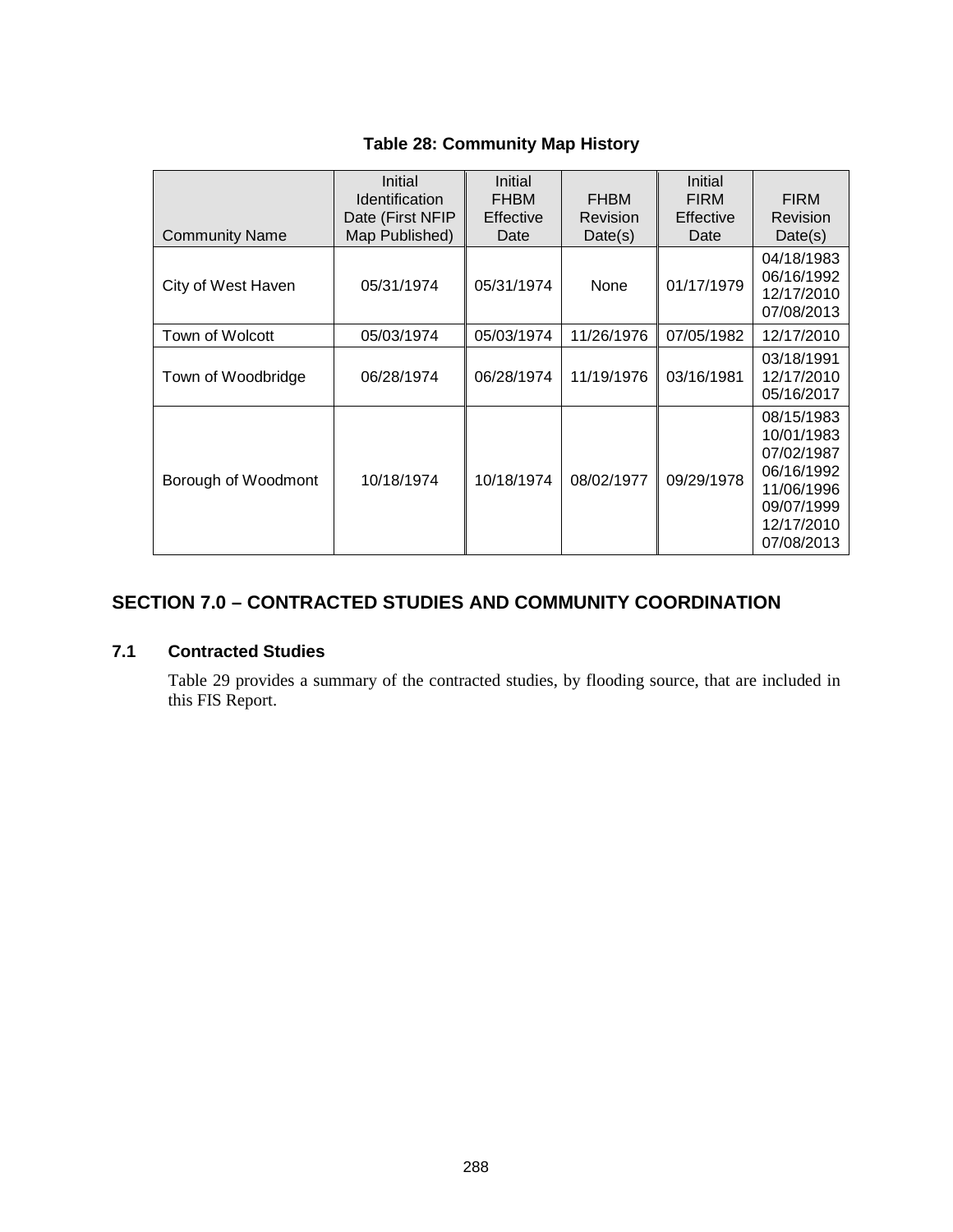| <b>Flooding Source</b>                | <b>FIS Report</b><br>Dated | Contractor                         | <b>Number</b>    | <b>Work Completed</b><br>Date | Affected<br>Communities                               |
|---------------------------------------|----------------------------|------------------------------------|------------------|-------------------------------|-------------------------------------------------------|
| Beacon Hill Brook                     | Feb, 1979                  | Harris-Toups Associates            | H-3987           | September, 1977               | Town of Beacon<br>Falls, Borough of<br>Naugatuck      |
| Beaver Brook No. 1                    | May, 1992                  | Genovese & Associates              | EMW-89-C-2818    | November, 1989                | City of Ansonia                                       |
| Beaver Brook No. 2                    | <b>July, 1987</b>          | <b>Flaherty-Giavara Associates</b> | EMW-84-C-1594    | September, 1985               | City of Milford                                       |
| Beaver Brook No. 3                    | January, 1980              | <b>Soil Conservation Service</b>   | IAA-H-9-76       | October, 1977                 | City of New<br>Haven                                  |
| Beaver Pond Brook                     | May, 1979                  | Harris-Toups Associates            | H-3987           | November, 1977                | City of Waterbury                                     |
| <b>Bladens River</b><br>(Lower Reach) | January, 1978              | Harris-Toups Associates            | H-3987           | <b>July, 1977</b>             | Town of Seymour                                       |
| <b>Bladens River</b><br>(Upper Reach) | September 16,<br>1980      | <b>U.S. Geological Survey</b>      | IAA-H-9-77       | December, 1978                | Town of Bethany,<br>Town of<br>Woodbridge             |
| <b>Bladens River</b><br>Tributary     | January, 1978              | Harris-Toups Associates            | H-3987           | <b>July, 1977</b>             | Town of Seymour                                       |
| <b>Branford River</b>                 | January, 1978              | Anderson-Nichols & Co., Inc.       | H-3862           | February, 1977                | Town of North<br><b>Branford</b>                      |
| <b>Branford River</b>                 | May 16, 2017               | U.S. Geological Survey             | HSFE01-12-X-0044 | July, 2014                    | Town of Branford,<br>Town of North<br><b>Branford</b> |
| <b>Bronson Brook</b>                  | September,<br>1978         | Harris-Toups Associates            | H-3987           | August, 1977                  | Town of Beacon<br>Falls                               |
| <b>Bronson Brook</b><br>Tributary     | September,<br>1978         | Harris-Toups Associates            | H-3987           | August, 1977                  | Town of Beacon<br>Falls                               |
| <b>Brookdale Stream</b>               | December, 1978             | <b>Soil Conservation Service</b>   | IAA-H-9-76       | July, 1977                    | Town of Hamden                                        |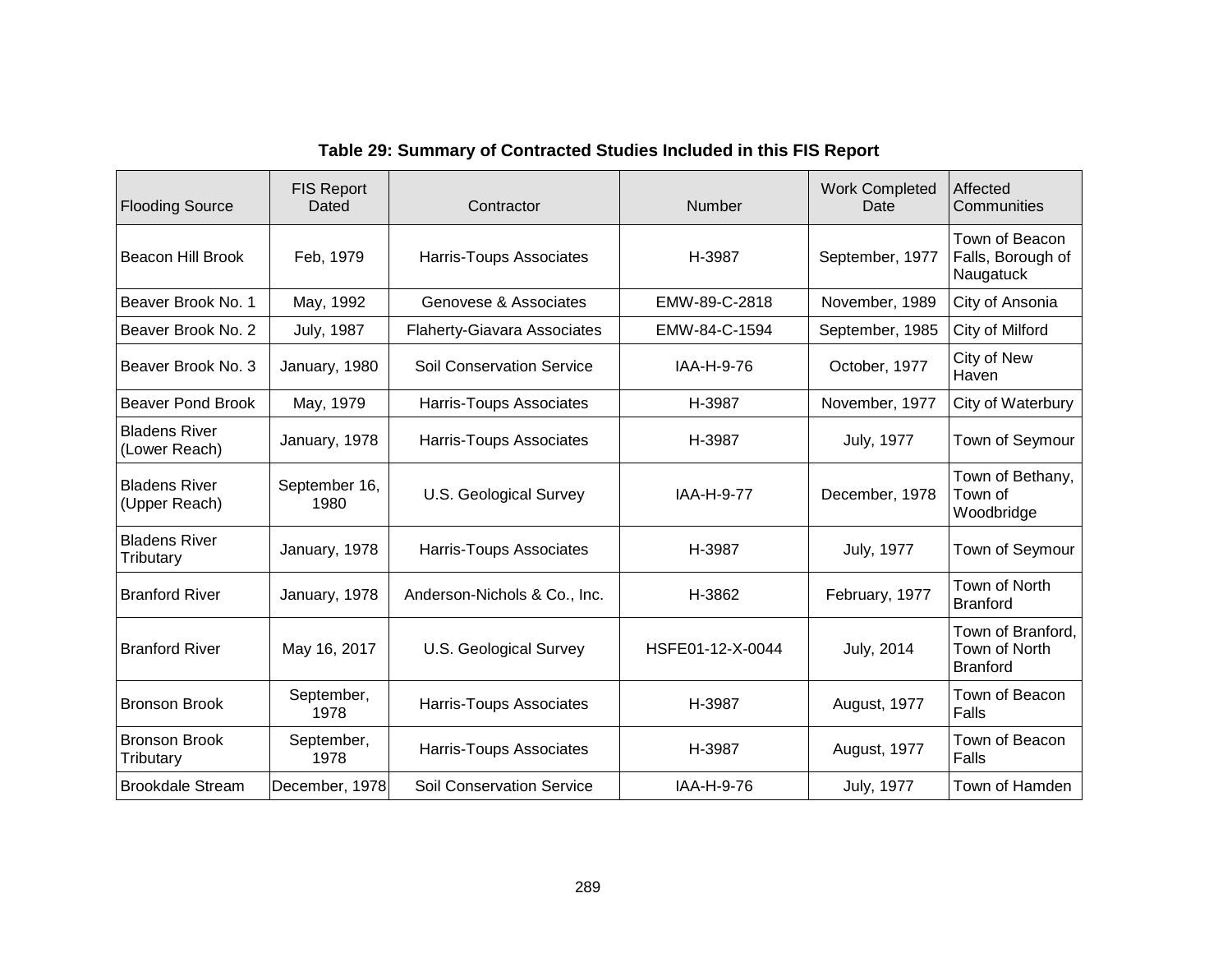| <b>Flooding Source</b>                | <b>FIS Report</b><br>Dated | Contractor                         | Number            | <b>Work Completed</b><br>Date | Affected<br>Communities                          |
|---------------------------------------|----------------------------|------------------------------------|-------------------|-------------------------------|--------------------------------------------------|
| <b>Burr Brook</b>                     | January, 1978              | Anderson-Nichols & Co., Inc.       | H-3862            | February, 1977                | Town of North<br><b>Branford</b>                 |
| Camp Laurelwood<br><b>Brook</b>       | November 4,<br>1992        | <b>Soil Conservation Service</b>   | IAA-H-9-76        | 1977                          | Town of Madison                                  |
| <b>Club Creek</b>                     | N/A                        | N/A                                | N/A               | May, 2014                     | City of West<br>Haven                            |
| <b>Cold Spring Brook</b>              | Feb, 1979                  | Harris-Toups Associates            | H-3987            | September, 1977               | Borough of<br>Naugatuck                          |
| <b>Cove River</b>                     | <b>July, 1978</b>          | <b>USACE, New England Division</b> | IAA-H-19-74       | February, 1976                | City of West<br>Haven                            |
| <b>East River</b>                     | August, 1986               | CE Maguire, Inc.                   | <b>EMW-C-0278</b> | December, 1982                | Town of Guilford                                 |
| Eaton Brook                           | December, 1978             | <b>Soil Conservation Service</b>   | IAA-H-9-76        | <b>July, 1977</b>             | Town of Hamden                                   |
| Eightmile Brook No.                   | January, 1978              | Anderson-Nichols & Co., Inc.       | H-3862            | February, 1977                | Town of North<br><b>Branford</b>                 |
| Eightmile Brook No.<br>$\overline{c}$ | June, 1979                 | Harris-Toups Associates            | H-3987            | April, 1978                   | Town of Oxford                                   |
| <b>Farley Creek</b>                   | <b>July, 1987</b>          | <b>Flaherty-Giavara Associates</b> | EMW-84-C-1594     | September, 1985               | City of Milford                                  |
| Farm Brook                            | December, 1978             | <b>Soil Conservation Service</b>   | IAA-H-9-76        | <b>July, 1977</b>             | Town of Hamden                                   |
| Farm River                            | May 16, 2017               | <b>U.S. Geological Survey</b>      | HSFE01-12-X-0044  | <b>July, 2014</b>             | Town of East<br>Haven, Town of<br>North Branford |
| <b>Five Mile Brook</b>                | March, 1980                | CE Maguire, Inc.                   | H-4560            | <b>July, 1978</b>             | Town of North<br>Haven                           |
| <b>Fivemile Brook</b>                 | June, 1979                 | <b>Harris-Toups Associates</b>     | H-3987            | April, 1978                   | Town of Oxford                                   |
| <b>Fulling Mill Brook</b>             | Feb, 1979                  | <b>Harris-Toups Associates</b>     | H-3987            | September, 1977               | Borough of<br>Naugatuck                          |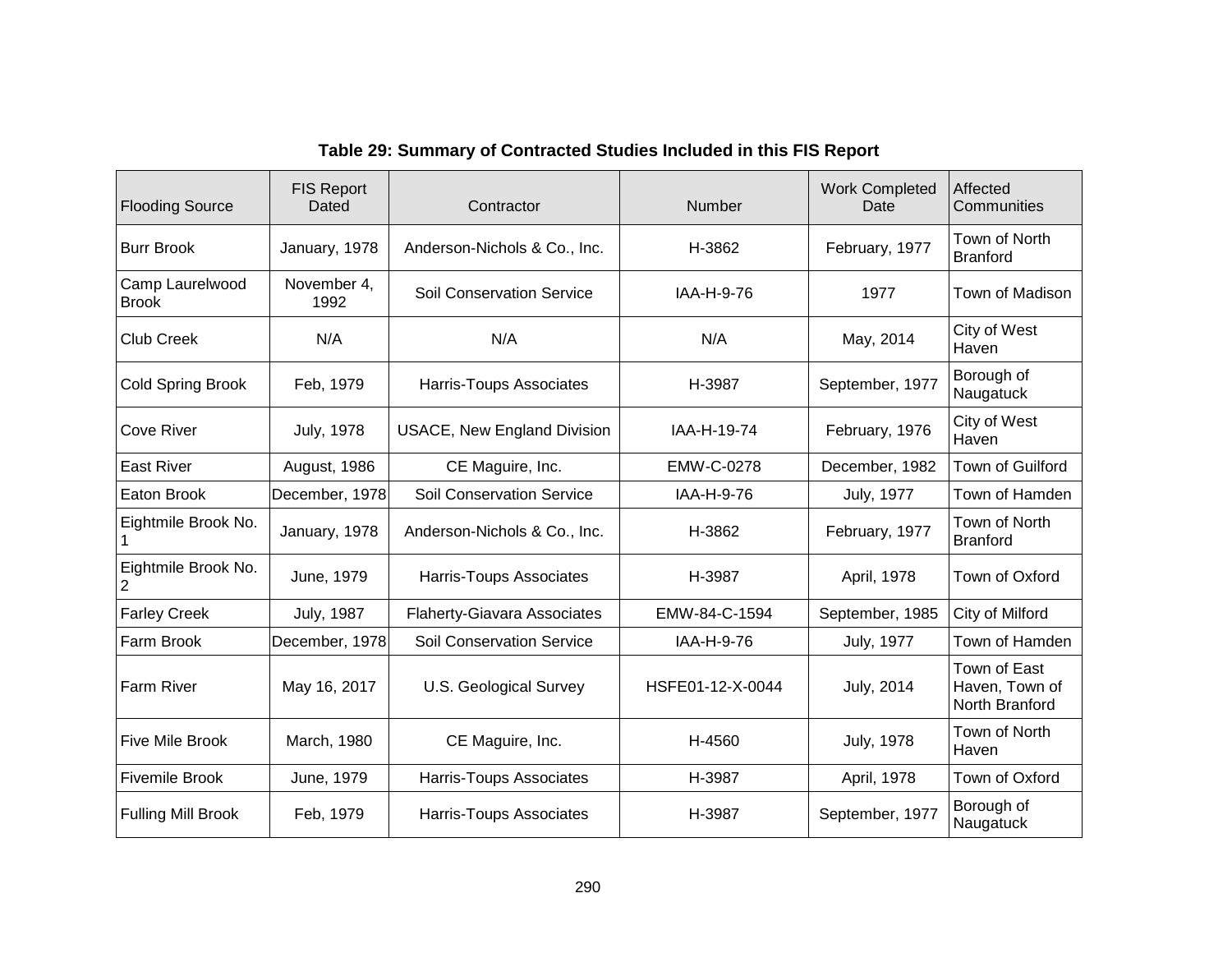| <b>Flooding Source</b>                    | <b>FIS Report</b><br>Dated | Contractor                              | Number        | <b>Work Completed</b><br>Date | Affected<br>Communities                              |
|-------------------------------------------|----------------------------|-----------------------------------------|---------------|-------------------------------|------------------------------------------------------|
| <b>Fulling Mill Brook</b><br>Truibutary   | May, 1995                  | Green International Affiliates,<br>Inc. | EMW-93-C-4144 | December, 1993                | Town of Prospect                                     |
| <b>Grieb Court Brook</b>                  | March, 1978                | <b>Soil Conservation Service</b>        | H-3962        | April, 1977                   | Town of<br>Wallingford                               |
| <b>Gulf Brook</b>                         | January, 1978              | Anderson-Nichols & Co., Inc.            | H-3862        | February, 1977                | Town of North<br><b>Branford</b>                     |
| <b>Hammonasset River</b><br>(Lower Reach) | N/A                        | CE Maguire, Inc.                        | N/A           | January, 1979                 | Town of Madison                                      |
| <b>Hammonasset River</b><br>(Upper Reach) | November, 1992             | <b>U.S. Geological Survey</b>           | EMW-89-E-2997 | June, 1991                    | Town of Madison                                      |
| <b>Hancock Brook</b>                      | May, 1979                  | Harris-Toups Associates                 | H-3987        | November, 1977                | City of Waterbury                                    |
| <b>Hanover Street</b><br><b>Brook</b>     | June, 1990                 | <b>U.S. Geological Survey</b>           | EMW-84-E-1548 | August, 1987                  | Town of<br>Wallingford                               |
| <b>Harbor Brook</b>                       | N/A                        | N/A                                     | N/A           | February, 2013                | City of Meriden                                      |
| Hemp Swamp Brook                          | September,<br>1978         | Harris-Toups Associates                 | H-3987        | August, 1977                  | Town of Beacon<br>Falls                              |
| Hop Brook (Lower<br>Reach)                | February, 1979             | Harris-Toups Associates                 | H-3987        | September, 1977               | Borough of<br>Naugatuck                              |
| Hop Brook (Upper<br>Reach)                | April, 1979                | Harris-Toups Associates                 | H-3987        | November, 1977                | Town of<br>Middlebury                                |
| <b>Hopeville Pond</b><br><b>Brook</b>     | May, 1979                  | Harris-Toups Associates                 | H-3987        | November, 1977                | City of Waterbury                                    |
| <b>Hopp Brook</b>                         | June, 1980                 | <b>U.S. Geological Survey</b>           | IAA-H-9-77    | December, 1978                | Town of Bethany                                      |
| <b>Housatonic River</b><br>(Lower Reach)  | March, 1991                | FGA Services, Inc.                      | EMW-87-C-2447 | March, 1988                   | City of Derby,<br>Town of Oxford,<br>Town of Seymour |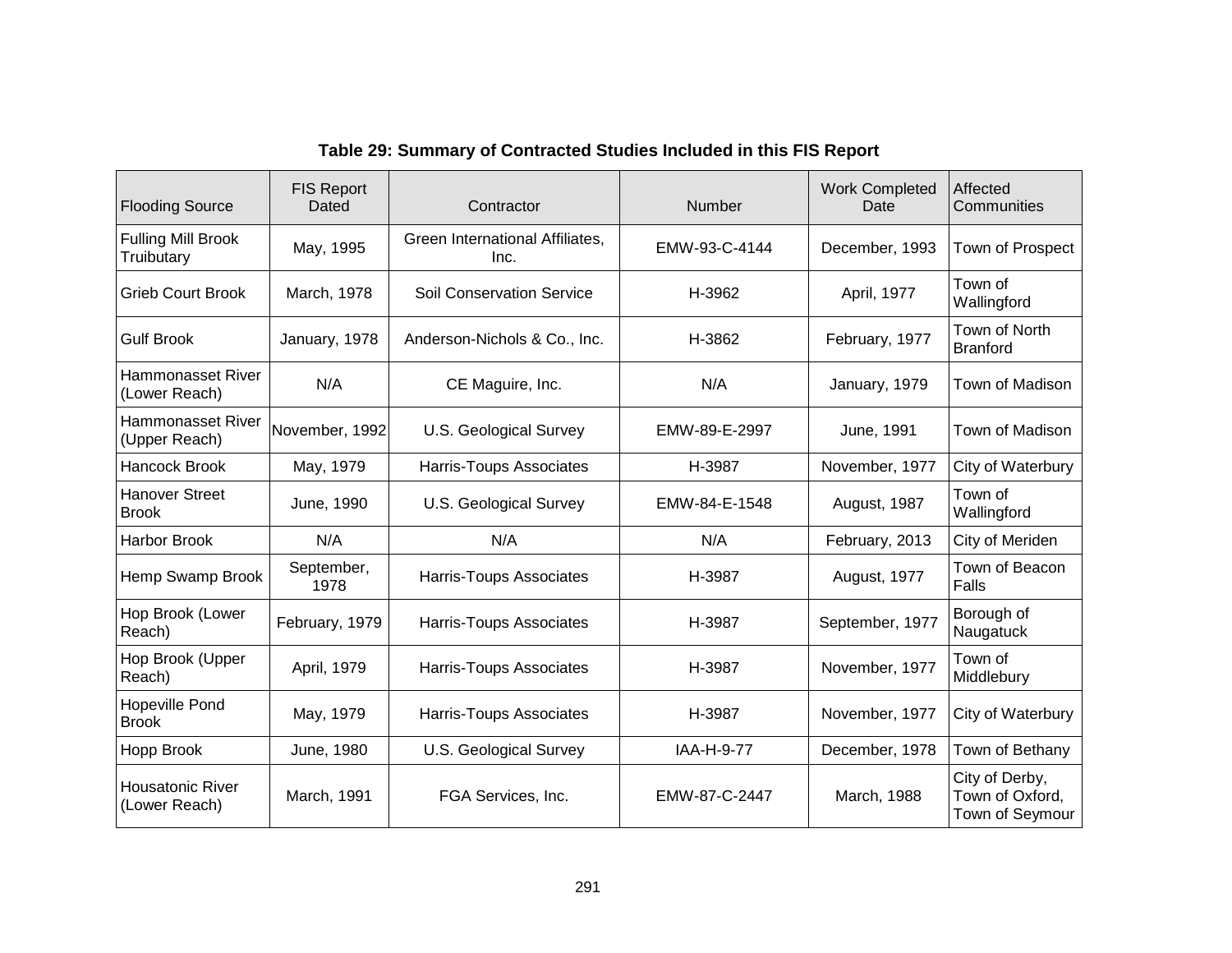| <b>Flooding Source</b>                    | <b>FIS Report</b><br>Dated | Contractor                               | <b>Number</b>     | <b>Work Completed</b><br>Date | Affected<br>Communities                 |
|-------------------------------------------|----------------------------|------------------------------------------|-------------------|-------------------------------|-----------------------------------------|
| <b>Housatonic River</b><br>(Lower Reach)  | March, 1978                | <b>USACE, New England Division</b>       | IAA-H-15-72       | April, 1977                   | City of Milford,<br>Town of Orange      |
| <b>Housatonic River</b><br>(Middle Reach) | September,<br>1979         | U.S. Geological Survey                   | IAA-H-8-76        | December, 1977                | Town of Oxford,<br>Town of<br>Southbury |
| <b>Indian River</b>                       | September,<br>1979         | CE Maguire, Inc.                         | H-4560            | <b>July, 1978</b>             | City of Milford,<br>Town of Orange      |
| Iron Stream                               | November, 1992             | <b>U.S. Geological Survey</b>            | EMW-89-E-2997     | June, 1991                    | Town of Madison                         |
| Jepp Brook                                | December, 1978             | <b>Soil Conservation Service</b>         | IAA-H-9-76        | <b>July, 1977</b>             | Town of Hamden                          |
| Jones Hill Road<br><b>Brook</b>           | <b>July, 1978</b>          | <b>USACE, New England Division</b>       | IAA-H-19-74       | February, 1976                | City of West<br>Haven                   |
| <b>Judd Brook</b>                         | April, 2002                | Roald Haestad, Inc.                      | EMB-1999-CO-0564  | April, 2000                   | Town of Cheshire                        |
| Karls Brook                               | <b>July, 1987</b>          | <b>Flaherty-Giavara Associates</b>       | EMW-84-C-1594     | September, 1985               | City of Milford                         |
| <b>Lindsley Brook</b>                     | January, 1982              | Philip W. Genovese &<br>Associates, Inc. | H-4711            | April, 1980                   | Town of Wolcott                         |
| <b>Little Meadow Brook</b>                | August, 1986               | CE Maguire, Inc.                         | <b>EMW-C-0278</b> | December, 1982                | Town of Guilford                        |
| <b>Little River</b>                       | June, 1979                 | Harris-Toups Associates                  | H-3987            | April, 1978                   | Town of Oxford                          |
| <b>Little River</b>                       | January, 1978              | Harris-Toups Associates                  | H-3987            | <b>July, 1977</b>             | Town of Seymour                         |
| Long Meadow Pond<br><b>Brook</b>          | Feb, 1979                  | Harris-Toups Associates                  | H-3987            | September, 1977               | Borough of<br>Naugatuck                 |
| Long Swamp Brook                          | April, 1979                | Harris-Toups Associates                  | H-3987            | November, 1977                | Town of<br>Middlebury                   |
| Lyman Hall Brook                          | March, 1978                | <b>Soil Conservation Service</b>         | H-3962            | April, 1977                   | Town of<br>Wallingford                  |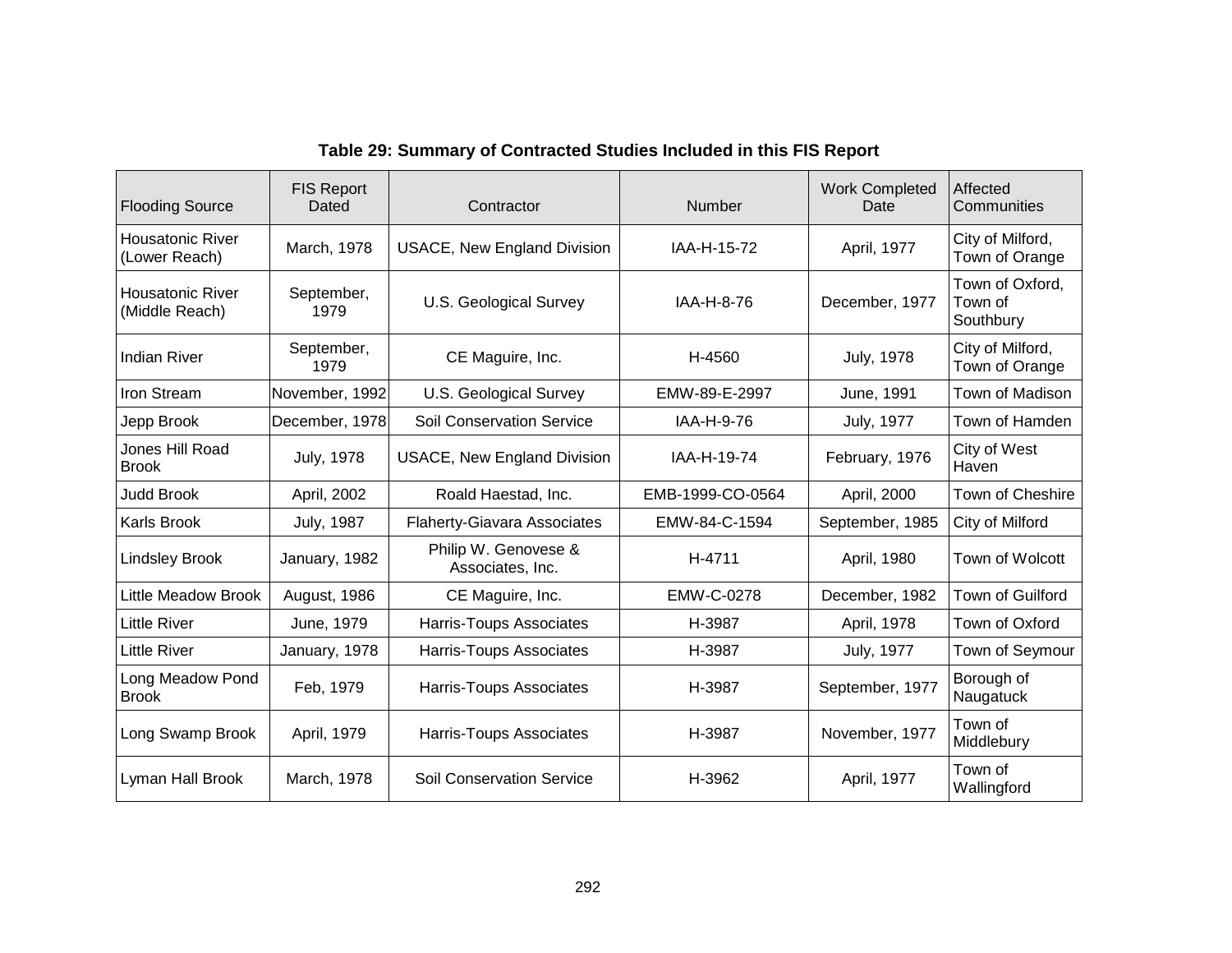| <b>Flooding Source</b>                   | <b>FIS Report</b><br>Dated | Contractor                               | <b>Number</b>         | <b>Work Completed</b><br>Date | Affected<br>Communities                           |
|------------------------------------------|----------------------------|------------------------------------------|-----------------------|-------------------------------|---------------------------------------------------|
| Mad River (Lower<br>Reach)               | May, 1979                  | Harris-Toups Associates                  | H-3987                | November, 1977                | City of Waterbury                                 |
| Mad River (Upper<br>Reach)               | January, 1982              | Philip W. Genovese &<br>Associates, Inc. | H-4711                | April, 1980                   | Town of Wolcott                                   |
| <b>Maloney Brook</b>                     | January, 2003              | <b>U.S. Geological Survey</b>            | EMW-98-IA-0175        | October, 2000                 | Town of East<br>Haven                             |
| <b>Mansion Road</b><br><b>Brook</b>      | June, 1990                 | U.S. Geological Survey                   | EMW-84-E-1548         | August, 1987                  | Town of<br>Wallingford                            |
| Meetinghouse Brook                       | March, 1978                | <b>Soil Conservation Service</b>         | H-3962<br>April, 1977 |                               | Town of<br>Wallingford                            |
| <b>Mill River</b>                        | May 16, 2017               | U.S. Geological Survey                   | HSFE01-12-X-0044      | <b>July, 2014</b>             | Town of<br>Cheshire, Town<br>of Hamden            |
| <b>Mountain Brook</b>                    | May, 1995                  | Green International Affiliates,<br>Inc.  | EMW-93-C-4144         | December, 1993                | Town of Prospect                                  |
| <b>Muddy River</b>                       | March, 1980                | CE Maguire, Inc.                         | H-4560                | <b>July, 1978</b>             | Town of North<br>Haven                            |
| Muddy River                              | May 16, 2017               | U.S. Geological Survey                   | HSFE01-12-X-0044      | <b>July, 2014</b>             | Town of North<br>Branford, Town of<br>North Haven |
| <b>Muddy River</b>                       | March, 1978                | <b>Soil Conservation Service</b>         | H-3962                | April, 1977                   | Town of<br>Wallingford                            |
| <b>Muddy River</b><br><b>Tributary C</b> | January, 1978              | Anderson-Nichols & Co., Inc.             | H-3862                | February, 1977                | Town of North<br><b>Branford</b>                  |
| <b>Munger Brook</b>                      | January, 1978              | Anderson-Nichols & Co., Inc.             | H-3862                | February, 1977                | Town of North<br><b>Branford</b>                  |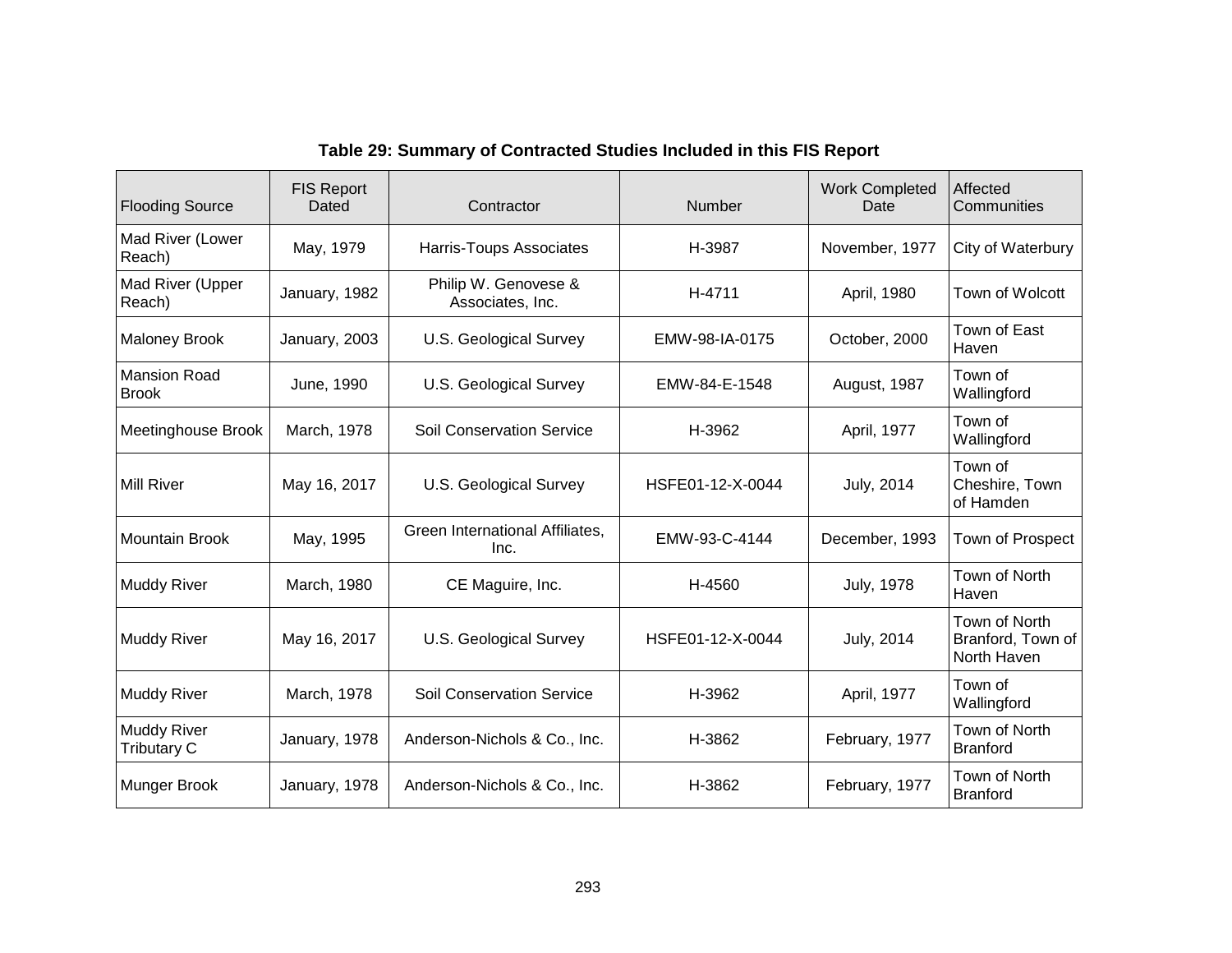| <b>Flooding Source</b>         | <b>FIS Report</b><br>Dated | Contractor                               | <b>Number</b> | <b>Work Completed</b><br>Date | Affected<br>Communities |
|--------------------------------|----------------------------|------------------------------------------|---------------|-------------------------------|-------------------------|
| Naugatuck River                | September,<br>1978         | Harris-Toups Associates                  | H-3987        | August, 1977                  | many                    |
| <b>Neck River</b>              | November, 1992             | <b>U.S. Geological Survey</b>            | EMW-89-E-2997 | June, 1991                    | Town of Madison         |
| Oakdale Brook                  | March, 1978                | <b>Soil Conservation Service</b>         | H-3962        | April, 1977                   | Town of<br>Wallingford  |
| <b>Old Tannery Brook</b>       | January, 1982              | Philip W. Genovese &<br>Associates, Inc. | H-4711        | April, 1980                   | Town of Wolcott         |
| <b>Pine Brook</b>              | March, 1980                | CE Maguire, Inc.                         | H-4560        | <b>July, 1978</b>             | Town of North<br>Haven  |
| Pomperaug River                | September,<br>1979         | U.S. Geological Survey                   | IAA-H-8-76    | December, 1977                | Town of<br>Southbury    |
| Quinnipiac River               | September,<br>2000         | U.S. Geological Survey                   | N/A           | June, 1998                    | Town of<br>Wallingford  |
| Quinnipiac River               | November, 2000             | <b>U.S. Geological Survey</b>            | EMW-90-E-3266 | January, 1995                 | City of Meriden         |
| Quinnipiac River               | Nov, 1989                  | <b>U.S. Geological Survey</b>            | EMW-84-E-1548 | August, 1987                  | Town of Cheshire        |
| Quinnipiac River               | May, 1985                  | Dewberry & Davis, LLC                    | N/A           | August, 1983                  | Town of North<br>Haven  |
| Race Brook                     | August, 1995               | Roald Haestad, Inc.                      | EMW-90-C-3126 | March, 1993                   | Town of Orange          |
| Race Brook                     | September 16,<br>1980      | <b>U.S. Geological Survey</b>            | IAA-H-9-77    | December, 1978                | Town of<br>Woodbridge   |
| <b>Riggs Street Brook</b>      | June, 1979                 | Harris-Toups Associates                  | H-3987        | April, 1978                   | Town of Oxford          |
| Schildgen Pond<br><b>Brook</b> | Feb, 1979                  | Harris-Toups Associates                  | H-3987        | September, 1977               | Borough of<br>Naugatuck |
| <b>Shepard Brook</b>           | December, 1978             | <b>Soil Conservation Service</b>         | IAA-H-9-76    | <b>July, 1977</b>             | Town of Hamden          |
| Sodom Brook                    | November, 2000             | U.S. Geological Survey                   | EMW-90-E-3266 | January, 1995                 | City of Meriden         |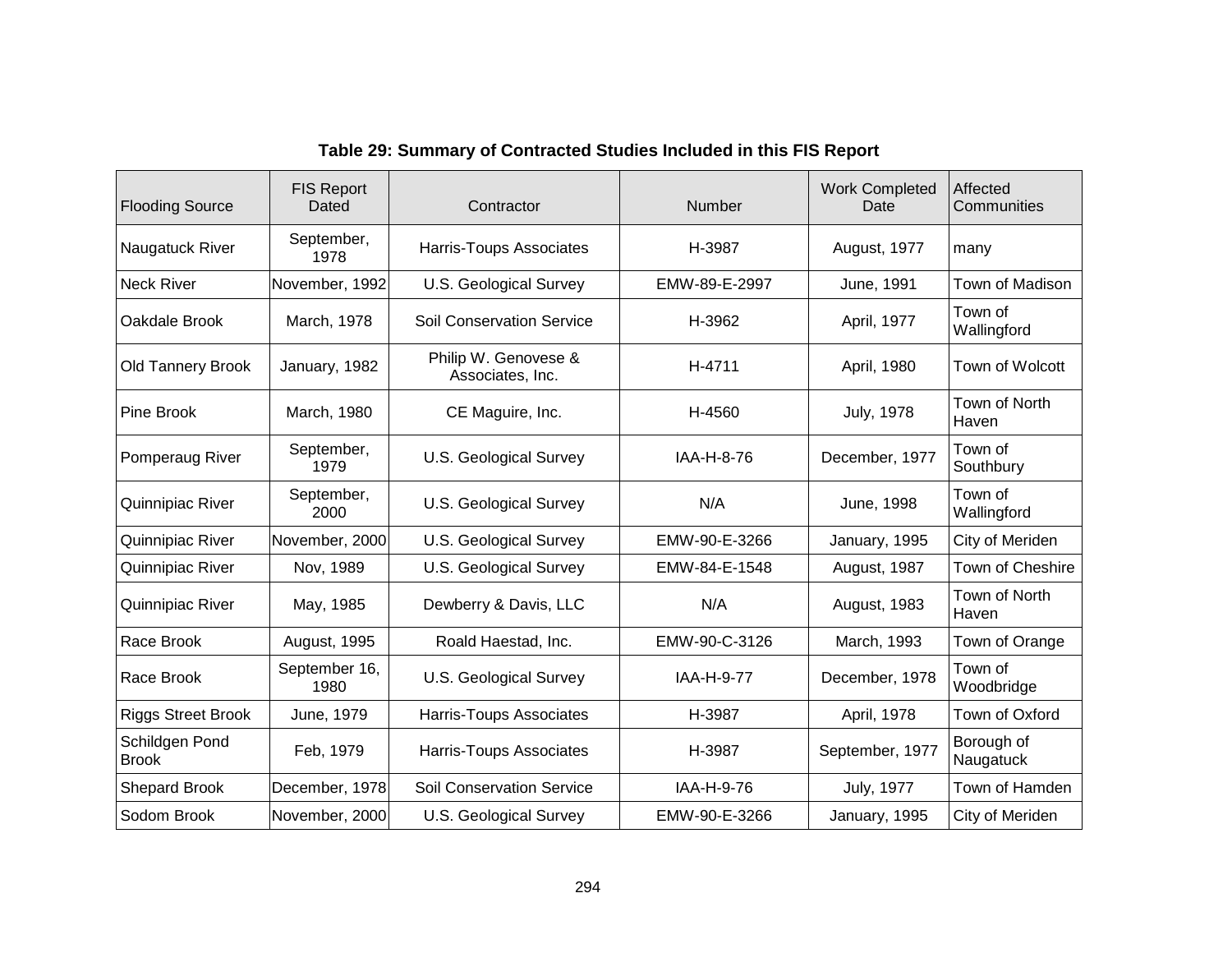| <b>Flooding Source</b>           | <b>FIS Report</b><br>Dated | Contractor                         | <b>Number</b>    | <b>Work Completed</b><br>Date | Affected<br>Communities                  |
|----------------------------------|----------------------------|------------------------------------|------------------|-------------------------------|------------------------------------------|
| Spoon Shop Brook                 | May 16, 2017               | U.S. Geological Survey             | HSFE01-12-X-0044 | July, 2014                    | City of Meriden                          |
| <b>Steele Brook</b>              | May, 1979                  | <b>Harris-Toups Associates</b>     | H-3987           | November, 1977                | City of Waterbury                        |
| <b>Stubby Brook</b>              | <b>July, 1987</b>          | <b>Flaherty-Giavara Associates</b> | EMW-84-C-1594    | September, 1985               | City of Milford                          |
| Tenmile River                    | Nov, 1989                  | U.S. Geological Survey             | EMW-84-E-1548    | August, 1987                  | Town of<br>Cheshire, Town<br>of Prospect |
| <b>Tuttle Brook</b>              | November, 1997             | N/A                                | N/A              | September, 1995               | Town of East<br>Haven                    |
| Two Mile Brook                   | May, 1992                  | Genovese & Associates              | EMW-89-C-2818    | November, 1989                | City of Ansonia                          |
| <b>Watermans Brook</b>           | March, 1980                | CE Maguire, Inc.                   | H-4560           | <b>July, 1978</b>             | Town of North<br>Haven                   |
| Webb Brook                       | Feb, 1979                  | Harris-Toups Associates            | H-3987           | September, 1977               | Borough of<br>Naugatuck                  |
| Wepawaug River                   | September 16,<br>1980      | <b>U.S. Geological Survey</b>      | IAA-H-9-77       | December, 1978                | Town of<br>Woodbridge                    |
| Wepawaug River                   | September,<br>1979         | CE Maguire, Inc.                   | H-4560           | <b>July, 1978</b>             | City of Milford,<br>Town of Orange       |
| Wepawaug River                   | May 16, 2017               | <b>U.S. Geological Survey</b>      | HSFE01-12-X-0044 | July, 2014                    | Town of Orange                           |
| West Branch Farm<br><b>Brook</b> | December, 1978             | <b>Soil Conservation Service</b>   | IAA-H-9-76       | <b>July, 1977</b>             | Town of Hamden                           |
| West River No. 1                 | November, 1977             | <b>USACE, New England Division</b> | IAA-H-19-74      | May, 1977                     | Town of Guilford                         |
| West River No. 2                 | January, 1980              | <b>Soil Conservation Service</b>   | IAA-H-9-76       | October, 1977                 | City of New<br>Haven                     |
| West River No. 2                 | March, 1991                | <b>USACE, New England Division</b> | EMW-84-E-1506    | <b>July, 1989</b>             | Town of<br>Woodbridge                    |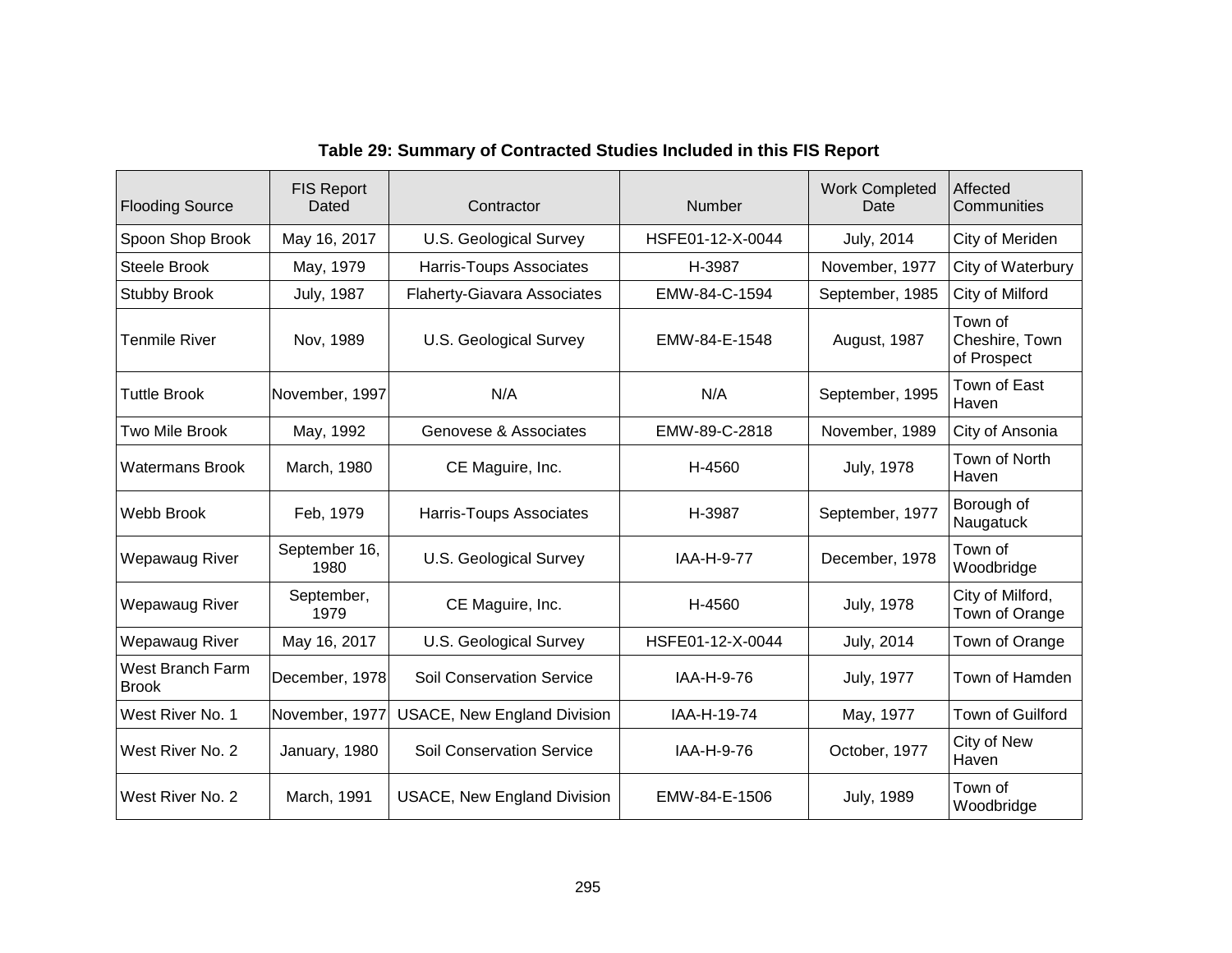| <b>Flooding Source</b>               | <b>FIS Report</b><br>Dated | Contractor                                              | <b>Number</b>    | <b>Work Completed</b><br>Date | Affected<br>Communities                     |
|--------------------------------------|----------------------------|---------------------------------------------------------|------------------|-------------------------------|---------------------------------------------|
| <b>Wharton Brook</b>                 | March, 1978                | <b>Soil Conservation Service</b>                        | H-3962           | April, 1977                   | Town of<br>Wallingford                      |
| <b>Whitemare Brook</b>               | May, 1992                  | Genovese & Associates                                   | EMW-89-C-2818    | November, 1989                | City of Ansonia                             |
| Willow Brook No. 1                   | Nov, 1989                  | U.S. Geological Survey                                  | EMW-84-E-1548    | August, 1987                  | Town of Cheshire                            |
| Willow Brook No. 1                   | December, 1978             | <b>Soil Conservation Service</b>                        | IAA-H-9-76       | July, 1977                    | Town of Hamden                              |
| Willow Brook No. 2                   | November, 2000             | U.S. Geological Survey                                  | EMW-90-E-3266    | January, 1995                 | City of Meriden                             |
| Wintergreen Brook                    | January, 1980              | <b>Soil Conservation Service</b>                        | IAA-H-9-76       | October, 1977                 | City of New<br>Haven                        |
| <b>Woodings Pond</b><br><b>Brook</b> | March, 1978                | <b>Soil Conservation Service</b>                        | H-3962           | April, 1977                   | Town of<br>Wallingford                      |
| <b>Wooster Brook</b>                 | May, 1979                  | Harris-Toups Associates                                 | H-3987           | November, 1977                | Town of<br>Middlebury, City<br>of Waterbury |
| Long Island Sound                    | July, 2013                 | Strategic Alliance for Risk<br><b>Reduction (STARR)</b> | HSFEHQ-09-D-0370 | <b>July, 2013</b>             | many                                        |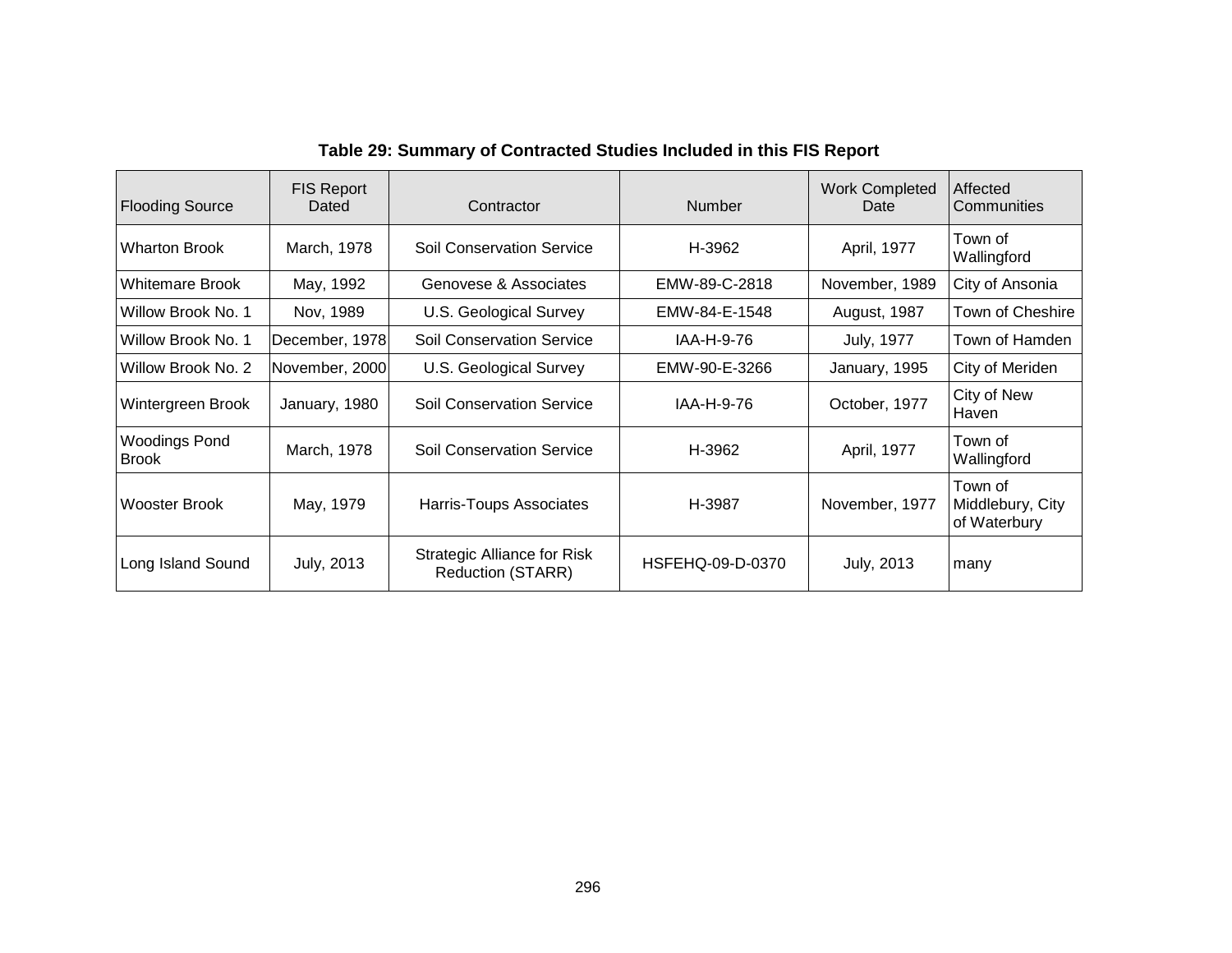#### **7.2 Community Meetings**

The dates of the community meetings held for this Flood Risk Project and any previous Flood Risk Projects are shown in Table 30. These meetings may have previously been referred to by a variety of names (Community Coordination Officer (CCO), Scoping, Discovery, etc.), but all meetings represent opportunities for FEMA, community officials, study contractors, and other invited guests to discuss the planning for and results of the project.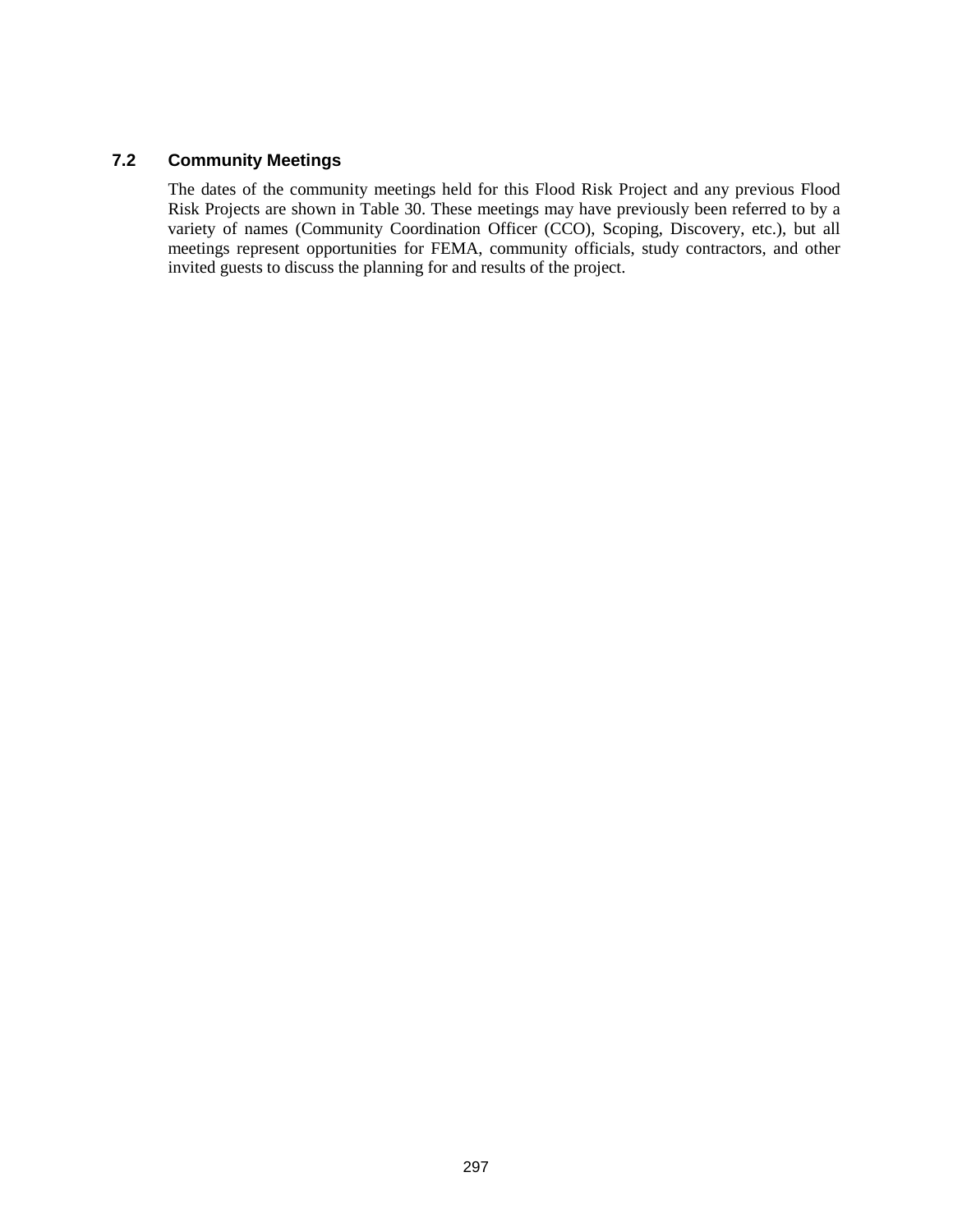| <b>Table 30: Community Meetings</b> |  |
|-------------------------------------|--|
|-------------------------------------|--|

| Community               | <b>FIS Report Dated</b> | Date of Meeting | <b>Meeting Type</b> | <b>Attended By</b>                                                                                                                                         |
|-------------------------|-------------------------|-----------------|---------------------|------------------------------------------------------------------------------------------------------------------------------------------------------------|
|                         |                         | 03/06/2012      | Initial CCO         | FEMA, USGS, State NFIP officials, watershed<br>associations, and communities in the<br>Quinnipiac Watershed                                                |
| City of Ansonia         | 05/16/2017              | 10/15/2014      | Intermediate<br>CCO | FEMA, USGS, State NFIP officials, and<br>communities affected by revised panels                                                                            |
|                         |                         | 09/15/2015      | Final CCO           | FEMA, USGS, State NFIP officials, and<br>communities affected by revised panels                                                                            |
|                         |                         | 08/08/2007      | <b>Initial CCO</b>  | Unknown                                                                                                                                                    |
| Town of Beacon Falls    | 12/17/2010              | 12/03/2008      | Final CCO           | FEMA, Connecticut Department of<br>Environmental Protection, New Haven County,<br>Dewberry, Roald Haestad Inc., Watershed<br>Concepts, and the communities |
| Town of Bethany         | 12/17/2010              | 08/08/2007      | Initial CCO         | Unknown                                                                                                                                                    |
|                         |                         | 12/03/2008      | Final CCO           | FEMA, Connecticut Department of<br>Environmental Protection, New Haven County,<br>Dewberry, Roald Haestad Inc., Watershed<br>Concepts, and the communities |
|                         |                         | 03/06/2012      | Initial CCO         | FEMA, USGS, State NFIP officials, watershed<br>associations, and communities in the<br>Quinnipiac Watershed                                                |
| <b>Town of Branford</b> | 05/16/2017              | 10/15/2014      | Intermediate<br>CCO | FEMA, USGS, State NFIP officials, and<br>communities affected by revised panels                                                                            |
|                         |                         | 09/15/2015      | Final CCO           | FEMA, USGS, State NFIP officials, and<br>communities affected by revised panels                                                                            |
| Town of Cheshire        | 05/16/2017              | 03/06/2012      | Initial CCO         | FEMA, USGS, State NFIP officials, watershed<br>associations, and communities in the<br>Quinnipiac Watershed                                                |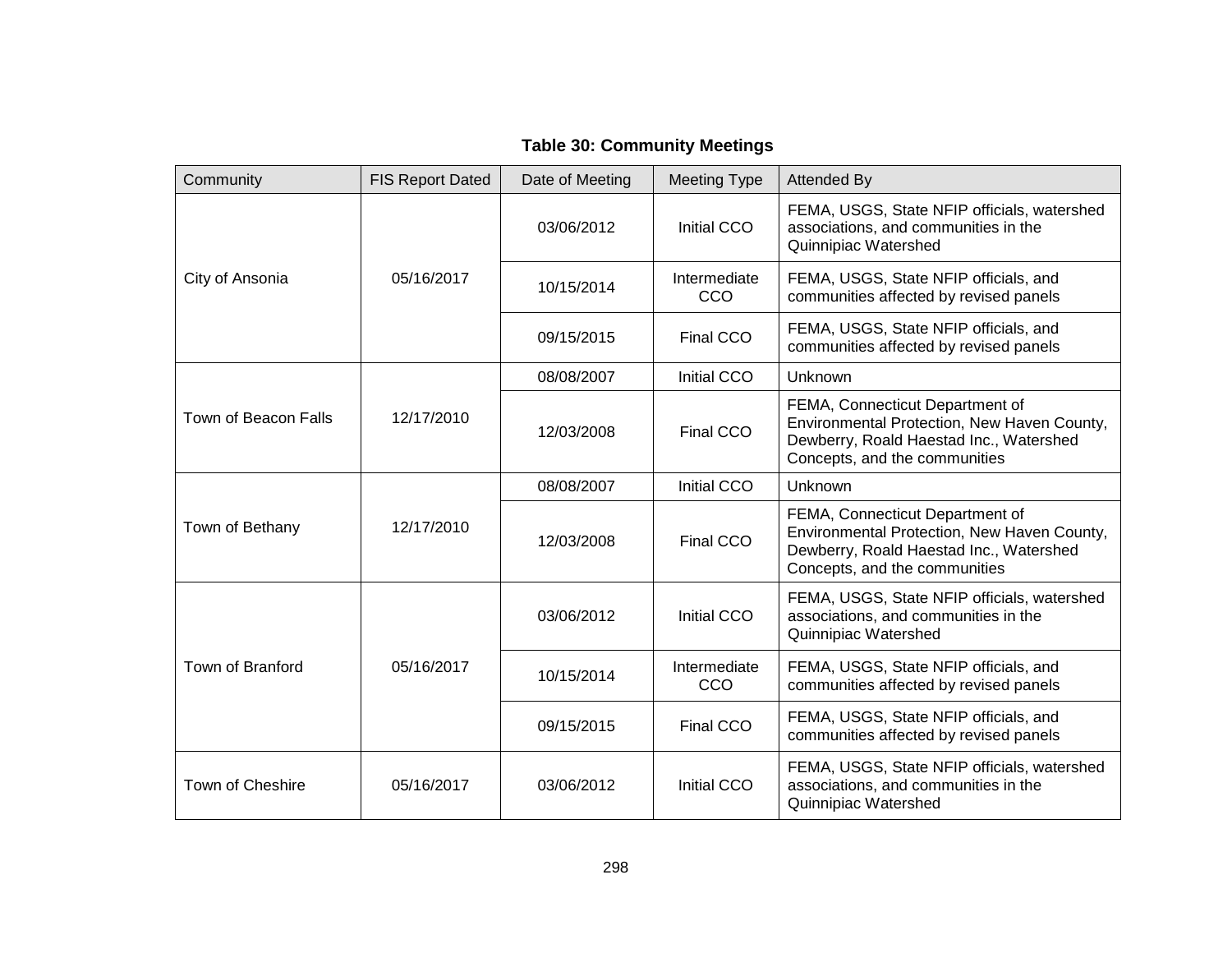| Community          | <b>FIS Report Dated</b> | Date of Meeting | <b>Meeting Type</b> | <b>Attended By</b>                                                                                          |
|--------------------|-------------------------|-----------------|---------------------|-------------------------------------------------------------------------------------------------------------|
|                    |                         | 10/15/2014      | Intermediate<br>CCO | FEMA, USGS, State NFIP officials, and<br>communities affected by revised panels                             |
|                    |                         | 09/15/2015      | Final CCO           | FEMA, USGS, State NFIP officials, and<br>communities affected by revised panels                             |
| City of Derby      | 10/16/2013              | Unknown         | Initial CCO         | Unknown                                                                                                     |
|                    |                         | Unknown         | Final CCO           | Unknown                                                                                                     |
|                    |                         | 03/06/2012      | Initial CCO         | FEMA, USGS, State NFIP officials, watershed<br>associations, and communities in the<br>Quinnipiac Watershed |
| Town of East Haven | 05/16/2017              | 10/15/2014      | Intermediate<br>CCO | FEMA, USGS, State NFIP officials, and<br>communities affected by revised panels                             |
|                    |                         | 09/15/2015      | Final CCO           | FEMA, USGS, State NFIP officials, and<br>communities affected by revised panels                             |
|                    | 05/16/2017              | 03/06/2012      | Initial CCO         | FEMA, USGS, State NFIP officials, watershed<br>associations, and communities in the<br>Quinnipiac Watershed |
| Town of Guilford   |                         | 10/15/2014      | Intermediate<br>CCO | FEMA, USGS, State NFIP officials, and<br>communities affected by revised panels                             |
|                    |                         | 09/15/2015      | Final CCO           | FEMA, USGS, State NFIP officials, and<br>communities affected by revised panels                             |
| Town of Hamden     | 05/16/2017              | 03/06/2012      | Initial CCO         | FEMA, USGS, State NFIP officials, watershed<br>associations, and communities in the<br>Quinnipiac Watershed |
|                    |                         | 10/15/2014      | Intermediate<br>CCO | FEMA, USGS, State NFIP officials, and<br>communities affected by revised panels                             |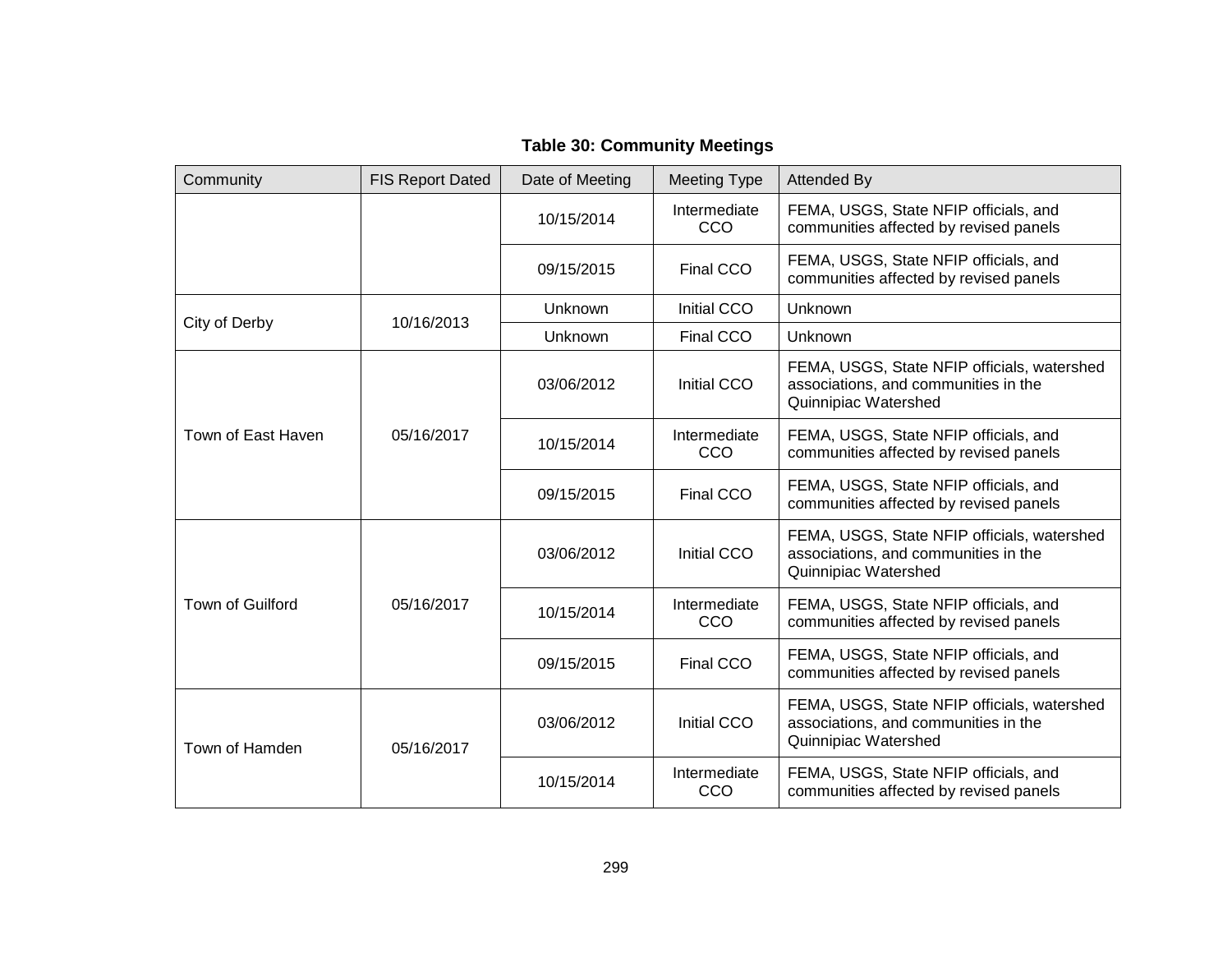|  | <b>Table 30: Community Meetings</b> |  |
|--|-------------------------------------|--|
|--|-------------------------------------|--|

| Community            | <b>FIS Report Dated</b> | Date of Meeting | <b>Meeting Type</b> | <b>Attended By</b>                                                                                                                                         |
|----------------------|-------------------------|-----------------|---------------------|------------------------------------------------------------------------------------------------------------------------------------------------------------|
|                      |                         | 09/15/2015      | Final CCO           | FEMA, USGS, State NFIP officials, and<br>communities affected by revised panels                                                                            |
|                      |                         | 04/28/2010      | Initial CCO         | Unknown                                                                                                                                                    |
| Town of Madison      | 07/08/2013              | 11/29/2011      | Final CCO           | FEMA, Connecticut Department of Energy and<br>Environmental Protection, New Haven County,<br>STARR, and the communities                                    |
|                      |                         | 03/06/2012      | Initial CCO         | FEMA, USGS, State NFIP officials, watershed<br>associations, and communities in the<br>Quinnipiac Watershed                                                |
| City of Meriden      | 05/16/2017              | 10/15/2014      | Intermediate<br>CCO | FEMA, USGS, State NFIP officials, and<br>communities affected by revised panels                                                                            |
|                      |                         | 09/15/2015      | Final CCO           | FEMA, USGS, State NFIP officials, and<br>communities affected by revised panels                                                                            |
|                      |                         | 08/08/2007      | Initial CCO         | Unknown                                                                                                                                                    |
| Town of Middlebury   | 12/17/2010              | 12/03/2008      | Final CCO           | FEMA, Connecticut Department of<br>Environmental Protection, New Haven County,<br>Dewberry, Roald Haestad Inc., Watershed<br>Concepts, and the communities |
|                      |                         | 03/06/2012      | Initial CCO         | FEMA, USGS, State NFIP officials, watershed<br>associations, and communities in the<br>Quinnipiac Watershed                                                |
| City of Milford      | 05/16/2017              | 10/15/2014      | Intermediate<br>CCO | FEMA, USGS, State NFIP officials, and<br>communities affected by revised panels                                                                            |
|                      |                         | 09/15/2015      | Final CCO           | FEMA, USGS, State NFIP officials, and<br>communities affected by revised panels                                                                            |
| Borough of Naugatuck | 12/17/2010              | 08/08/2007      | Initial CCO         | Unknown                                                                                                                                                    |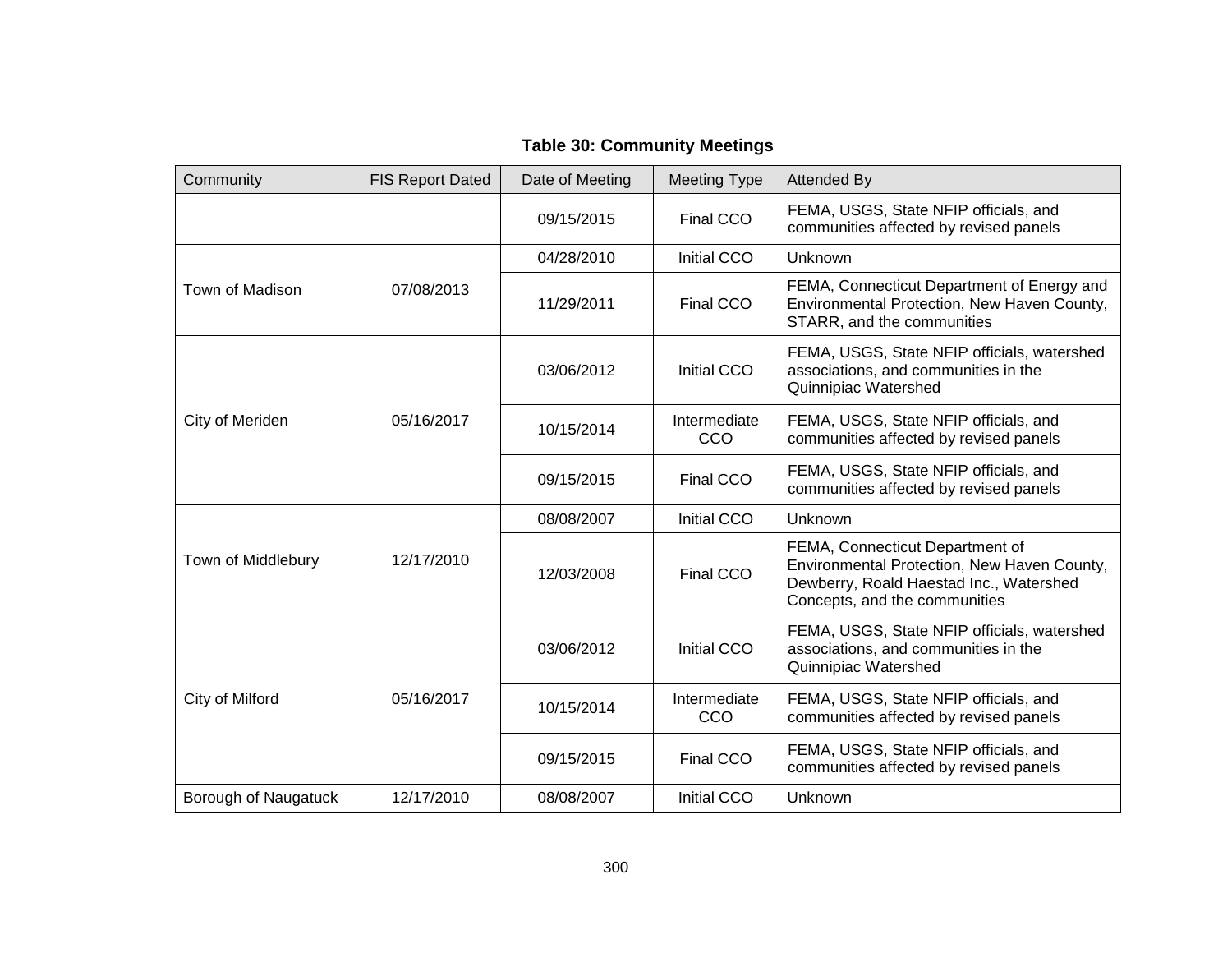| <b>Table 30: Community Meetings</b> |  |  |
|-------------------------------------|--|--|
|-------------------------------------|--|--|

| Community              | <b>FIS Report Dated</b> | Date of Meeting | <b>Meeting Type</b>        | <b>Attended By</b>                                                                                                                                         |
|------------------------|-------------------------|-----------------|----------------------------|------------------------------------------------------------------------------------------------------------------------------------------------------------|
|                        |                         | 12/03/2008      | Final CCO                  | FEMA, Connecticut Department of<br>Environmental Protection, New Haven County,<br>Dewberry, Roald Haestad Inc., Watershed<br>Concepts, and the communities |
|                        |                         | 03/06/2012      | Initial CCO                | FEMA, USGS, State NFIP officials, watershed<br>associations, and communities in the<br>Quinnipiac Watershed                                                |
| City of New Haven      | 05/16/2017              | 10/15/2014      | Intermediate<br>CCO        | FEMA, USGS, State NFIP officials, and<br>communities affected by revised panels                                                                            |
|                        |                         | 09/15/2015      | Final CCO                  | FEMA, USGS, State NFIP officials, and<br>communities affected by revised panels                                                                            |
| Town of North Branford | 05/16/2017              | 03/06/2012      | Initial CCO                | FEMA, USGS, State NFIP officials, watershed<br>associations, and communities in the<br>Quinnipiac Watershed                                                |
|                        |                         | 10/15/2014      | Intermediate<br>CCO        | FEMA, USGS, State NFIP officials, and<br>communities affected by revised panels                                                                            |
|                        |                         | 09/15/2015      | Final CCO                  | FEMA, USGS, State NFIP officials, and<br>communities affected by revised panels                                                                            |
| Town of North Haven    | 05/16/2017              | 03/06/2012      | Initial CCO                | FEMA, USGS, State NFIP officials, watershed<br>associations, and communities in the<br>Quinnipiac Watershed                                                |
|                        |                         | 10/15/2014      | Intermediate<br><b>CCO</b> | FEMA, USGS, State NFIP officials, and<br>communities affected by revised panels                                                                            |
|                        |                         | 09/15/2015      | Final CCO                  | FEMA, USGS, State NFIP officials, and<br>communities affected by revised panels                                                                            |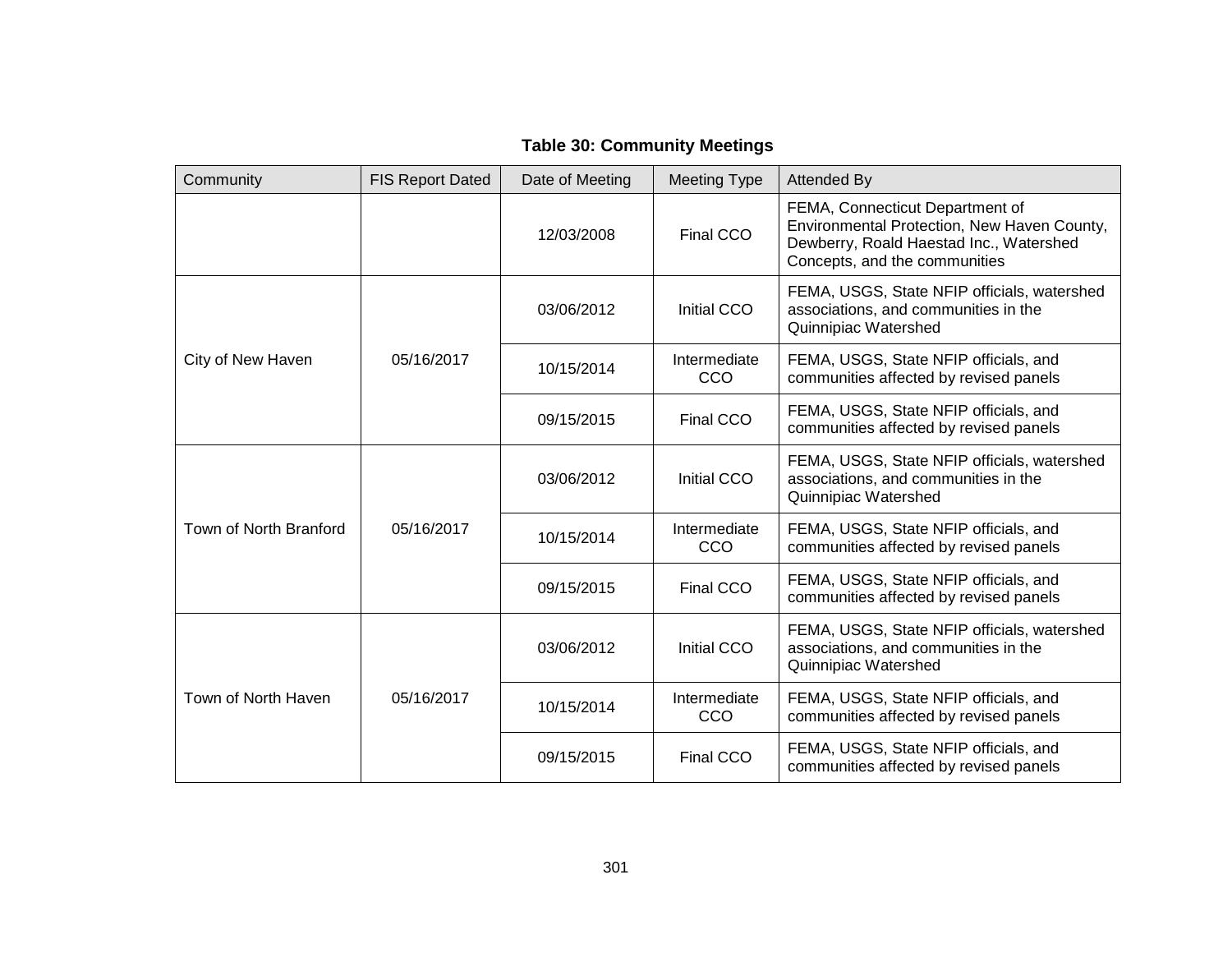| <b>Table 30: Community Meetings</b> |  |
|-------------------------------------|--|
|-------------------------------------|--|

| Community           | <b>FIS Report Dated</b> | Date of Meeting | <b>Meeting Type</b> | <b>Attended By</b>                                                                                                                                         |
|---------------------|-------------------------|-----------------|---------------------|------------------------------------------------------------------------------------------------------------------------------------------------------------|
|                     |                         | 03/06/2012      | Initial CCO         | FEMA, USGS, State NFIP officials, watershed<br>associations, and communities in the<br>Quinnipiac Watershed                                                |
| Town of Orange      | 05/16/2017              | 10/15/2014      | Intermediate<br>CCO | FEMA, USGS, State NFIP officials, and<br>communities affected by revised panels                                                                            |
|                     |                         | 09/15/2015      | Final CCO           | FEMA, USGS, State NFIP officials, and<br>communities affected by revised panels                                                                            |
|                     |                         | 08/08/2007      | Initial CCO         | Unknown                                                                                                                                                    |
| Town of Oxford      | 12/17/2010              | 12/03/2008      | Final CCO           | FEMA, Connecticut Department of<br>Environmental Protection, New Haven County,<br>Dewberry, Roald Haestad Inc., Watershed<br>Concepts, and the communities |
| Town of Prospect    | 05/16/2017              | 03/06/2012      | Initial CCO         | FEMA, USGS, State NFIP officials, watershed<br>associations, and communities in the<br>Quinnipiac Watershed                                                |
|                     |                         | 10/15/2014      | Intermediate<br>CCO | FEMA, USGS, State NFIP officials, and<br>communities affected by revised panels                                                                            |
|                     |                         | 09/15/2015      | Final CCO           | FEMA, USGS, State NFIP officials, and<br>communities affected by revised panels                                                                            |
|                     |                         | Unknown         | Initial CCO         | Unknown                                                                                                                                                    |
| Town of Seymour     | 10/16/2013              | Unknown         | Final CCO           | Unknown                                                                                                                                                    |
| Town of Wallingford | 05/16/2017              | 03/06/2012      | Initial CCO         | FEMA, USGS, State NFIP officials, watershed<br>associations, and communities in the<br>Quinnipiac Watershed                                                |
|                     |                         | 10/15/2014      | Intermediate<br>CCO | FEMA, USGS, State NFIP officials, and<br>communities affected by revised panels                                                                            |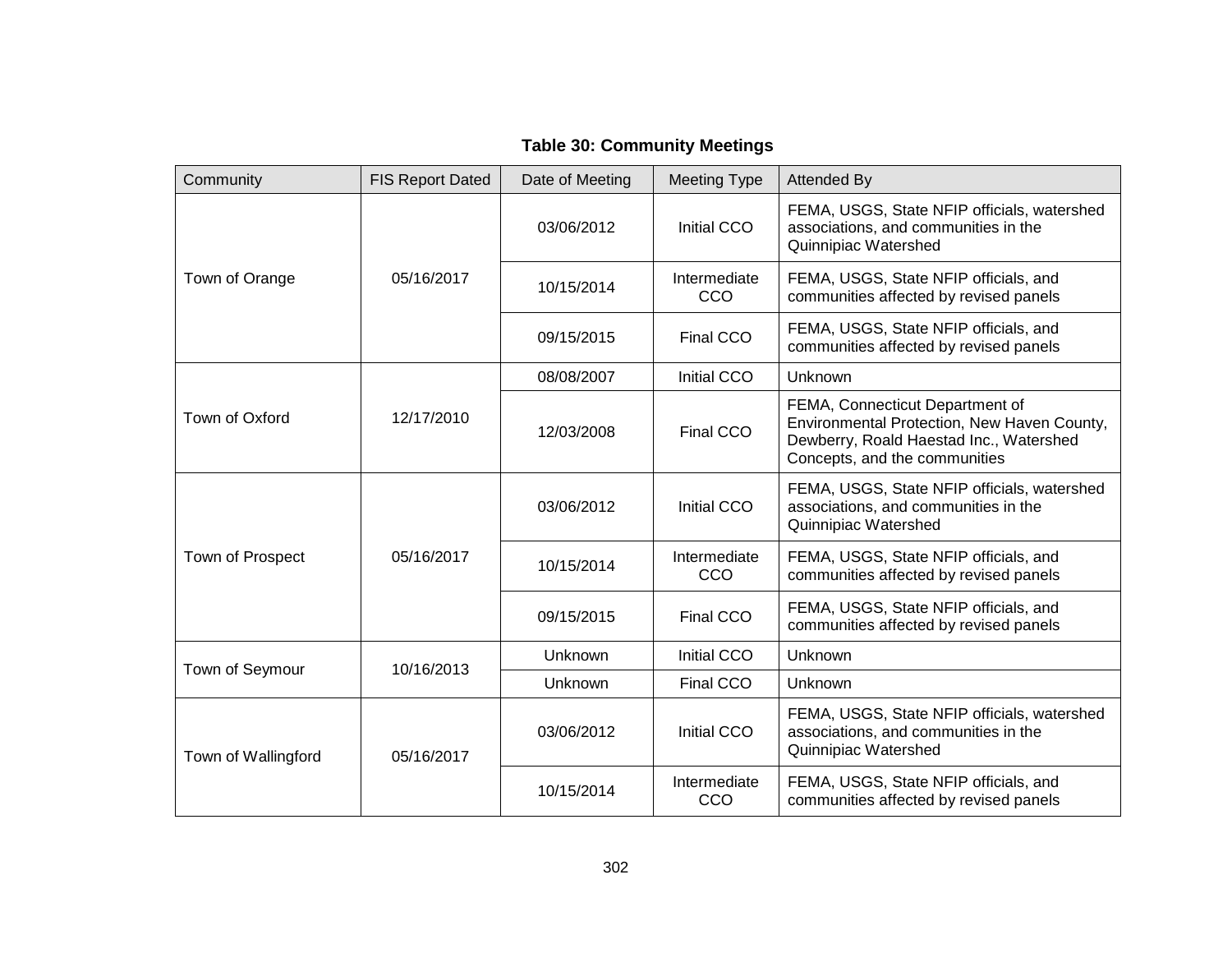| <b>Table 30: Community Meetings</b> |  |  |
|-------------------------------------|--|--|
|-------------------------------------|--|--|

| Community           | <b>FIS Report Dated</b> | Date of Meeting | <b>Meeting Type</b> | <b>Attended By</b>                                                                                                                                         |
|---------------------|-------------------------|-----------------|---------------------|------------------------------------------------------------------------------------------------------------------------------------------------------------|
|                     |                         | 09/15/2015      | Final CCO           | FEMA, USGS, State NFIP officials, and<br>communities affected by revised panels                                                                            |
|                     |                         | 08/08/2007      | Initial CCO         | Unknown                                                                                                                                                    |
| City of Waterbury   | 12/17/2010              | 12/03/2008      | Final CCO           | FEMA, Connecticut Department of<br>Environmental Protection, New Haven County,<br>Dewberry, Roald Haestad Inc., Watershed<br>Concepts, and the communities |
|                     |                         | 04/28/2010      | <b>Initial CCO</b>  | Unknown                                                                                                                                                    |
| City of West Haven  | 07/08/2013              | 11/29/2011      | Final CCO           | FEMA, Connecticut Department of Energy and<br>Environmental Protection, New Haven County,<br>STARR, and the communities                                    |
|                     | 12/17/2010              | 08/08/2007      | Initial CCO         | Unknown                                                                                                                                                    |
| Town of Wolcott     |                         | 12/03/2008      | Final CCO           | FEMA, Connecticut Department of<br>Environmental Protection, New Haven County,<br>Dewberry, Roald Haestad Inc., Watershed<br>Concepts, and the communities |
|                     | 05/16/2017              | 03/06/2012      | Initial CCO         | FEMA, USGS, State NFIP officials, watershed<br>associations, and communities in the<br>Quinnipiac Watershed                                                |
| Town of Woodbridge  |                         | 10/15/2014      | Intermediate<br>CCO | FEMA, USGS, State NFIP officials, and<br>communities affected by revised panels                                                                            |
|                     |                         | 09/15/2015      | Final CCO           | FEMA, USGS, State NFIP officials, and<br>communities affected by revised panels                                                                            |
|                     |                         | 04/28/2010      | Initial CCO         | Unknown                                                                                                                                                    |
| Borough of Woodmont | 07/08/2013              | 11/29/2011      | Final CCO           | FEMA, Connecticut Department of Energy and<br>Environmental Protection, New Haven County,<br>STARR, and the communities                                    |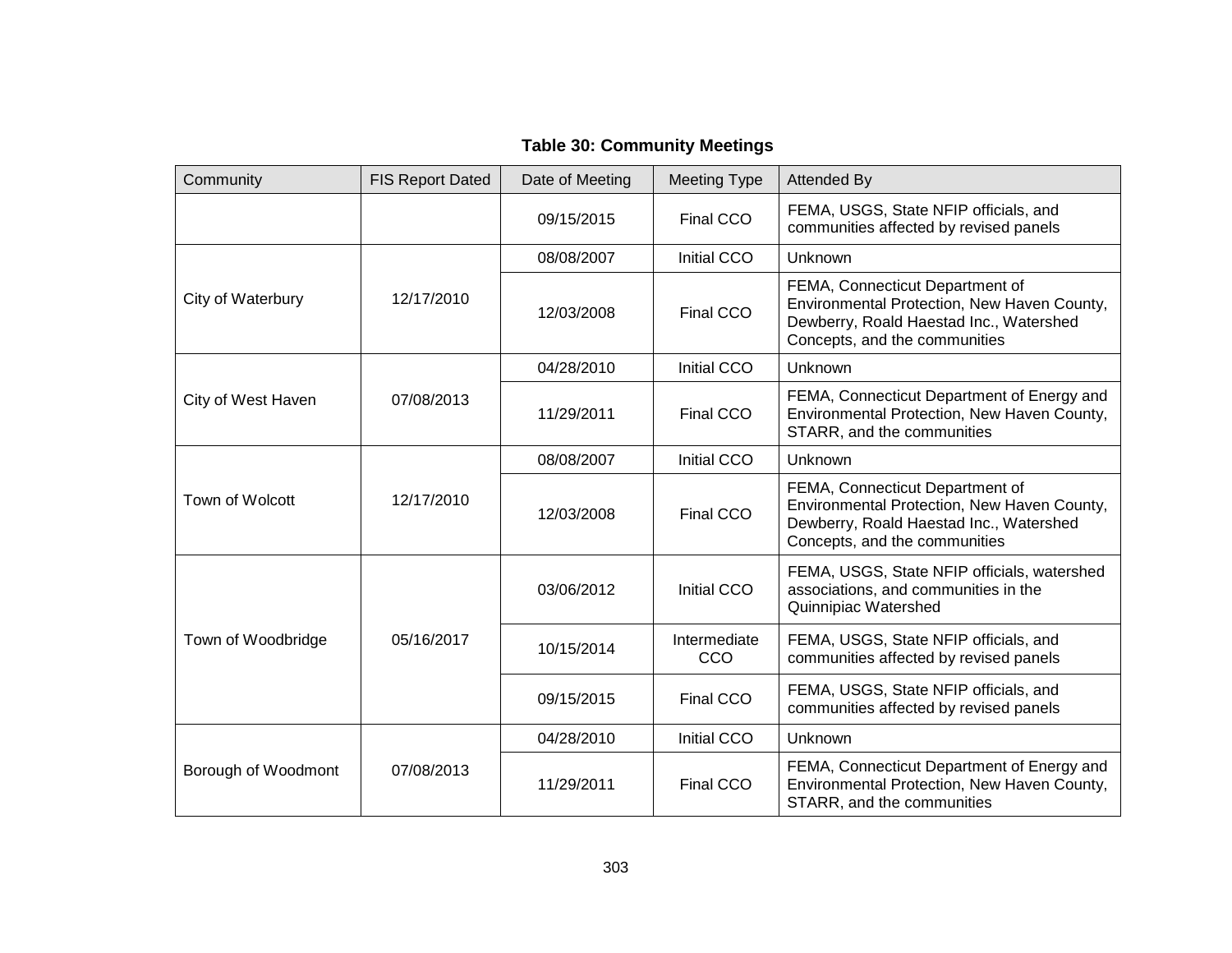#### **SECTION 8.0 – ADDITIONAL INFORMATION**

Information concerning the pertinent data used in the preparation of this FIS Report can be obtained by submitting an order with any required payment to the FEMA Engineering Library. For more information on this process, se[e http://www.fema.gov.](http://www.fema.gov/)

The additional data that was used for this project includes the FIS Report and FIRM that were previously prepared for New Haven County (FEMA 2013).

Table 31 is a list of the locations where FIRMs for New Haven County can be viewed. Please note that the maps at these locations are for reference only and are not for distribution. Also, please note that only the maps for the community listed in the table are available at that particular repository. A user may need to visit another repository to view maps from an adjacent community.

| Community               | Address                                                | City                | <b>State</b> | Zip Code |
|-------------------------|--------------------------------------------------------|---------------------|--------------|----------|
| City of Ansonia         | City Clerk's Office<br>253 Main Street                 | Ansonia             | CT.          | 06401    |
| Town of Beacon<br>Falls | <b>Town Hall</b><br>Ten Maple Avenue                   | <b>Beacon Falls</b> | <b>CT</b>    | 06403    |
| Town of Bethany         | <b>Town Hall</b><br>40 Peck Road                       | Bethany             | <b>CT</b>    | 06524    |
| Town of Branford        | <b>Engineering Department</b><br>1019 Main Street      | <b>Branford</b>     | <b>CT</b>    | 06405    |
| Town of Cheshire        | <b>Town Clerk's Office</b><br>84 South Main Street     | Cheshire            | <b>CT</b>    | 06410    |
| City of Derby           | <b>Building Department</b><br>One Elizabeth Street     | Derby               | <b>CT</b>    | 06418    |
| Town of East<br>Haven   | <b>Engineering Department</b><br>461 North High Street | East Haven          | <b>CT</b>    | 06512    |
| Town of Guilford        | <b>Engineering Department</b><br>50 Boston Street      | Guilford            | <b>CT</b>    | 06437    |
| Town of Hamden          | Planning and Zoning Department<br>2750 Dixwell Avenue  | Hamden              | <b>CT</b>    | 06518    |
| Town of Madison         | <b>Town Offices</b><br><b>Eight Campus Drive</b>       | Madison             | <b>CT</b>    | 06443    |
| City of Meriden         | City Clerk's Office<br>142 East Main Street            | Meriden             | <b>CT</b>    | 06450    |

#### **Table 31: Map Repositories**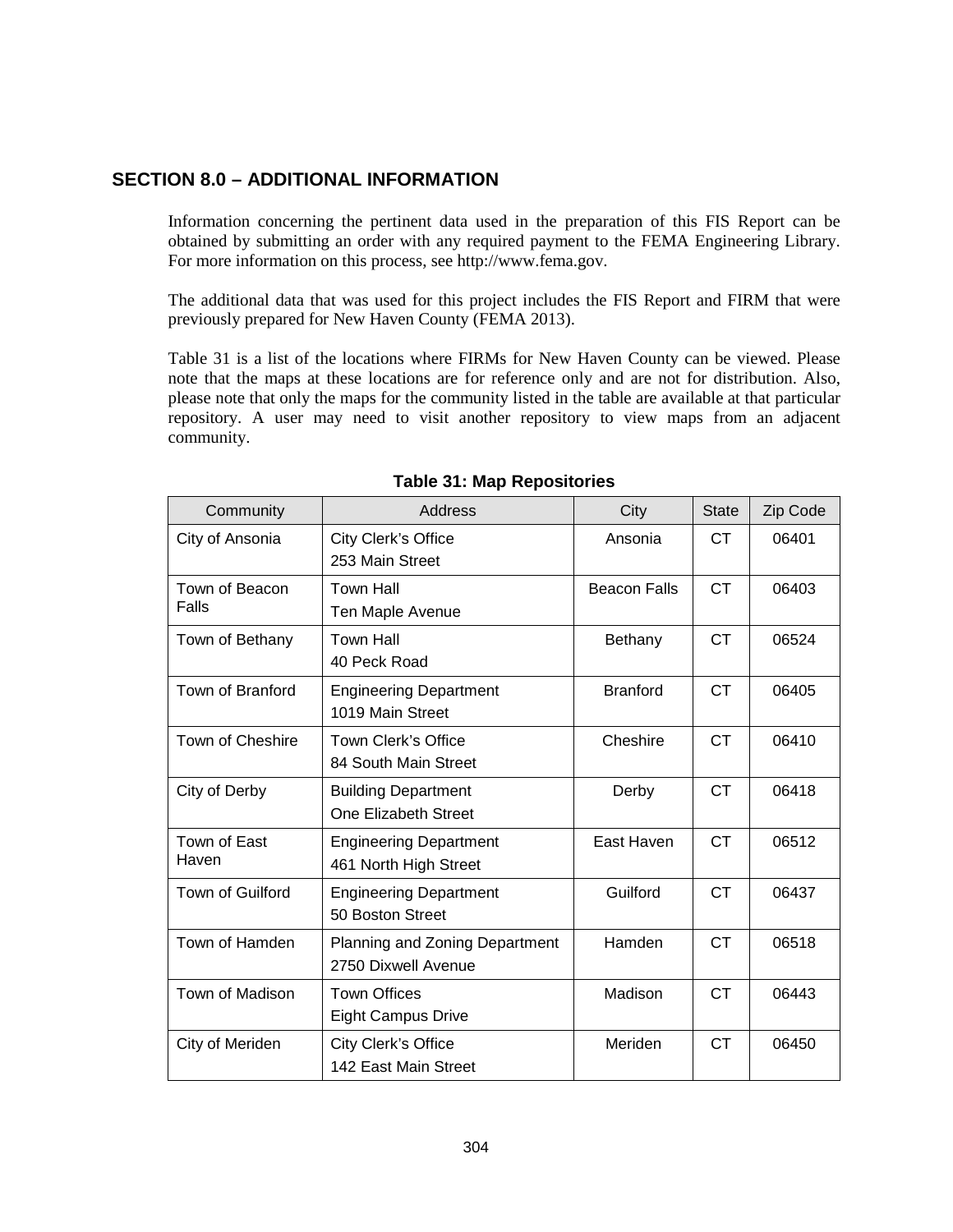| Community                        | Address                                                            | City           | <b>State</b> | Zip Code |
|----------------------------------|--------------------------------------------------------------------|----------------|--------------|----------|
| Town of Middlebury               | <b>Town Hall</b><br>1212 Whittemore Road                           | Middlebury     | <b>CT</b>    | 06762    |
| City of Milford                  | <b>Parsons Government Center</b><br>70 West River Street           | Milford        | <b>CT</b>    | 06460    |
| Borough of<br>Naugatuck          | <b>Town Hall</b><br>229 Church Street                              | Naugatuck      | <b>CT</b>    | 06770    |
| City of New Haven                | <b>Engineering Department</b><br>200 Orange Street                 | New Haven      | <b>CT</b>    | 06510    |
| Town of North<br><b>Branford</b> | <b>Engineering Department</b><br>909 Foxon Road                    | North Branford | <b>CT</b>    | 06471    |
| Town of North<br>Haven           | Town Clerk's Office<br>18 Church Street                            | North Haven    | <b>CT</b>    | 06473    |
| Town of Orange                   | <b>Public Works Department</b><br>Orange<br>617 Orange Center Road |                | <b>CT</b>    | 06477    |
| Town of Oxford                   | <b>Town Hall</b><br>486 Oxford Road                                | Oxford         | <b>CT</b>    | 06478    |
| Town of Prospect                 | <b>Land Use Department</b><br>36 Center Street                     | Prospect       | <b>CT</b>    | 06712    |
| Town of Seymour                  | <b>Town Hall</b><br>One First Street                               | Seymour        | <b>CT</b>    | 06483    |
| Town of Southbury                | <b>Town Hall</b><br>501 Main Street South                          | Southbury      | <b>CT</b>    | 06488    |
| Town of<br>Wallingford           | <b>Planning Department</b><br>45 South Main Street                 | Wallingford    | <b>CT</b>    | 06492    |
| City of Waterbury                | <b>City Hall</b><br>236 Grand Street                               | Waterbury      | <b>CT</b>    | 06702    |
| City of West Haven               | <b>City Hall</b><br>355 Main Street                                | West Haven     | <b>CT</b>    | 06516    |
| Town of Wolcott                  | <b>Town Hall</b><br>Ten Kenea Avenue                               | Wolcott        | <b>CT</b>    | 06716    |
| Town of<br>Woodbridge            | Town Clerk's Office<br>11 Meetinghouse Lane                        | Woodbridge     | <b>CT</b>    | 06525    |
| Borough of<br>Woodmont           | Borough Hall<br>31 Clinton Street                                  | Milford        | <b>CT</b>    | 06460    |

#### **Table 31: Map Repositories**

The National Flood Hazard Layer (NFHL) dataset is a compilation of effective FIRM databases and LOMCs. Together they create a GIS data layer for a State or Territory. The NFHL is updated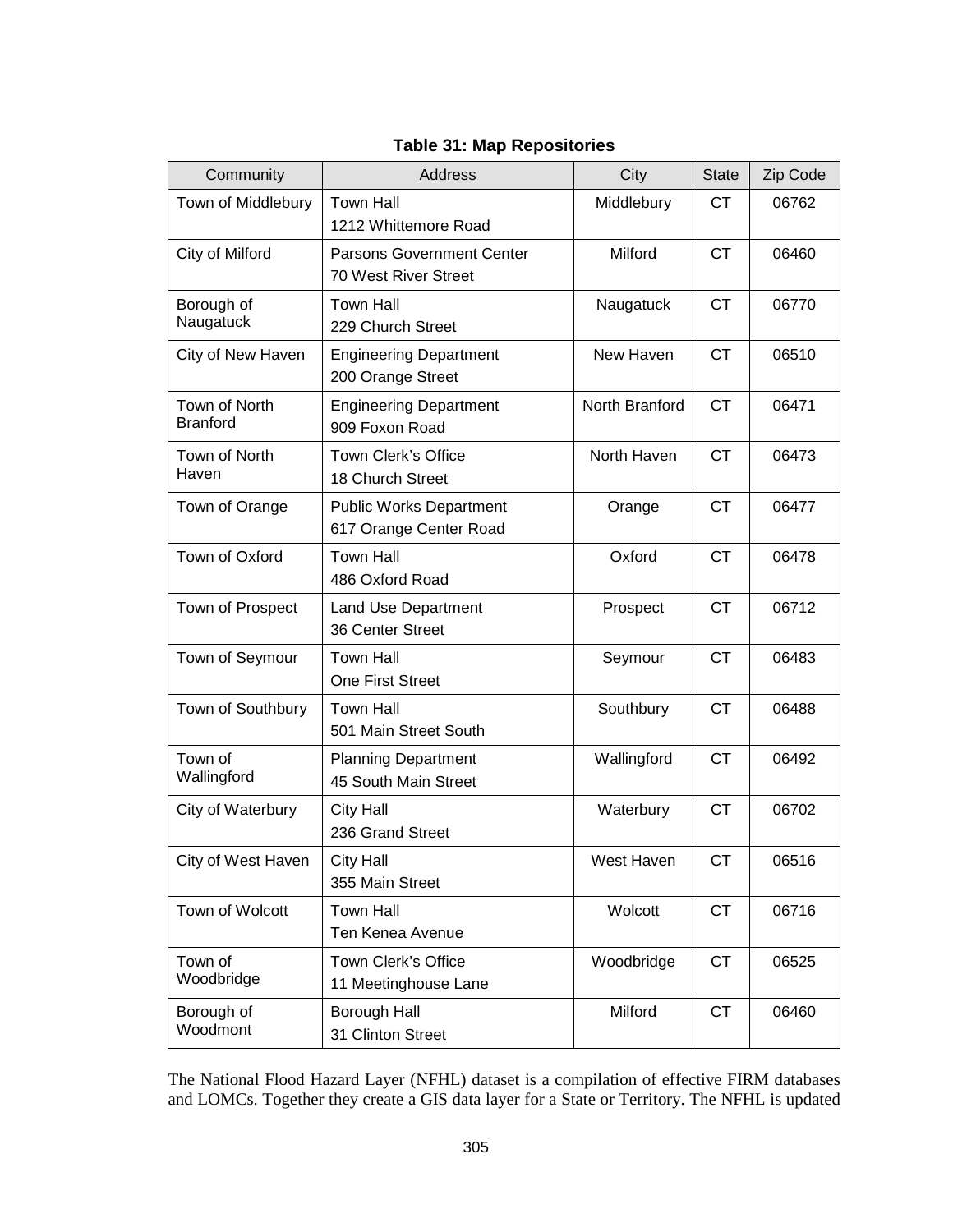as studies become effective and extracts are made available to the public monthly. NFHL data can be viewed or ordered from the website shown in [Table 32.](#page-46-0)

[Table 32](#page-46-0) contains useful contact information regarding the FIS Report, the FIRM, and other relevant flood hazard and GIS data. In addition, information about the state NFIP Coordinator and GIS Coordinator is shown in this table. At the request of FEMA, each Governor has designated an agency of State or territorial government to coordinate that State's or territory's NFIP activities. These agencies often assist communities in developing and adopting necessary floodplain management measures. State GIS Coordinators are knowledgeable about the availability and location of state and local GIS data in their state.

<span id="page-46-0"></span>

| FEMA and the NFIP                                   |                                                                                                                                                                                                      |  |  |  |
|-----------------------------------------------------|------------------------------------------------------------------------------------------------------------------------------------------------------------------------------------------------------|--|--|--|
| FEMA and FEMA<br><b>Engineering Library website</b> | www.fema.gov                                                                                                                                                                                         |  |  |  |
| NFIP website                                        | www.fema.gov/national-flood-insurance-program                                                                                                                                                        |  |  |  |
| <b>NFHL Dataset</b>                                 | msc.fema.gov                                                                                                                                                                                         |  |  |  |
|                                                     | <b>Other Federal Agencies</b>                                                                                                                                                                        |  |  |  |
| <b>USGS</b> website                                 | www.usgs.gov                                                                                                                                                                                         |  |  |  |
| <b>Hydraulic Engineering Center</b><br>website      | www.hec.usace.army.mil                                                                                                                                                                               |  |  |  |
|                                                     | State Agencies and Organizations                                                                                                                                                                     |  |  |  |
| State NFIP Coordinator                              | Diane Ifkovic<br>Department of Energy and Environmental Protection<br>79 Elm Street<br>Hartford, Connecticut 06106<br>(860) 424-3537<br>diane.ifkovic@ct.gov                                         |  |  |  |
| State GIS Coordinator                               | <b>GIS Section</b><br>Department of Energy and Environmental Protection<br>Office of Information Management<br>79 Elm Street<br>Hartford, Connecticut 06106<br>(860) 424-3540<br>deep.gisdata@ct.gov |  |  |  |

|  |  | <b>Table 32: Additional Information</b> |
|--|--|-----------------------------------------|
|--|--|-----------------------------------------|

#### **SECTION 9.0 – BIBLIOGRAPHY AND REFERENCES**

Table 33 includes sources used in the preparation of and cited in this FIS Report as well as additional studies that have been conducted in the study area.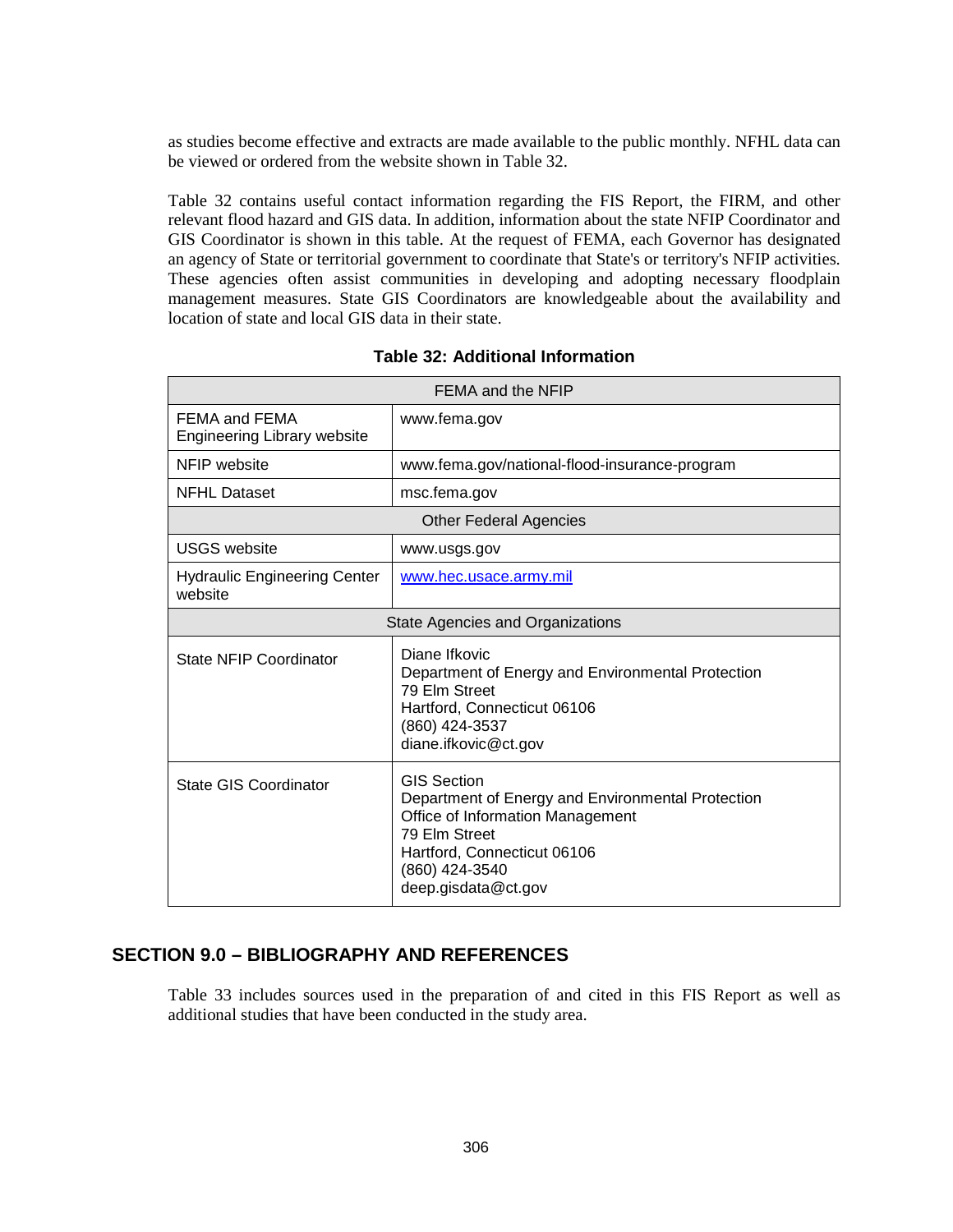| Citation<br>in this FIS            | Publisher/<br><b>Issuer</b>                                    | Publication Title, "Article,"<br>Volume, Number, etc.                                                                                                                                      | Author/Editor                                                | Place of<br>Publication                   | Publication<br>Date/<br>Date of<br><b>Issuance</b> | Link |
|------------------------------------|----------------------------------------------------------------|--------------------------------------------------------------------------------------------------------------------------------------------------------------------------------------------|--------------------------------------------------------------|-------------------------------------------|----------------------------------------------------|------|
| Aeroservice<br>Corp., 1964         | Aeroservice<br>Corp.                                           | Topographic Maps, Scale<br>1:1,200, Contour Interval 1<br>Feet: City of New Haven,<br>CT, 1964.                                                                                            | Aeroservice<br>Corporation,<br>Philadelphia,<br>Pennsylvania | New Haven,<br>СT                          | 1964                                               |      |
| Ahearn, 2004                       | U.S. Geological<br>Survey                                      | <b>Regression Equations for</b><br><b>Estimating Flood Flows for</b><br>the 2-, 10-, 25-, 50-, 100-,<br>and 500-Year Recurrence<br>Intervals in Connecticut:<br><b>USGS SIR 2004-5160.</b> | E. Ahearn                                                    | U.S. Geological<br>Survey,<br>Connecticut | 2004                                               |      |
| Bigwood-<br>Thomas,<br>1955        | U.S.<br>Department of<br>the Interior,<br>Geological<br>Survey | Circular No. 365, A Flood-<br>Flow Formula for<br>Connecticut                                                                                                                              | B.L. Bigwood<br>and M. P.<br>Thomas                          | Washington,<br>D.C.                       | 1955                                               |      |
| Bowe, Walsh<br>and Assoc.,<br>1977 | Bowe, Walsh<br>and Assoc.                                      | Topographic Maps, Scale<br>1:2,400, Contour Interval 1<br>and 10 Feet: City of West<br>Haven, CT, 1977.                                                                                    | Bowe, Walsh<br>and Associates                                | West Haven, Ct                            | 1977                                               |      |
| Branford,<br>1963                  | Town of<br><b>Branford</b>                                     | Topographic Maps, Scale<br>1:480, Contour Interval 2<br>Feet: Town of Branford,<br>CT, 1963.                                                                                               |                                                              | Branford, CT                              | 1963                                               |      |
| C.E. Maguire,<br>Inc., 1977        | C.E. Maguire,<br>Inc.                                          | Topographic Maps, Scale<br>1:2,400, Contour Interval 5<br>Feet: Town of North Haven,<br>CT, December, 1977.                                                                                | C.E. Maguire,<br>Inc.                                        | North Haven,<br><b>CT</b>                 | December,<br>1977                                  |      |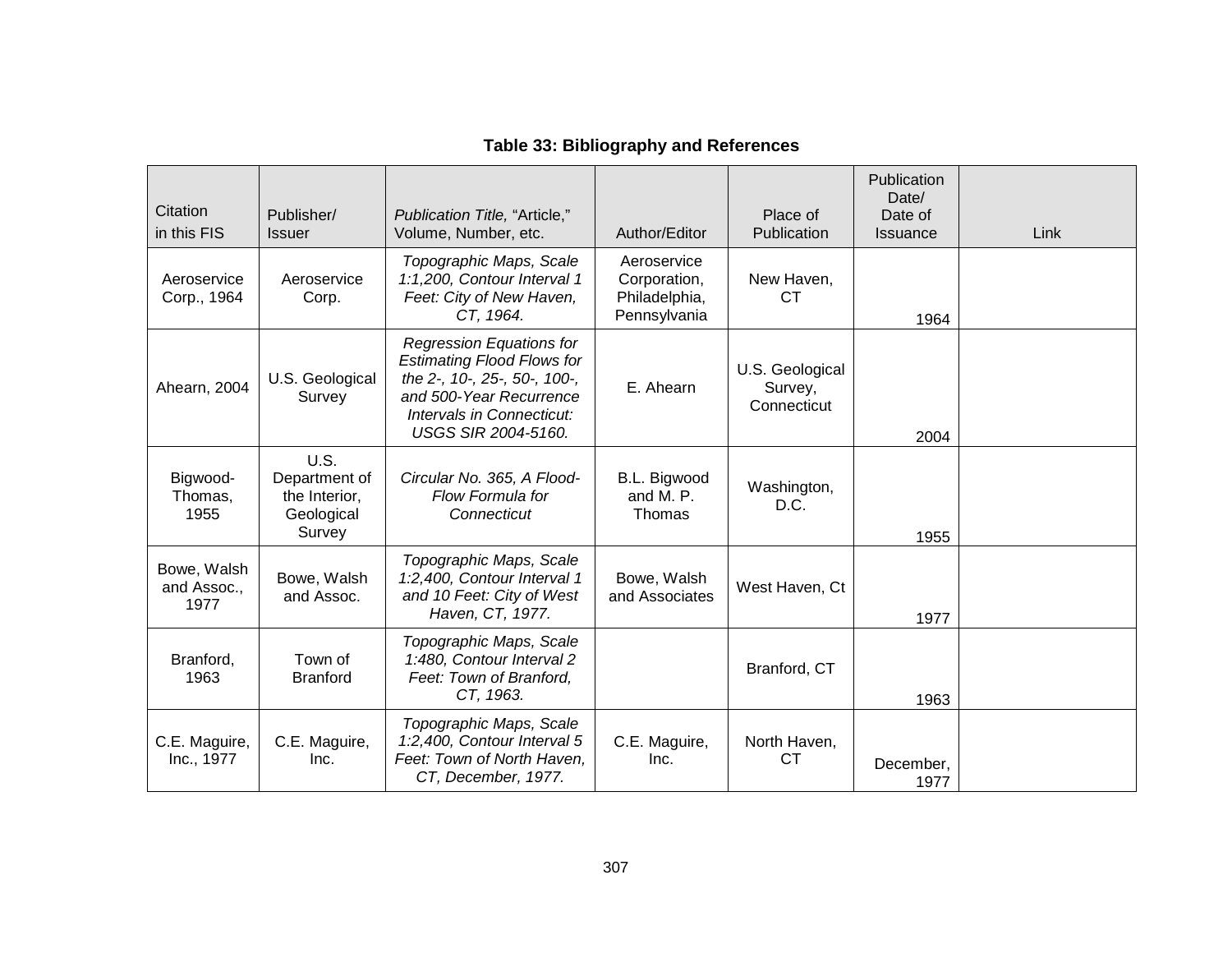| Citation<br>in this FIS     | Publisher/<br><b>Issuer</b>                  | Publication Title, "Article,"<br>Volume, Number, etc.                                                  | Author/Editor                                | Place of<br>Publication | Publication<br>Date/<br>Date of<br><b>Issuance</b> | Link                                                                                                                                   |
|-----------------------------|----------------------------------------------|--------------------------------------------------------------------------------------------------------|----------------------------------------------|-------------------------|----------------------------------------------------|----------------------------------------------------------------------------------------------------------------------------------------|
| C.E. Maguire,<br>Inc., 1977 | C.E. Maguire,<br>Inc.                        | Topographic Maps, Scale<br>1:2,400, Contour Interval 5<br>Feet: Town of Orange, CT,<br>December, 1977. | C.E. Maguire,<br>Inc.                        | Orange, CT              | December,<br>1977                                  |                                                                                                                                        |
| Cheshire,<br>1975           | Town of<br>Cheshire                          | Topographic Maps, Scale<br>1:2,400, Contour Interval 2<br>Feet: Town of Cheshire,<br>CT, March, 1975.  |                                              | Cheshire, CT            | March, 1975                                        |                                                                                                                                        |
| CT DEP,<br>2007             | Department of<br>Environmental<br>Protection | <b>Natural Hazards Mitigation</b><br>Plan For 2007-2010                                                | Department of<br>Environmental<br>Protection |                         | 1-Dec-07                                           |                                                                                                                                        |
| Dewberry &<br>Davis, 1982   |                                              | Topographic Maps, Scale<br>1:2,400, Contour Interval 4<br>Feet: Town of Madison, CT,<br>1982.          |                                              | Madison, CT             | 1982                                               |                                                                                                                                        |
| FEMA, 2011                  | <b>FEMA</b>                                  | Topographic Lidar:<br>Quinnipiac River<br>Watershed, Connecticut                                       | <b>FEMA</b>                                  | Charleston, SC          | April 2013                                         | https://coast.noaa.gov/<br>data/Documents/Meta<br>data/Lidar/harvest/ct20<br>11_fema_quinnipiacriv<br>er_m1472_metadata.x<br>ml&f=html |
| Geo Maps,<br>1978           | Geo Maps                                     | Topographic Maps, Scale<br>1:4,800, Contour Interval 4<br>Feet: City of Ansonia, CT,<br>April, 1978.   | Geo Maps                                     | Ansonia, CT             | April, 1978                                        |                                                                                                                                        |
| Geo Maps,<br>1978           | Geo Maps                                     | Topographic Maps, Scale<br>1:4,800, Contour Interval 5<br>Feet: Town of Wolcott, CT,<br>1978.          | Geo Maps                                     | Wolcott, CT             | 1978                                               |                                                                                                                                        |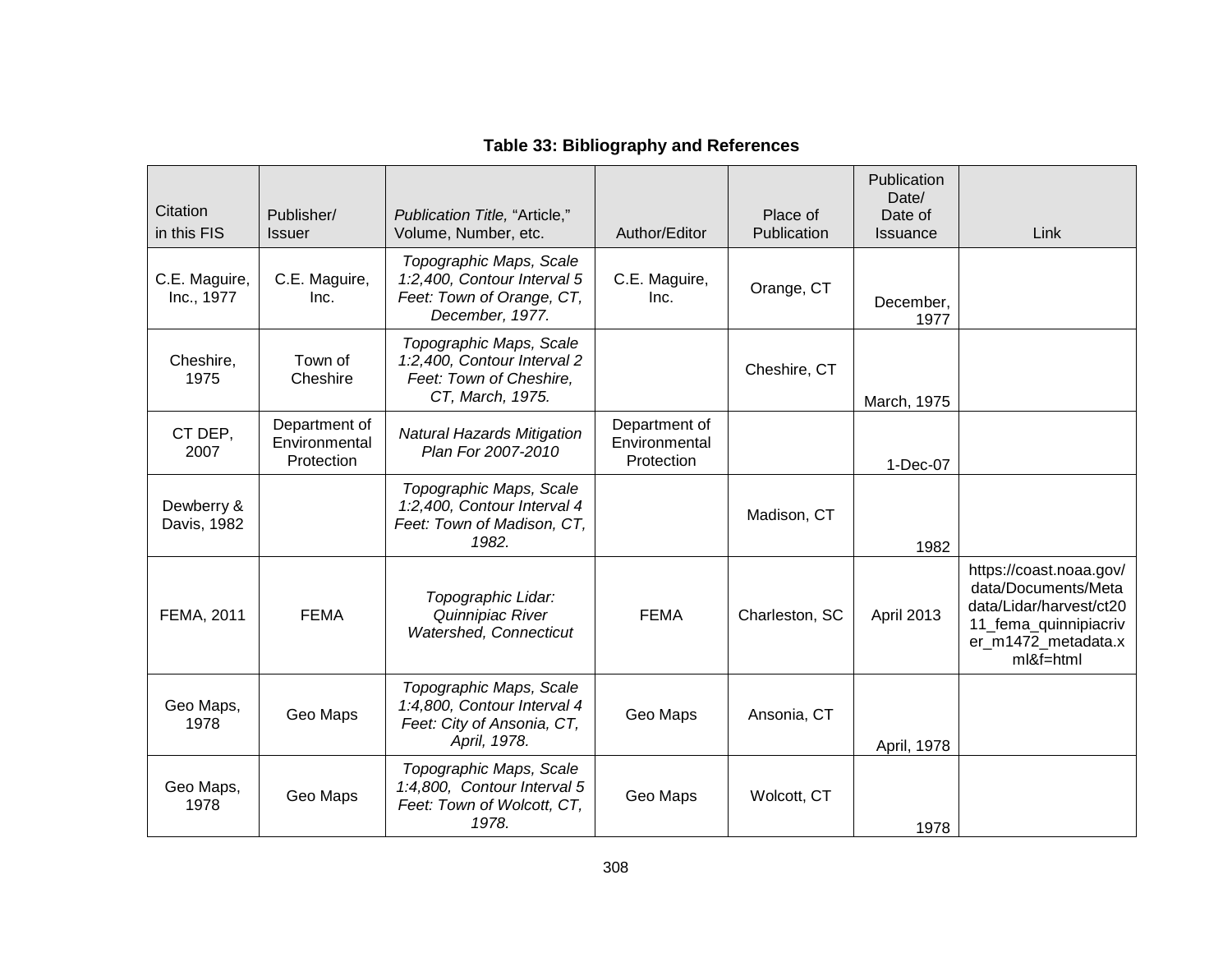| Citation<br>in this FIS                | Publisher/<br><b>Issuer</b>                                                                        | Publication Title, "Article,"<br>Volume, Number, etc.                                                                                                   | Author/Editor                                                                                                        | Place of<br>Publication      | Publication<br>Date/<br>Date of<br><b>Issuance</b> | Link |
|----------------------------------------|----------------------------------------------------------------------------------------------------|---------------------------------------------------------------------------------------------------------------------------------------------------------|----------------------------------------------------------------------------------------------------------------------|------------------------------|----------------------------------------------------|------|
| <b>Geod Aerial</b><br>Mapping,<br>1976 | Geod Aerial<br>Mapping                                                                             | Topographic Maps, Scale<br>1:2,400, Contour Interval 5<br>Feet: Town of North<br>Branford, CT, September<br>1976.                                       | Geod Aerial<br>Mapping                                                                                               | North Branford,<br><b>CT</b> | September,<br>1976                                 |      |
| <b>Geod Aerial</b><br>Mapping,<br>1980 | <b>Geod Aerial</b><br>Mapping                                                                      | Topographic Maps, Scale<br>1:4,800, Contour Interval 5<br>Feet: Town of Guilford, CT,<br>1980.                                                          | <b>Geod Aerial</b><br>Mapping                                                                                        | Guilford, CT                 | 1980                                               |      |
| Hamden,<br>1964                        | Town of<br>Hamden, New<br><b>Haven County</b><br>Soil and Water<br>Conservation<br><b>District</b> | Work Plan for the Farm<br><b>Brook Watershed</b>                                                                                                        | Town of<br>Hamden and<br>Connecticut and<br>New Haven<br>County Soil and<br>Water<br>Conservation<br><b>District</b> |                              | $1-Feb-64$                                         |      |
| Hulsing, 1967                          | U.S.<br>Department of<br>the Interior,<br>Geological<br>Survey                                     | <b>Techniques of Water</b><br>Resources Investigation,<br>Book 3, Chapter A5,<br>Measurement of Peak<br>Discharge at Dams by<br><b>Indirect Methods</b> | U.S. Department<br>of Interior,<br>Geological<br>Survey                                                              | Washington,<br>D.C.          | 1967                                               |      |
| Johnston<br>Assoc., 1983               | Natural<br>Resources<br>Center                                                                     | Realizing the Risk: A<br>History of the June 1982<br>floods in Connecticut                                                                              | L.R. Johnston<br>Associates                                                                                          |                              |                                                    |      |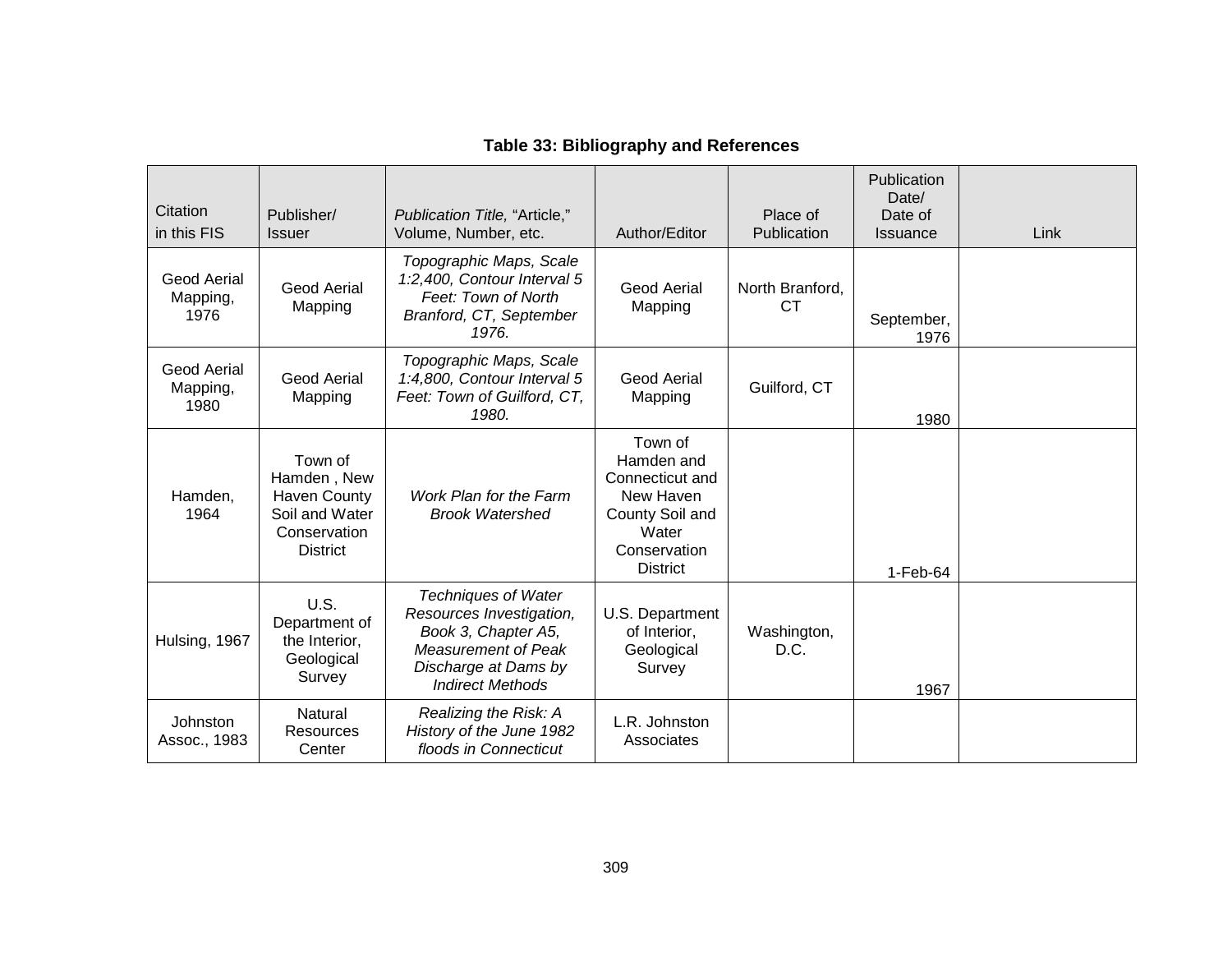| Citation<br>in this FIS                       | Publisher/<br><b>Issuer</b>                                           | Publication Title, "Article,"<br>Volume, Number, etc.                                                 | Author/Editor                                                                                            | Place of<br>Publication | Publication<br>Date/<br>Date of<br>Issuance | Link                                                                                                  |
|-----------------------------------------------|-----------------------------------------------------------------------|-------------------------------------------------------------------------------------------------------|----------------------------------------------------------------------------------------------------------|-------------------------|---------------------------------------------|-------------------------------------------------------------------------------------------------------|
| Meriden,<br>1965                              | Town of<br>Meriden                                                    | Topographic Maps, Scale<br>1:12,000, Contour Interval<br>2 Feet: City of Meriden, CT,<br>April, 1965. |                                                                                                          | Meriden, CT             | April, 1965                                 |                                                                                                       |
| Middletown<br>Press, 2010                     | The Middletown<br>Press                                               | Flood warning issued for<br><b>Middlesex County</b>                                                   | The Middletown<br>Press                                                                                  |                         | 14-Dec-10                                   | http://www.middletown<br>press.com/articles/201<br>0/12/14/news/doc4d08<br>1895c9c94214339107.<br>txt |
| Middletown<br>Press, 2011                     | The Middletown<br>Press                                               | 14 buildings in Middletown<br>deemed unsafe, evacuated<br>(video)                                     | The Middletown<br>Press                                                                                  |                         | 4-Feb-11                                    | http://www.middletown<br>press.com/articles/201<br>1/02/04/news/doc4d4b<br>5283a5d29020146314.<br>txt |
| Milford, 1979                                 | City of Milford                                                       | Topographic Maps, Scale<br>1:2,400, Contour Interval 2<br>Feet: City of Milford, CT,<br>1979.         |                                                                                                          | Milford, CT             | 1979                                        |                                                                                                       |
| New Haven<br>Water<br>Company,<br>unpublished | New Haven<br>Water<br>Company                                         | <b>Plan Illustrating Lake</b><br>Gaillard Dam                                                         | New Haven<br><b>Water Company</b>                                                                        |                         |                                             |                                                                                                       |
| <b>NRCS, 1986</b>                             | U.S.<br>Department of<br>Agriculture, Soil<br>Conservation<br>Service | Technical Release No. 20,<br><b>Computer Program for</b><br><b>Project Formation -</b><br>Hydrology   | U.S. Department<br>of Agriculture,<br>Soil<br>Conservation<br>Service,<br>Engineering<br><b>Division</b> |                         | $1-May-65$                                  |                                                                                                       |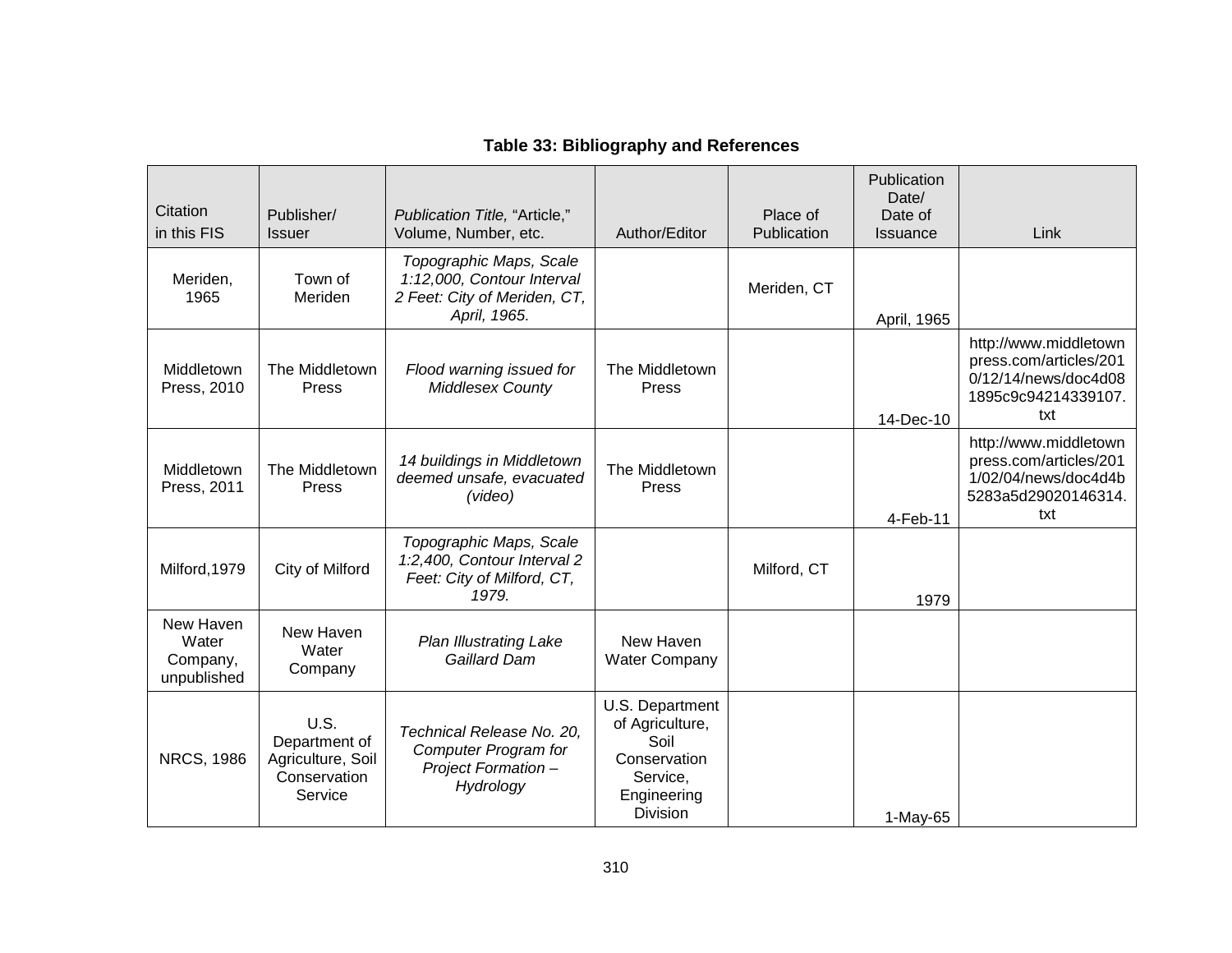| Citation<br>in this FIS          | Publisher/<br><b>Issuer</b>                                           | Publication Title, "Article,"<br>Volume, Number, etc.                                                                              | Author/Editor                                                                        | Place of<br>Publication                   | Publication<br>Date/<br>Date of<br><b>Issuance</b> | Link |
|----------------------------------|-----------------------------------------------------------------------|------------------------------------------------------------------------------------------------------------------------------------|--------------------------------------------------------------------------------------|-------------------------------------------|----------------------------------------------------|------|
| Quinn and<br>Associates,<br>1973 | Quinn and<br>Associates                                               | Topographic Maps, Scale<br>1:1,200, Contour Interval 2<br>Feet: Town of East Haven,<br>CT, 1973.                                   | Quinn and<br>Associates of<br>Horsham,<br>Pennsylvania                               | East Haven,<br>СT                         | 1973                                               |      |
| Sauer, 1983                      | U.S. Geological<br>Survey                                             | Flood characteristics of<br>urban watersheds in the<br>United States: U.S.<br>Geological Survey Water-<br>Supply Paper 2207, 63 p. | Sauer, V.B.,<br>Thomas, W.O.<br>Jr., Stricker,<br>V.A., and<br>Wilson, K.V.,<br>1983 | U.S. Geological<br>Survey,<br>Connecticut | 1983                                               |      |
| SCS, 1972                        | U.S.<br>Department of<br>Agriculture, Soil<br>Conservation<br>Service | <b>National Engineering</b><br>Handbook, Section 4,<br>Hydrology                                                                   | U.S. Department<br>of Agriculture,<br>Soil<br>Conservation<br>Service                | Washington,<br>D.C.                       | 1-Aug-72                                           |      |
| SCS, 1976                        | U.S.<br>Department of<br>Agriculture, Soil<br>Conservation<br>Service | Technical Release No. 61,<br><b>WSP-2 Computer Program</b>                                                                         | U.S. Department<br>of Agriculture,<br>Soil<br>Conservation<br>Service                | Washington,<br>D.C.                       | $1-May-76$                                         |      |
| Sewall Co.,<br>1965              | Sewall Co.                                                            | Topographic Maps, Scale<br>1:1,200, Contour Interval 2<br>Feet: Town of Walllingford,<br>CT, March, 1965.                          | Sewall Co.                                                                           | Wallingford, CT                           | March, 1965                                        |      |
| Sewall Co.,<br>1965              | Sewall Co.                                                            | Topographic Maps, Scale<br>1:2,400, Contour Interval 5<br>Feet: Town of Walllingford,<br>CT, March, 1965.                          | Sewall Co.                                                                           | Wallingford, CT                           | March, 1965                                        |      |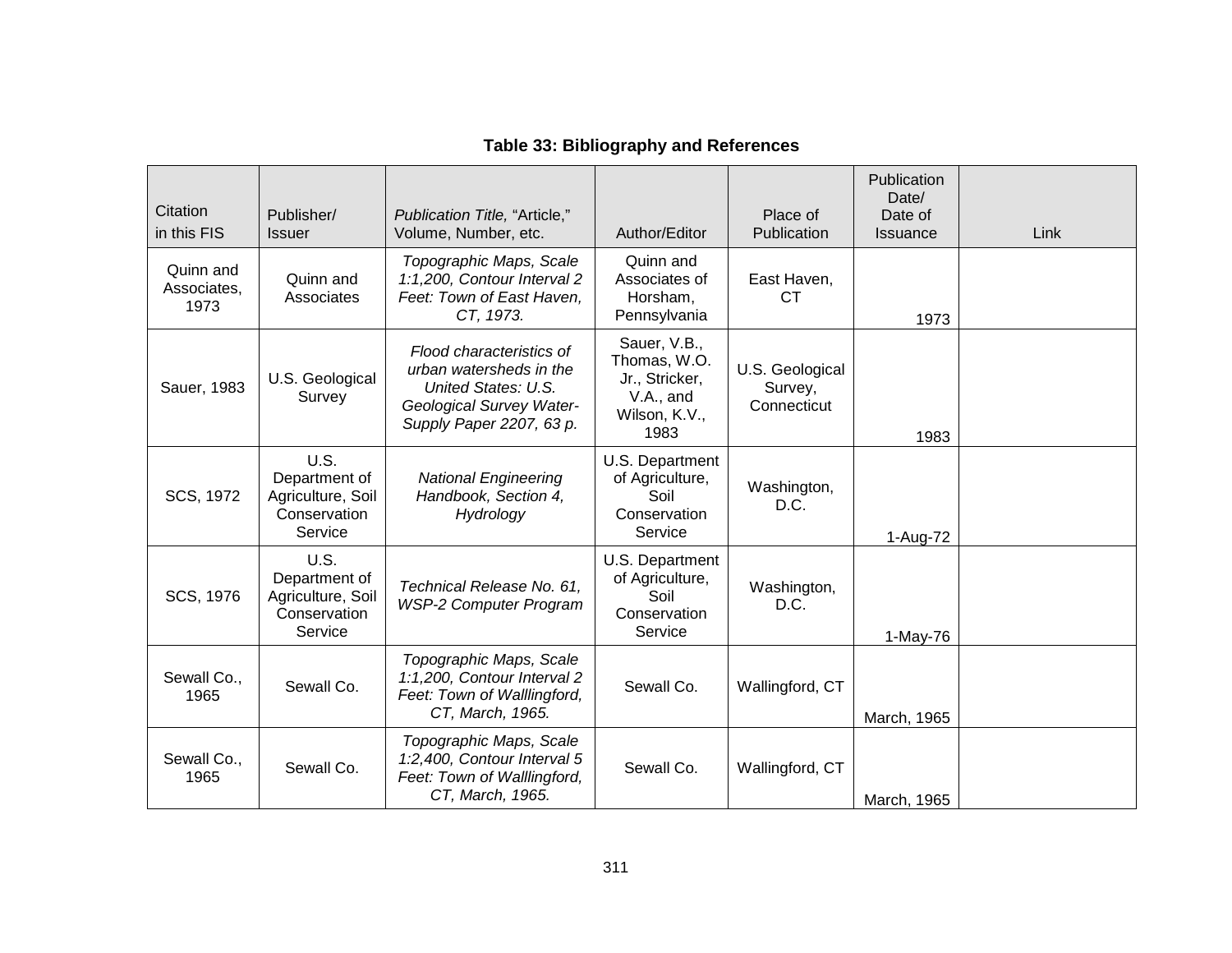| Citation<br>in this FIS                          | Publisher/<br><b>Issuer</b>                                           | Publication Title, "Article,"<br>Volume, Number, etc.                                                                                     | Author/Editor                           | Place of<br>Publication | Publication<br>Date/<br>Date of<br><b>Issuance</b> | Link |
|--------------------------------------------------|-----------------------------------------------------------------------|-------------------------------------------------------------------------------------------------------------------------------------------|-----------------------------------------|-------------------------|----------------------------------------------------|------|
| Sewall<br>Co., 1979                              | Sewall Co.                                                            | Topographic Maps, Scale<br>1:200, Contour Interval 2<br>Feet: City of Milford, CT,<br>March, 1979.                                        | Sewall Co.                              | Milford, CT             | 1979                                               |      |
| Shearman.<br>1976                                | <b>U.S.</b><br>Department of<br>the Interior,<br>Geological<br>Survey | E431, superseded by J635,<br><b>Computer Applications for</b><br>Step Backwater and<br>Floodway Analyses, USGS<br>Open-File Report 76-499 | James 0.<br>Shearman                    | Washington,<br>D.C.     |                                                    |      |
| Teledyne<br>Geotronics<br>Mapping,<br>Inc., 1977 | Teledyne<br><b>Geotronics</b><br>Mapping, Inc.                        | Topographic Maps, Scale<br>1:2,400, Contour Interval 4<br>Feet: Borough of<br>Naugatuck, CT, March<br>1977.                               | Teledyne<br>Geotronics<br>Mapping, Inc. | Naugatuck, CT           | March, 1977                                        |      |
| Teledyne<br>Geotronics<br>Mapping,<br>Inc., 1977 | Teledyne<br><b>Geotronics</b><br>Mapping, Inc.                        | Topographic Maps, Scale<br>1:2,400, Contour Interval 4<br>Feet: City of Waterbury,<br>CT, March, 1977.                                    | Teledyne<br>Geotronics<br>Mapping, Inc. | Waterbury, CT           | March, 1977                                        |      |
| Teledyne<br>Geotronics<br>Mapping,<br>Inc., 1977 | Teledyne<br><b>Geotronics</b><br>Mapping, Inc.                        | Topographic Maps, Scale<br>1:2,400, Contour Interval 4<br>Feet: Town of Beacon<br>Falls, CT, March, 1977.                                 | Teledyne<br>Geotronics<br>Mapping, Inc. | Beacon Falls,<br>СT     | March, 1977                                        |      |
| Teledyne<br>Geotronics<br>Mapping,<br>Inc., 1977 | Teledyne<br>Geotronics<br>Mapping, Inc.                               | Topographic Maps, Scale<br>1:2,400, Contour Interval 4<br>Feet: Town of Middlebury,<br>CT, 1977.                                          | Teledyne<br>Geotronics<br>Mapping, Inc. | Middlebury, CT          | 1977                                               |      |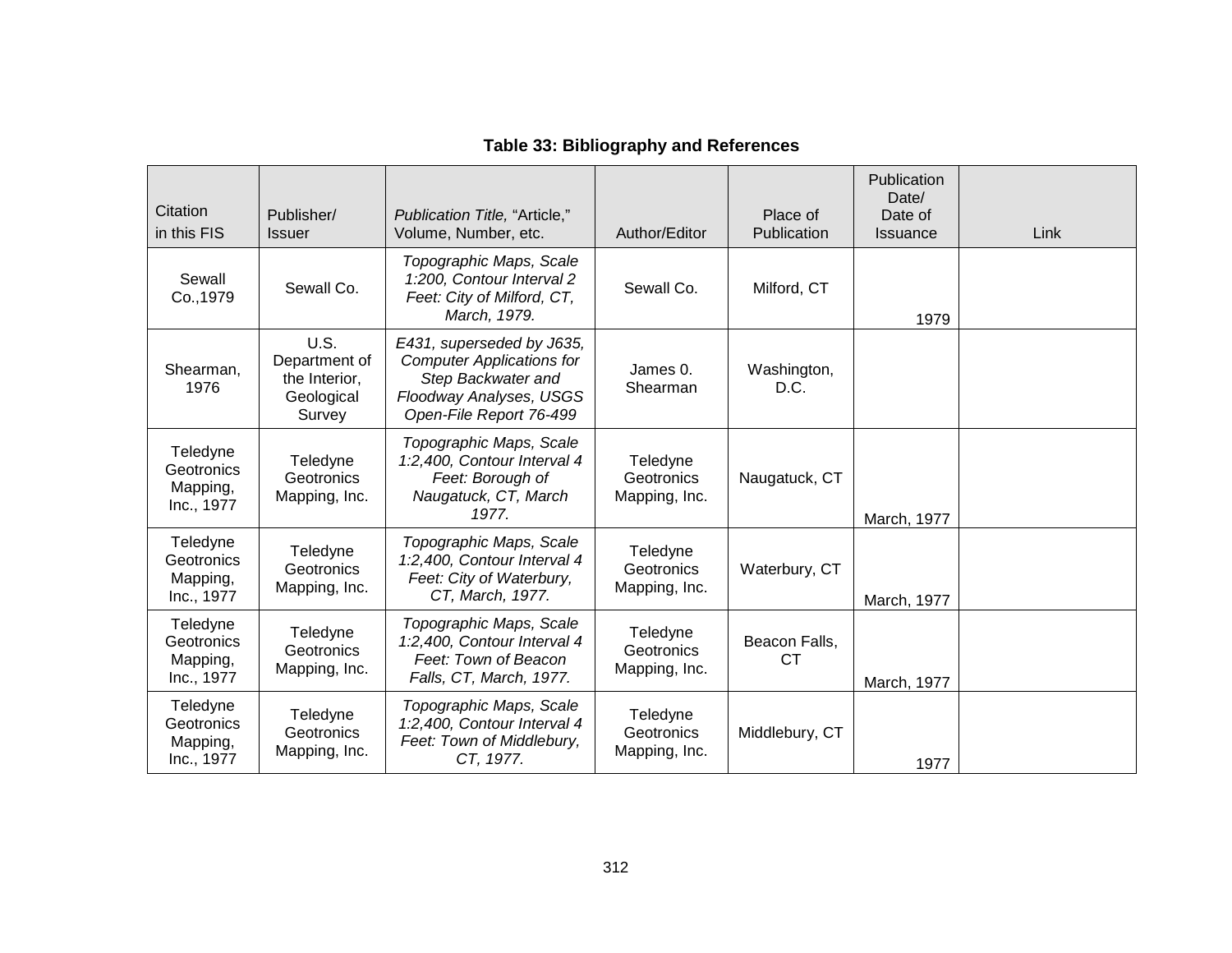| Citation<br>in this FIS                          | Publisher/<br><b>Issuer</b>                                                                 | Publication Title, "Article,"<br>Volume, Number, etc.                                                                                      | Author/Editor                                                                            | Place of<br>Publication   | Publication<br>Date/<br>Date of<br><b>Issuance</b> | Link |
|--------------------------------------------------|---------------------------------------------------------------------------------------------|--------------------------------------------------------------------------------------------------------------------------------------------|------------------------------------------------------------------------------------------|---------------------------|----------------------------------------------------|------|
| Teledyne<br>Geotronics<br>Mapping,<br>Inc., 1977 | Teledyne<br>Geotronics<br>Mapping, Inc.                                                     | Topographic Maps, Scale<br>1:2,400, Contour Interval 4<br>Feet: Town of Oxford, CT,<br>1977.                                               | Teledyne<br>Geotronics<br>Mapping, Inc.                                                  | Oxford, CT                | 1977                                               |      |
| <b>TPA Design</b><br>Group, 1989                 | <b>TPA Design</b><br>Group                                                                  | Topographic Maps, Scale<br>1:480, Contour Interval 2<br>Feet: Town of East Haven,<br>CT, 1989.                                             | TPA Design<br>Group                                                                      | East Haven,<br><b>CT</b>  | 1989                                               |      |
| USACE,<br>1958                                   | Dewey and<br>Kropper,<br>Engineers                                                          | <b>Report of Flood Control</b><br>Improvements, Ansonia,<br>Connecticut for the<br><b>Connecticut Water</b><br><b>Resources Commission</b> | Dewey and<br>Kropper                                                                     | Hartford,<br>Connecticut  | 1-Aug-58                                           |      |
| USACE,<br>1965                                   | U.S.<br>Department of<br>the Army,<br>Corps of<br>Engineers, New<br><b>England District</b> | Ansonia- Derby Local<br><b>Protection: Design</b><br>Memorandum No. 1                                                                      | U.S. Department<br>of the Army,<br>Corps of<br>Engineers, New<br><b>England District</b> | Waltham,<br>Connecticut   | 1-Apr-65                                           |      |
| USACE,<br>1966                                   | U.S.<br>Department of<br>the Army,<br>Corps of<br>Engineers, New<br><b>England District</b> | Ansonia- Derby Local<br><b>Protection: Design</b><br>Memorandum No. 7                                                                      | U.S. Department<br>of the Army,<br>Corps of<br>Engineers, New<br><b>England District</b> | Waltham,<br>Massachusetts | 1-Apr-66                                           |      |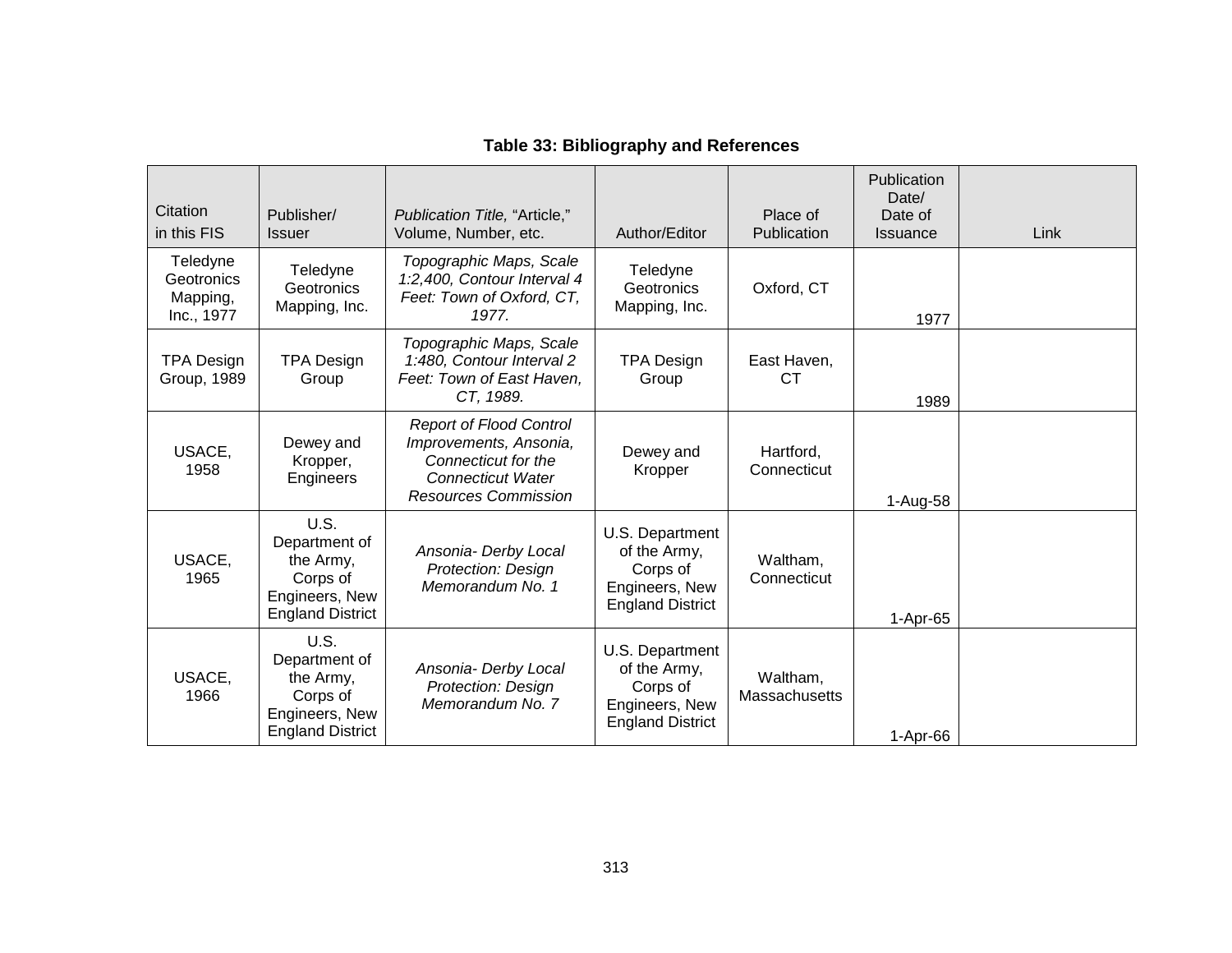| Citation<br>in this FIS | Publisher/<br><b>Issuer</b>                                                                         | Publication Title, "Article,"<br>Volume, Number, etc.                                                                                    | Author/Editor                                                                                                            | Place of<br>Publication   | Publication<br>Date/<br>Date of<br><b>Issuance</b> | Link |
|-------------------------|-----------------------------------------------------------------------------------------------------|------------------------------------------------------------------------------------------------------------------------------------------|--------------------------------------------------------------------------------------------------------------------------|---------------------------|----------------------------------------------------|------|
| USACE,<br>1968a         | U.S.<br>Department of<br>the Army,<br>Corps of<br>Engineers, New<br><b>England District</b>         | Ansonia-Derby Local<br>Protection: Design<br>Memorandum No. 3                                                                            | U.S. Department<br>of the Army,<br>Corps of<br>Engineers, New<br><b>England District</b>                                 |                           | $1-Apr-68$                                         |      |
| USACE,<br>1968b         | U.S.<br>Department of<br>the Army,<br>Corps of<br>Engineers, New<br><b>England District</b>         | <b>Plans for the Construction</b><br>Of Local Protection Project,<br>Ansonia-Derby, Waltham,<br>Connecticut                              | U.S. Department<br>of the Army,<br>Corps of<br>Engineers, New<br><b>England District</b>                                 |                           | 1-Jul-68                                           |      |
| USACE,<br>1969          | U.S.<br>Department of<br>the Army,<br>Corps of<br>Engineers, New<br><b>England District</b>         | <b>Hydraulic Model</b><br>Investigation, Ansonia-<br><b>Derby Local Protection</b><br>Project, Naugatuck and<br><b>Housatonic Rivers</b> | U.S. Department<br>of the Army,<br>Corps of<br>Engineers, New<br>England District,<br>Waterwave<br>Experiment<br>Station | Vicksburg,<br>Mississippi | 1-Apr-69                                           |      |
| USACE,<br>1970          | U.S.<br>Department of<br>the Army,<br>Corps of<br>Engineers,<br>Hydrologic<br>Engineering<br>Center | <b>HEC-1 Flood Hydrograph</b><br>Package                                                                                                 | U.S. Department<br>of the Army,<br>Corps of<br>Engineers,<br>Hydrologic<br>Engineering<br>Center                         | Davis,<br>California      | $Oct-70$                                           |      |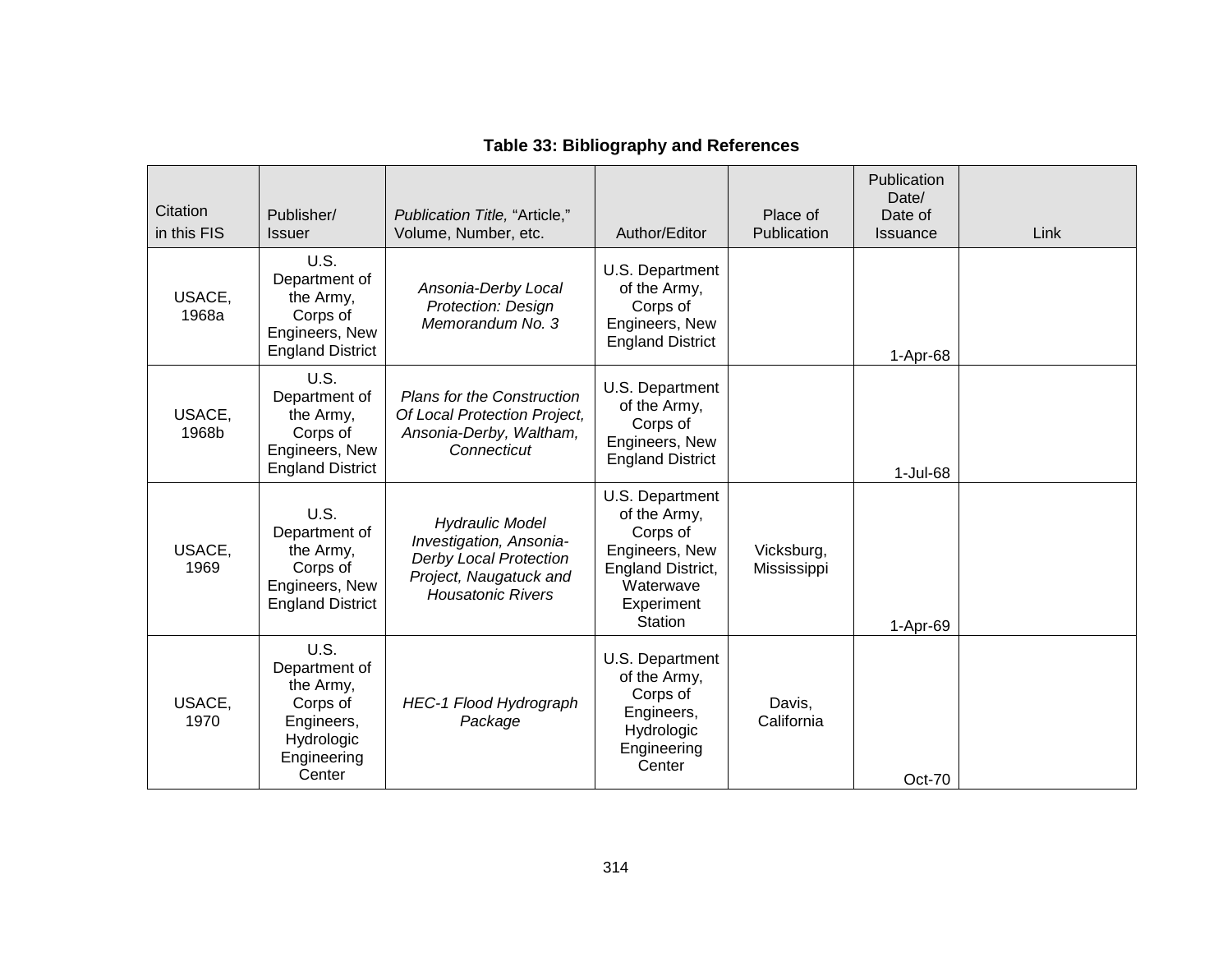| Citation<br>in this FIS | Publisher/<br><b>Issuer</b>                                                                         | Publication Title, "Article,"<br>Volume, Number, etc.                                                                                                                                                                                | Author/Editor                                                                                    | Place of<br>Publication | Publication<br>Date/<br>Date of<br><b>Issuance</b> | Link |
|-------------------------|-----------------------------------------------------------------------------------------------------|--------------------------------------------------------------------------------------------------------------------------------------------------------------------------------------------------------------------------------------|--------------------------------------------------------------------------------------------------|-------------------------|----------------------------------------------------|------|
| USACE,<br>1973          | U.S.<br>Department of<br>the Army,<br>Corps of<br>Engineers, New<br><b>England District</b>         | Flood Plain Information,<br>Naugatuck River: Towns of<br>Ansonia, Seymour, Beacon<br>Falls, Naugatuck,<br>Waterbury, Watertown, and<br>Thomaston, prepared for<br>the Central Naugatuck<br><b>Valley Regional Planning</b><br>Agency | U.S. Department<br>of the Army,<br>Corps of<br>Engineers, New<br><b>England District</b>         |                         | 1-Jun-73                                           |      |
| USACE,<br>1973a         | U.S.<br>Department of<br>the Army,<br>Corps of<br>Engineers,<br>Hydrologic<br>Engineering<br>Center | <b>HEC-2 Water Surface</b><br>Profiles, Generalized<br><b>Computer Program</b>                                                                                                                                                       | U.S. Department<br>of the Army,<br>Corps of<br>Engineers,<br>Hydrologic<br>Engineering<br>Center | Davis.<br>California    | Oct-73                                             |      |
| USACE,<br>1976          | U.S.<br>Department of<br>the Army,<br>Corps of<br>Engineers, New<br><b>England District</b>         | Ansonia - Derby Local<br><b>Protection: Design</b><br>Memorandum No. 9                                                                                                                                                               | U.S. Department<br>of the Army,<br>Corps of<br>Engineers, New<br><b>England District</b>         | Waltham,<br>Connecticut | 1-May-76                                           |      |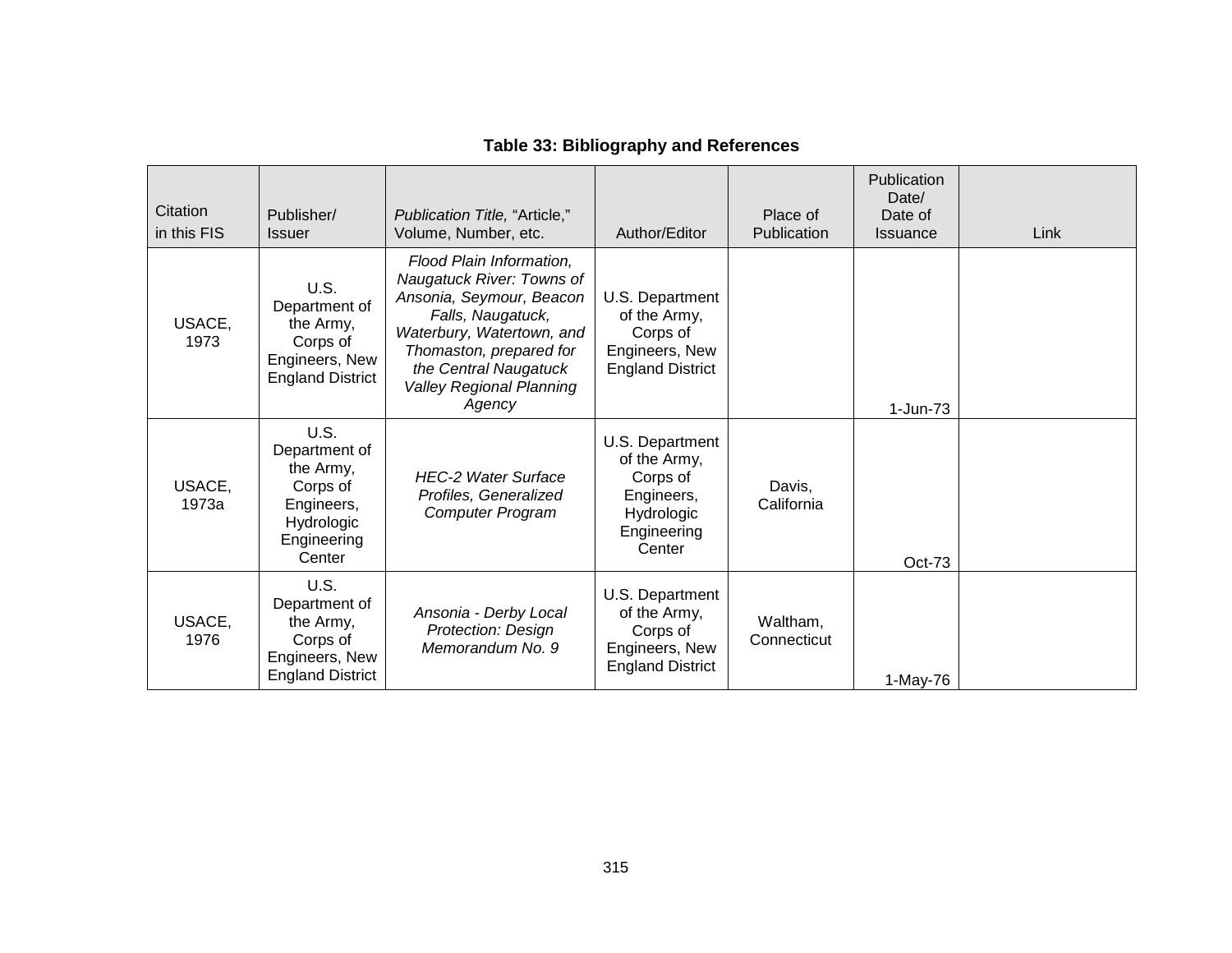| Citation<br>in this FIS | Publisher/<br><b>Issuer</b>                                                                         | Publication Title, "Article,"<br>Volume, Number, etc.                          | Author/Editor                                                                                    | Place of<br>Publication | Publication<br>Date/<br>Date of<br><b>Issuance</b> | Link |
|-------------------------|-----------------------------------------------------------------------------------------------------|--------------------------------------------------------------------------------|--------------------------------------------------------------------------------------------------|-------------------------|----------------------------------------------------|------|
| USACE,<br>1976a         | U.S.<br>Department of<br>the Army,<br>Corps of<br>Engineers,<br>Hydrologic<br>Engineering<br>Center | <b>Gradually Varied Unsteady</b><br>Flow Program                               | U.S. Department<br>of the Army,<br>Corps of<br>Engineers,<br>Hydrologic<br>Engineering<br>Center | Davis,<br>California    | $1-Jan-76$                                         |      |
| USACE,<br>1976b         | U.S.<br>Department of<br>the Army,<br>Corps of<br>Engineers,<br>Hydrologic<br>Engineering<br>Center | <b>HEC-2 Water Surface</b><br>Profiles, Generalized<br><b>Computer Program</b> | U.S. Department<br>of the Army,<br>Corps of<br>Engineers,<br>Hydrologic<br>Engineering<br>Center | Davis.<br>California    | Nov-76                                             |      |
| USACE,<br>1981          | U.S.<br>Department of<br>the Army,<br>Corps of<br>Engineers,<br>Hydrologic<br>Engineering<br>Center | <b>HEC-2 Water Surface</b><br>Profiles, Generalized<br><b>Computer Program</b> | U.S. Department<br>of the Army,<br>Corps of<br>Engineers,<br>Hydrologic<br>Engineering<br>Center | Davis,<br>California    | Jan-81                                             |      |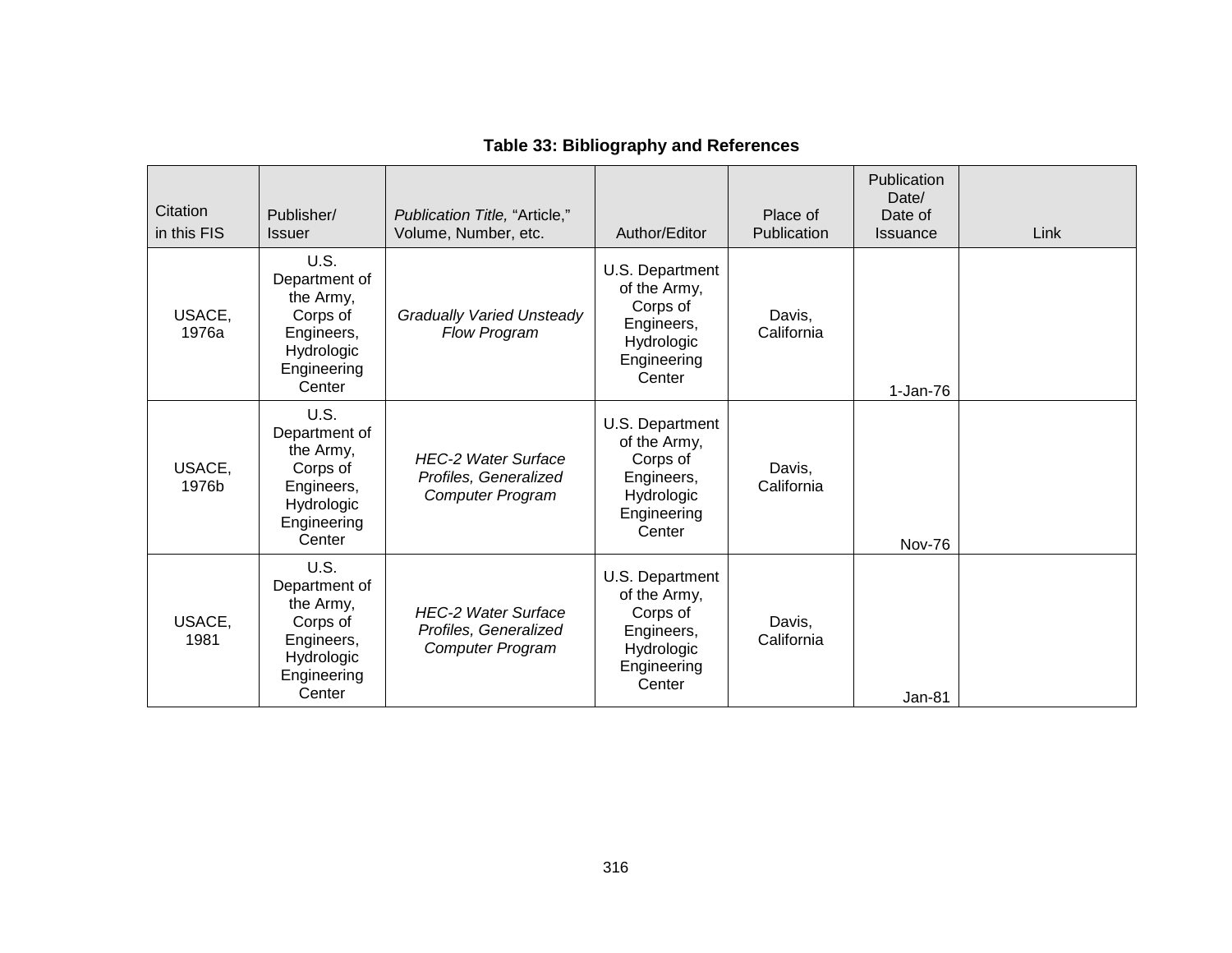| Citation<br>in this FIS | Publisher/<br><b>Issuer</b>                                                                         | Publication Title, "Article,"<br>Volume, Number, etc.                          | Author/Editor                                                                                    | Place of<br>Publication | Publication<br>Date/<br>Date of<br><b>Issuance</b> | Link |
|-------------------------|-----------------------------------------------------------------------------------------------------|--------------------------------------------------------------------------------|--------------------------------------------------------------------------------------------------|-------------------------|----------------------------------------------------|------|
| USACE,<br>1982          | U.S.<br>Department of<br>the Army,<br>Corps of<br>Engineers,<br>Hydrologic<br>Engineering<br>Center | <b>HEC-2 Water Surface</b><br>Profiles, Generalized<br><b>Computer Program</b> | U.S. Department<br>of the Army,<br>Corps of<br>Engineers,<br>Hydrologic<br>Engineering<br>Center | Davis.<br>California    | 1982                                               |      |
| USACE,<br>1984          | U.S.<br>Department of<br>the Army,<br>Corps of<br>Engineers,<br>Hydrologic<br>Engineering<br>Center | <b>HEC-2 Water Surface</b><br>Profiles, Generalized<br><b>Computer Program</b> | U.S. Department<br>of the Army,<br>Corps of<br>Engineers,<br>Hydrologic<br>Engineering<br>Center | Davis.<br>California    | 1-Apr-84                                           |      |
| USACE,<br>1988          | U.S.<br>Department of<br>the Army,<br>Corps of<br>Engineers,<br>Hydrologic<br>Engineering<br>Center | <b>HEC-2 Water Surface</b><br>Profiles, Generalized<br><b>Computer Program</b> | U.S. Department<br>of the Army,<br>Corps of<br>Engineers,<br>Hydrologic<br>Engineering<br>Center | Davis,<br>California    | 1988                                               |      |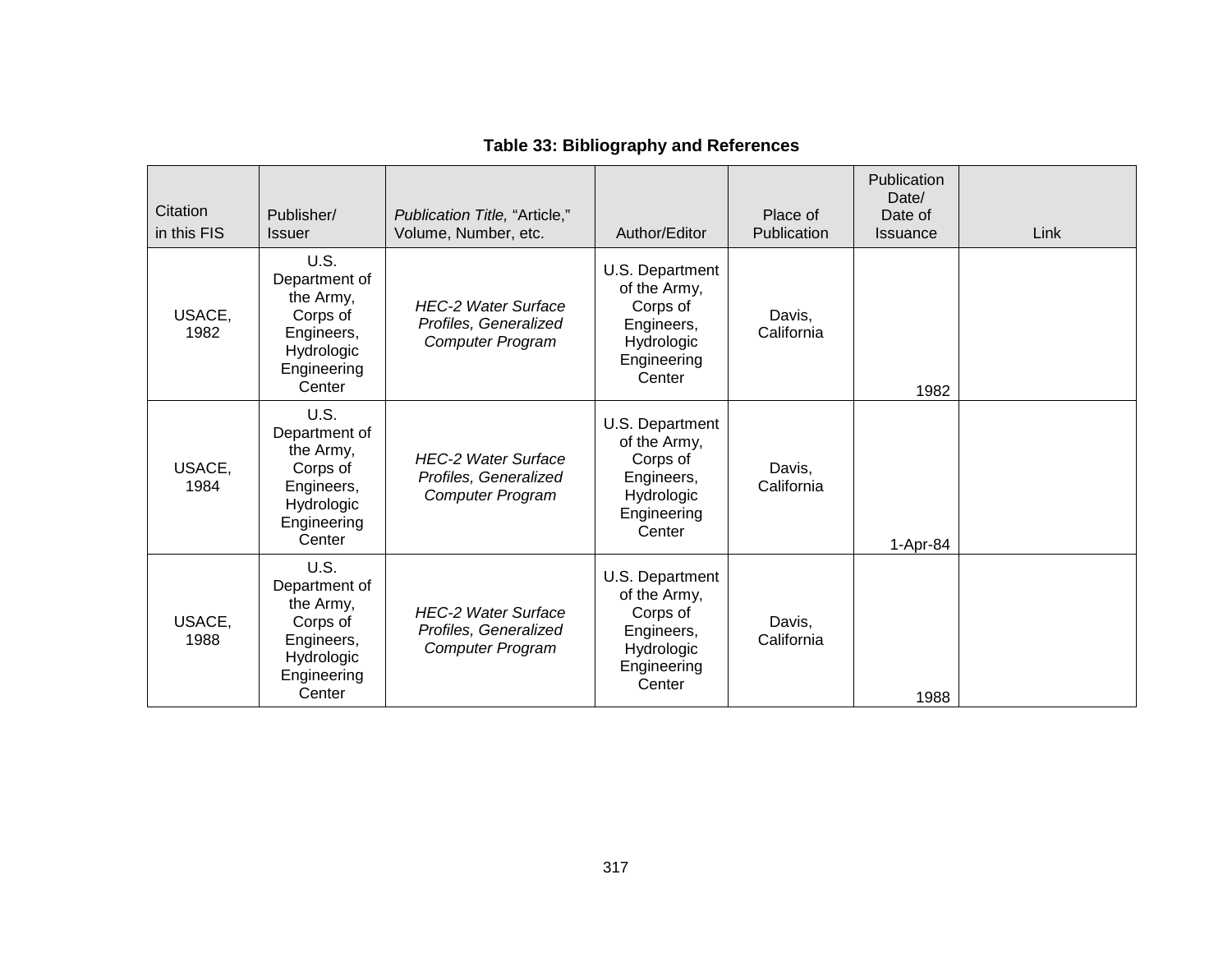| Citation<br>in this FIS | Publisher/<br><b>Issuer</b>                                                                         | Publication Title, "Article,"<br>Volume, Number, etc.                                              | Author/Editor                                                                                    | Place of<br>Publication | Publication<br>Date/<br>Date of<br><b>Issuance</b> | Link |
|-------------------------|-----------------------------------------------------------------------------------------------------|----------------------------------------------------------------------------------------------------|--------------------------------------------------------------------------------------------------|-------------------------|----------------------------------------------------|------|
| USACE,<br>1991          | U.S.<br>Department of<br>the Army,<br>Corps of<br>Engineers,<br>Hydrologic<br>Engineering<br>Center | <b>HEC-2 Water Surface</b><br>Profiles, Generalized<br><b>Computer Program</b>                     | U.S. Department<br>of the Army,<br>Corps of<br>Engineers,<br>Hydrologic<br>Engineering<br>Center | Davis,<br>California    | 1-May-91                                           |      |
| USACE,<br>1994          | U.S.<br>Department of<br>the Army,<br>Corps of<br>Engineers                                         | <b>Flood Warning Assessment</b><br>for the Farm River East<br>Haven & North Branford,<br><b>CT</b> | U.S. Department<br>of the Army,<br>Corps of<br>Engineers                                         |                         | November,<br>1994                                  |      |
| USACE,<br>2010          | U.S.<br>Department of<br>the Army,<br>Corps of<br>Engineers,<br>Hydrologic<br>Engineering<br>Center | <b>HEC-RAS River Analysis</b><br>System 4.1.0                                                      | U.S. Department<br>of the Army,<br>Corps of<br>Engineers,<br>Hydrologic<br>Engineering<br>Center | Davis,<br>California    | 2010                                               |      |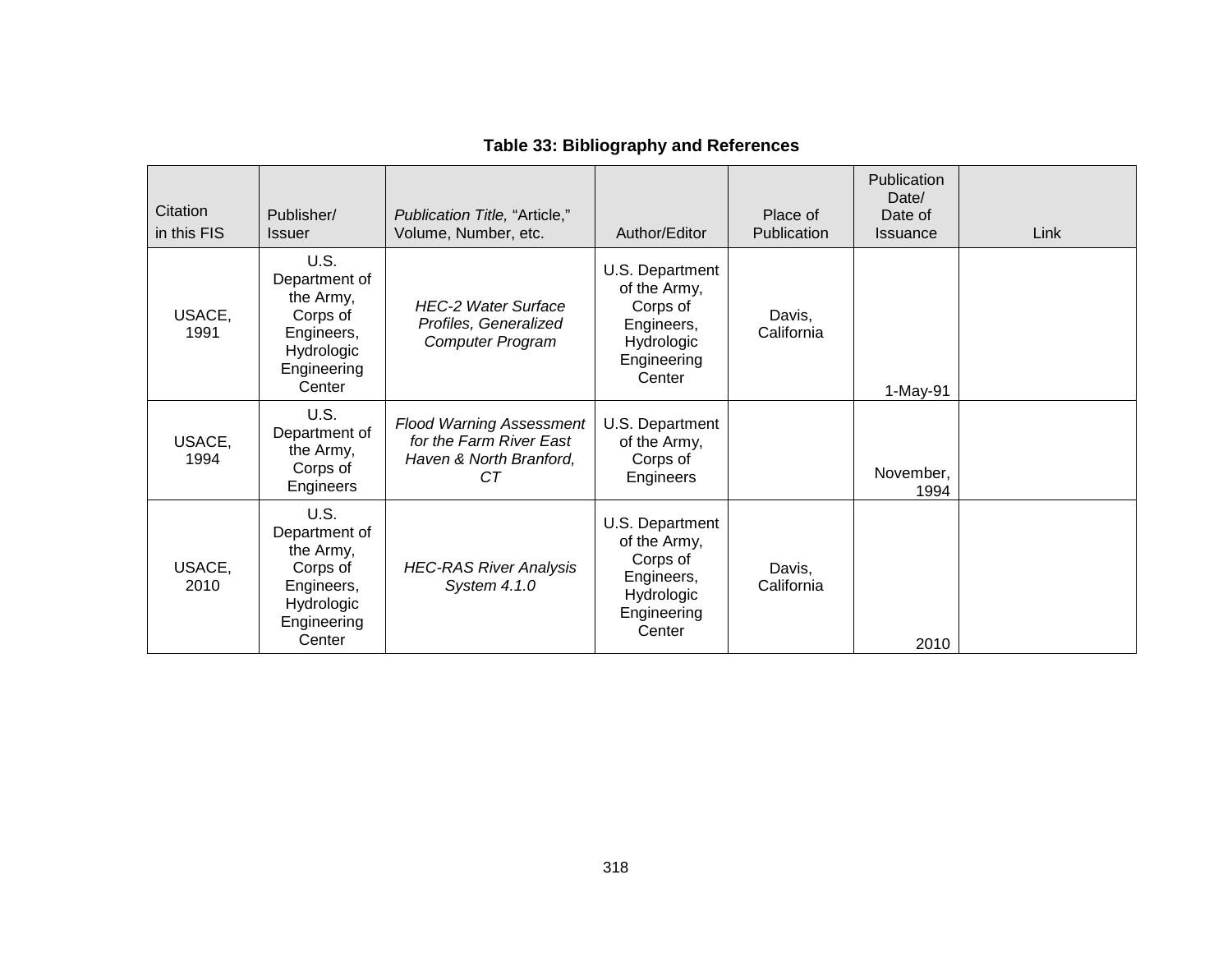| Citation<br>in this FIS      | Publisher/<br><b>Issuer</b>                                    | Publication Title, "Article,"<br>Volume, Number, etc.                                                                                                                                                                                                                                                                                                                                                                                                                                                                                                                                                                                                                                                                                                                                                                                                                                                                                                                                                 | Author/Editor                                                      | Place of<br>Publication | Publication<br>Date/<br>Date of<br>Issuance | Link |
|------------------------------|----------------------------------------------------------------|-------------------------------------------------------------------------------------------------------------------------------------------------------------------------------------------------------------------------------------------------------------------------------------------------------------------------------------------------------------------------------------------------------------------------------------------------------------------------------------------------------------------------------------------------------------------------------------------------------------------------------------------------------------------------------------------------------------------------------------------------------------------------------------------------------------------------------------------------------------------------------------------------------------------------------------------------------------------------------------------------------|--------------------------------------------------------------------|-------------------------|---------------------------------------------|------|
| USGS,<br>Topographic<br>Maps | U.S.<br>Department of<br>the Interior,<br>Geological<br>Survey | 7.5-Minute Series<br>Topographic Maps, Scale<br>1:24,000, Contour Interval<br>10 and/or 20 Feet: Ansonia,<br>Connecticut 1951, 1964,<br>Photorevised 1972 and<br>1984; Branford,<br>Connecticut, 1967,<br>Photorevised 1971 and<br>1972; Bristol, Connecticut,<br>1968 and 1972; Clinton,<br>Connecticut, 1984;<br>Durham, Connecticut,<br>1964, Photorevised 1972<br>and 1984; Guilford,<br>Connecticut, 1968,<br>Photorevised 1972 and<br>1984; Haddam,<br>Connecticut, 1971; Long<br>Hill, Connecticut, 1964,<br>Photorevised 1973 and<br>1984; Meriden,<br>Connecticut, 1972,<br>Photorevised 1984;<br>Middletown, Connecticut,<br>1972; Milford, Connecticut<br>1960, Photorevised 1971;<br>Mt. Carmel, Connecticut,<br>1954, Photorevised 1967,<br>1972 and 1993; Naugatuck,<br>Connecticut, 1964,<br>Photorevised 1972 and<br>1993; New Haven,<br>Connecticut, 1954,<br>Photorevised 1967 and<br>1972; Newtown,<br>Connecticut 1972; Roxbury,<br>Connecticut, 1970;<br>Southbury, Connecticut, | U.S. Department<br>of the Interior,<br>Geological<br>Survey<br>319 |                         |                                             |      |